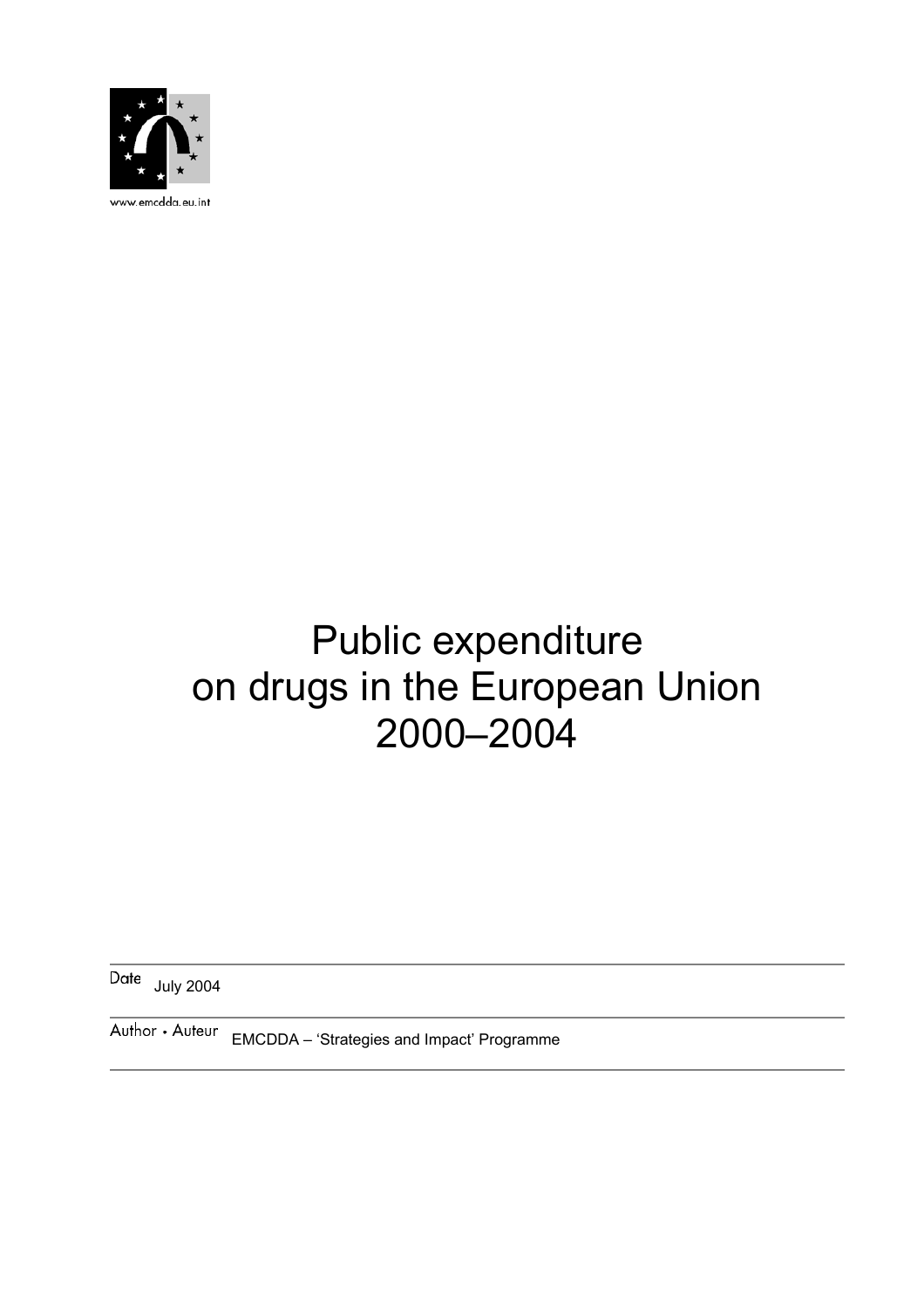| <b>Executive summary</b> |                               |
|--------------------------|-------------------------------|
|                          | Introduction                  |
|                          | <b>Methods</b>                |
|                          | <b>Country Profiles</b>       |
| 2.1                      | Austria                       |
| 2.2                      | Belgium                       |
| 2.3                      | Denmark                       |
| 2.4                      | Finland                       |
| 2.5                      | France                        |
| 2.6                      | Germany                       |
| 2.7                      | Greece                        |
| 2.8                      | Ireland                       |
| 2.9                      | Italy                         |
| 2.10                     | Luxemburg                     |
| 2.11                     | Netherlands                   |
| 2.12                     | Norway                        |
| 2.13                     | Portugal                      |
| 2.14                     | Spain                         |
| 2.15                     | Sweden                        |
| 2.16                     | United Kingdom                |
|                          | 3. Cross national comparisons |
|                          | 3.1 Availability              |
| 3.2                      | Aggregate level               |
| 3.3                      | Detailed                      |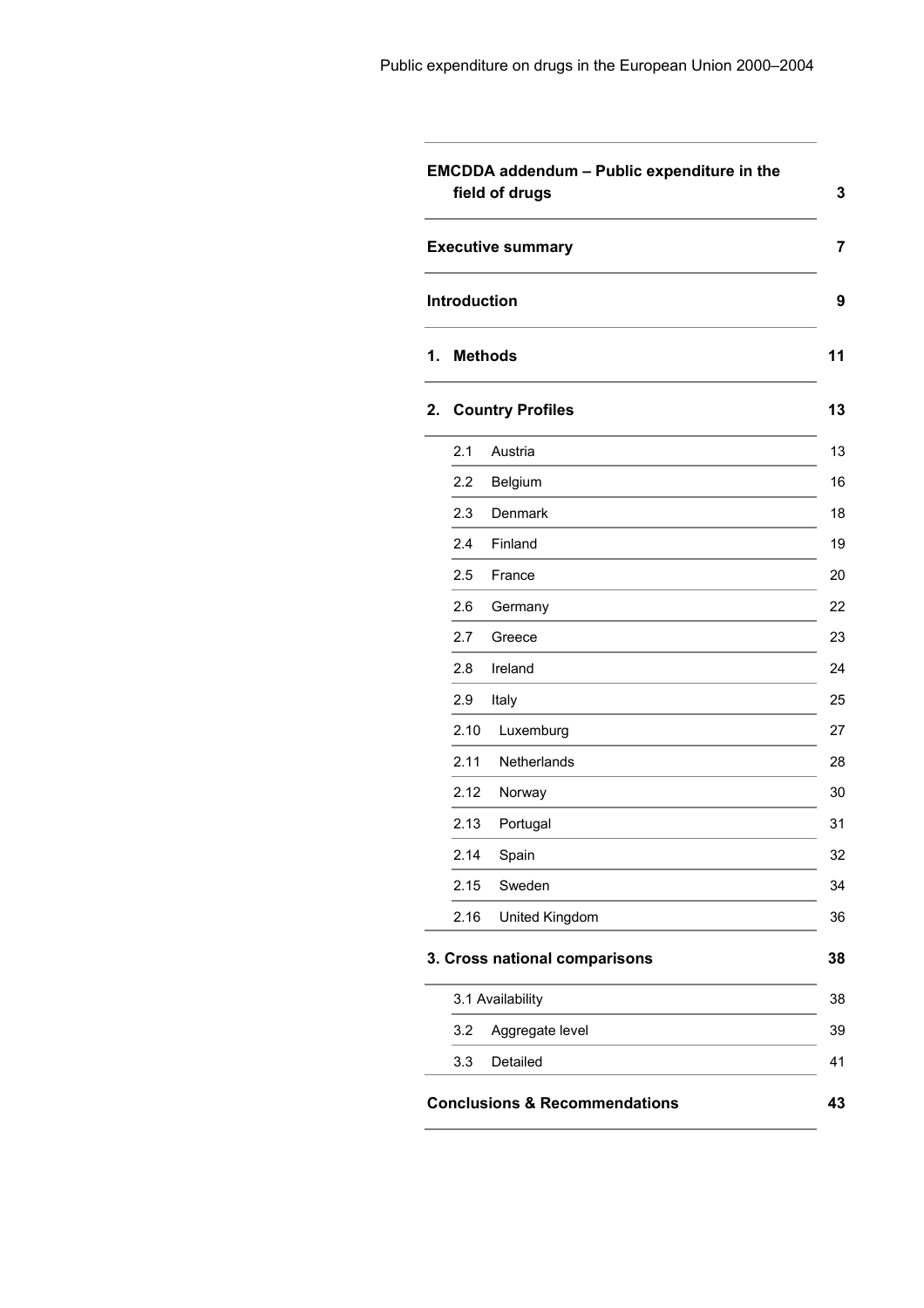# <span id="page-2-0"></span>**EMCDDA addendum – Public expenditure in the field of drug[s1](#page-2-1)**

In recent years, the evaluation of drugs policies, and in particular, their impact on the society, has attracted new attention. The EU Action Plan on Drugs (2000-2004) affirms that evaluation must be a part of the European drug policy approach, and most government drug policy documents refer to evaluation as an essential tool to measure the progress achieved in the field of drugs.

A crucial share of policy evaluation concerns the calculation of the costs. The public expenditure in general constitutes an important indicator of budgetary follow-up and of the level of government commitment in the field of drugs.

It appears however that the tools required for the evaluation of the drug policies, which include the **researches on expenditure and costs**, remain largely insufficient in Europe.

Research on expenditures has been undertaken only in a few countries, and often limited to partial aspects of the overall problem (e.g. evaluation of treatment, or prevention or harm reduction programmes). Contrary to the United States, and to a lesser extent Canada, European countries in general cannot provide estimates of their expenditure in drug policy.

The European Monitoring Centre for Drugs and Drug Addiction (EMCDDA), since 2001, stresses the necessity to conduct research in the field of public expenditure throughout Member States of the European Union, as a tool to progress in the area of evaluation, having promoted several initiatives in the field<sup>[2](#page-2-2)</sup>. The EU Action Plan 2000-2004 also asked the Commission to bring light to this unknown area, demonstrating the interest, in principle, of European decision makers.

This document aims to draw an overall picture on the state of the research in this field in the 15 EU countries in light of the adoption of a new European Drugs Strategy.

#### **What is the public expenditure on drugs?**

In the field of drugs the government 'spends money' to finance, for example, the therapeutic treatment for drug addicts, the prevention programmes for school children, the police and magistrates engaged in the fight against drugs related crime. These categories of expenses, and many others, are included in the concept of public expenditure on drugs.

Public expenditure research tries therefore to answer the question of **how much the government spends to counter the drugs problem**, and gives indications on the financial commitment for

 $\frac{1}{1}$ 

<span id="page-2-2"></span><span id="page-2-1"></span><sup>&</sup>lt;sup>1</sup> Chaper drafted by Danilo Ballotta of the P4 strategies and Impact Programme<br><sup>2</sup> Kopp P, Fenoglio P. Public spending on drugs in the European Union during the 1990s – retrospective research', EMCDDA 2003 <http://www.emcdda.eu.int/index.cfm?fuseaction=public.AttachmentDownload&nNodeID=1362>); EMCDDA Annual Report 2003 and National Reports 2002; EMCDDA, Reuter P, Ramstedt M. Rigter H. Developing a Framework for Estimating Government Drug Policy Expenditures, EMCDDA 2004 (unpublished report); Postma MJ, Wiessing LG, Jager JC. Pharmacoeconomics of Drug Addiction: estimating the costs of hepatitis C virus, hepatitis B virus and human immunodeficiency virus infection among drug users in member states of the European Union. Bull on Narcotics 2001;53:79-89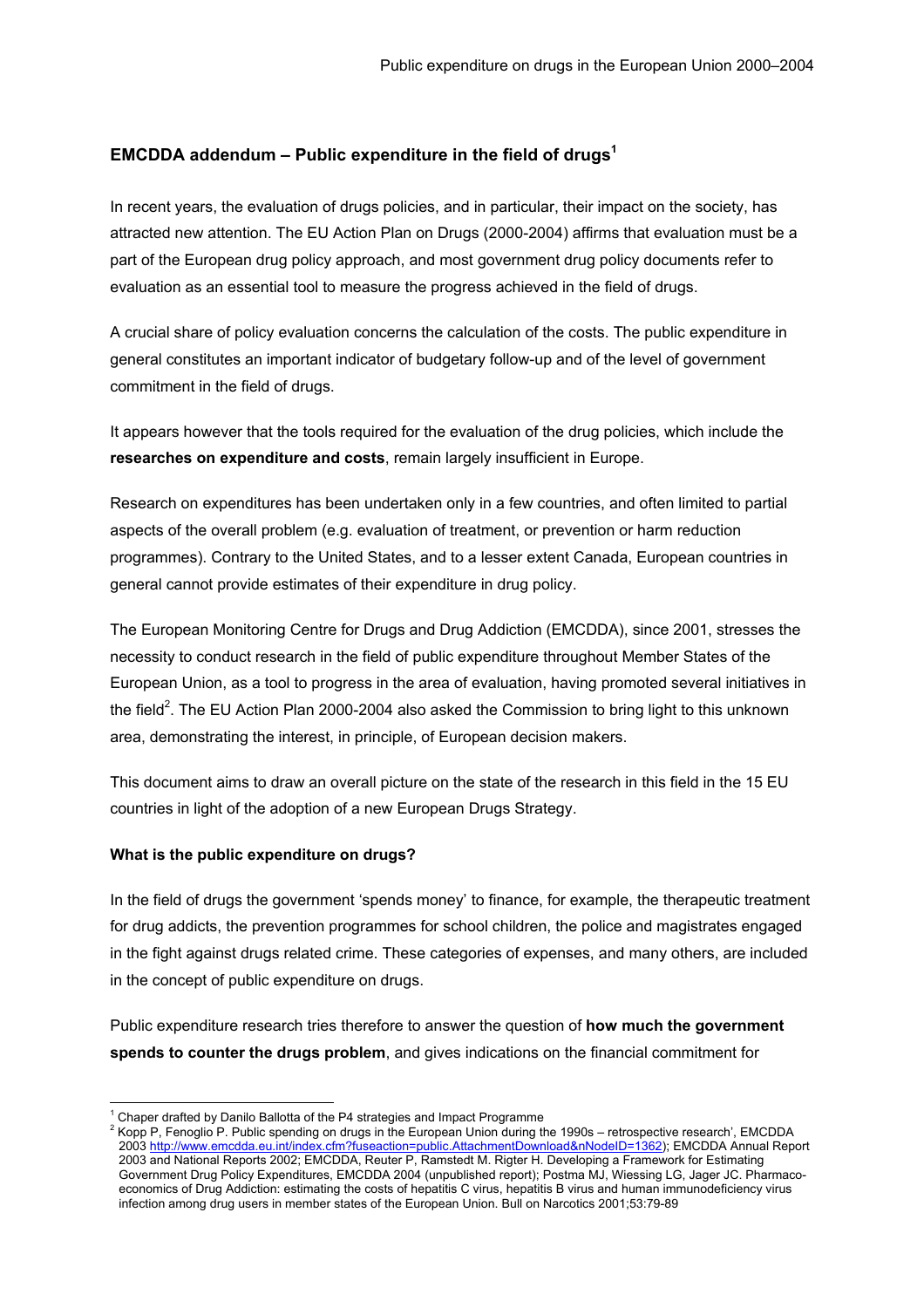**specific areas of intervention**, or for its **engagement over time**. Public expenditure however doesn't say if a specific policy **is effective or not**, neither does it reveal the **social cost of drugs**. Nevertheless, it provides an essential base for both: for cost-effectiveness analyses and for the calculation of the social cost.

# **Who knows the expenditure in drug policy?**

In terms of quality, the research has found that: low quality data on drug expenditure are available for Ireland, Italy and Luxemburg, yet unsatisfactory quality data are available for Finland, Denmark, Germany, Greece and Portugal, almost satisfactory quality data are available for the Belgium, Netherlands and Sweden and good quality data exist for Austria, France, Spain and the UK. Therefore only in a few EU countries, the data available allow for rough estimation of the cost of drug policy. In Austria, France, United Kingdom, Spain, Belgium, Netherlands and Sweden research have shown, despite the use of different methodologies, different degrees of detail and different periods analysed, interesting information on the extent and the distribution of the expenditure in drug policy.

Previous available figures<sup>[3](#page-3-0)</sup> had suggested that 70 to75% of the drug budget would be allocated yearly on law enforcement and around 25 to 30% on the health sector. This last research confirms this balance revealing that law enforcement accounts for over 50% of the total expenditure. If treatment and cost-of-illness are additionally included this percentage range rises to 87-98%. This underlines how few categories of expenditure (law enforcement, cost-of-illness, and treatment) amount for the totality of the state's expenditure. Prevention, being one of the top priorities of drug policy at EU and world level is reported to account only for small shares. This finding is all the most relevant if compared to the finding of US research which revealed a saving in direct and indirect costs of US\$15 for each US\$ spent in drug addiction prevention<sup>[4](#page-3-1)</sup>.

#### **What needs to be done**

Research to estimate the cost of drug policy is complex and costly. Progress however has been made since 2000, when only France had knowledge of its expenditure in the field of drugs<sup>[5.](#page-3-2)</sup> Since then

<span id="page-3-0"></span><sup>-&</sup>lt;br>3  $^3$  Kopp, P, Fenoglio, P. Public spending on drugs in the European Union during the 1990s – retrospective research', EMCDDA 2003 <http://www.emcdda.eu.int/index.cfm?fuseaction=public.AttachmentDownload&nNodeID=1362>) 4

<span id="page-3-1"></span><sup>&</sup>lt;sup>1</sup> Rice D, Kelman S, Miller L. Estimates of economic costs of alcohol and drug abuse and mental illness, 1985-88. Public Health Reports 1999; 106:280-92 5

<span id="page-3-2"></span>OFDT, Le coût social des drogues licites (alcool et tabac) et illicites en France, Pierre KOPP, Philippe FENOGLIO,1995 at [www.drogues.gouv.fr](http://www.drogues.gouv.fr/)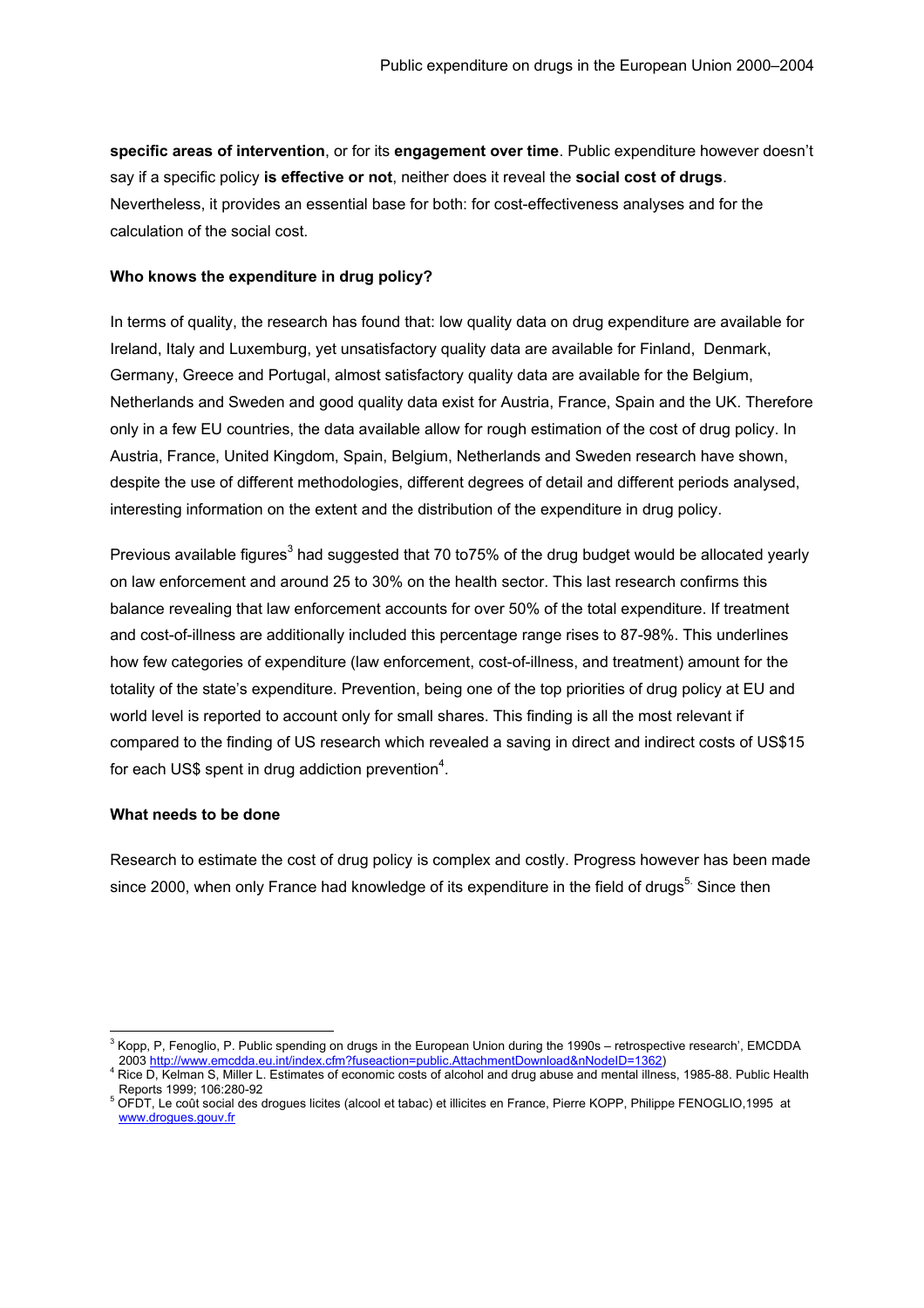researches including expenditures have been undertaken in the UK<sup>6</sup>[,](#page-4-1) in Spain<sup>7</sup>, in Belgiu[m](#page-4-2)<sup>8</sup>, in Austria $^9$ [,](#page-4-3) and with an EMCDDA study in Netherlands and Sweden<sup>10</sup>.

Results show the usefulness of such research, not only in knowing 'where the money goes', but also in the perspective of more elaborate evaluations and cost-effectiveness analyses, encouraging a more extensive follow-up. However progress, for example under the umbrella of a new European Drug Strategy, should follow a common methodological framework.

Authors warn about the weakness of the comparability of researches that have been undertaken using different methodologies (top-down or bottom–up is an example<sup>11</sup>), and suggest prior agreements, possibly at EU level, both on the **conceptual issues**, how expenditures can be classified, and on how data should be collected and **used for estimation**. The European Union, in particular at the beginning of a *multinational drug strategy*, is the obvious institution for doing so. First, promoting researches in member states which not yet have knowledge on their expenditures, and secondly favouring a common European framework for research.

Thus the EMCDDA, together with the Reitox network, should be called, and supported, to develop a methodology that would allow for consistent and credible estimates within the European Union. It should provide a set of categories for program types, identify the kinds of agencies that are likely to be associated with each category, develop a set of guidelines for estimating the principal elements within each category and assess alternative methods for comparing expenditures across nations.

<span id="page-4-0"></span><sup>-&</sup>lt;br>6  $6$  Godfrey C, Eaton G, McDougall C, Culyer A. The economic and social costs of Class A drug use in England and Wales, 2000.

<span id="page-4-1"></span><sup>&</sup>lt;sub>\_</sub> Home Office: 2002<br><sup>7</sup> Garcia-Altes A, Olle JM, Antonanzas F, Colom J. The social cost of illegal drug consumption in Spain. Addiction 2002;97:1145-<sub>53</sub><br><sup>8</sup> De Ruyver, Pelc, Casselman, La politique des drogues en chiffres: étude des acteurs concernés des dépenses publiques et

<span id="page-4-2"></span>des populations atteintes, 2004

<span id="page-4-3"></span><sup>&</sup>lt;sup>9</sup> Bruckner J, Zederbauer S. Vergleich und Analyse des Problems illegaler Drogen in Österreich unter ökonomischen Gesichtspunkten; Überblick über die Aufwendungen und Leistungen der Drogeneinrichtungen im Jahr 1997. Linz: Fonds Gesundes Österreich 2000<br><sup>10</sup> EMCDDA, Reuter P, Ramstedt M, Rigter H. Developing a Framework for Estimating Government Drug Policy Expenditures,

<span id="page-4-4"></span>

<span id="page-4-5"></span>EMCDDA 2004 (unpublished report) 11 Researches top-down starts by envisaging sources of expenditure and institutions responsible for spending such as ministries or regional and local authorities and institutions, 'following' the money downwards to the projects and then categorising the expenditures. Research bottom-up follow the inverse road, it envisages the projects and the interventions in the field and follows the money up until the source'. In France, UK and Spain there are bottom-up research, in Sweden and Netherlands top-down; in Belgium both approaches have been cross checked and applied to the expenditure research.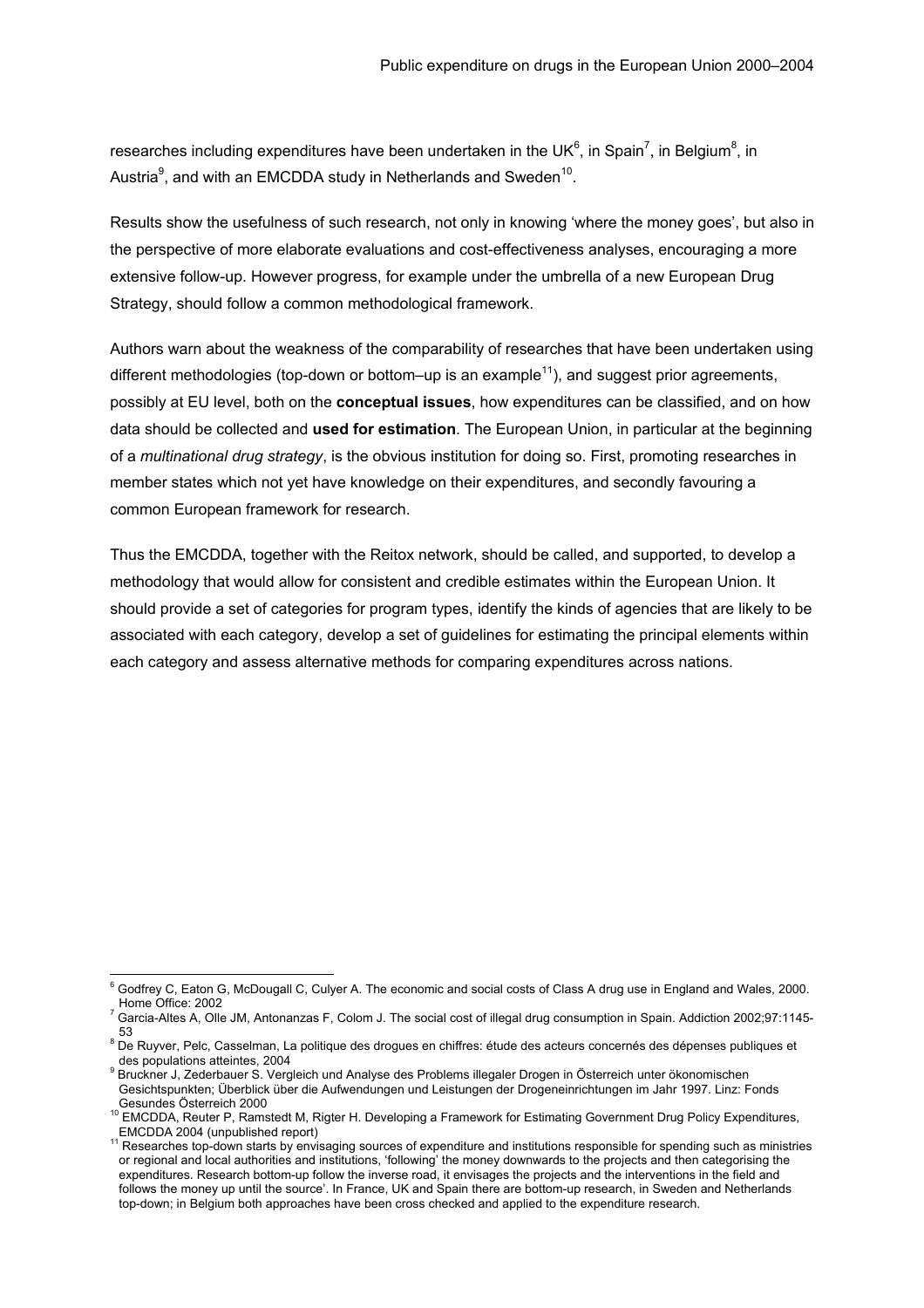# Public expenditure in the field of drugs in the EU

Maarten J Postma PhD in Health Economics, Groningen, the Netherlands consultant to EMCDDA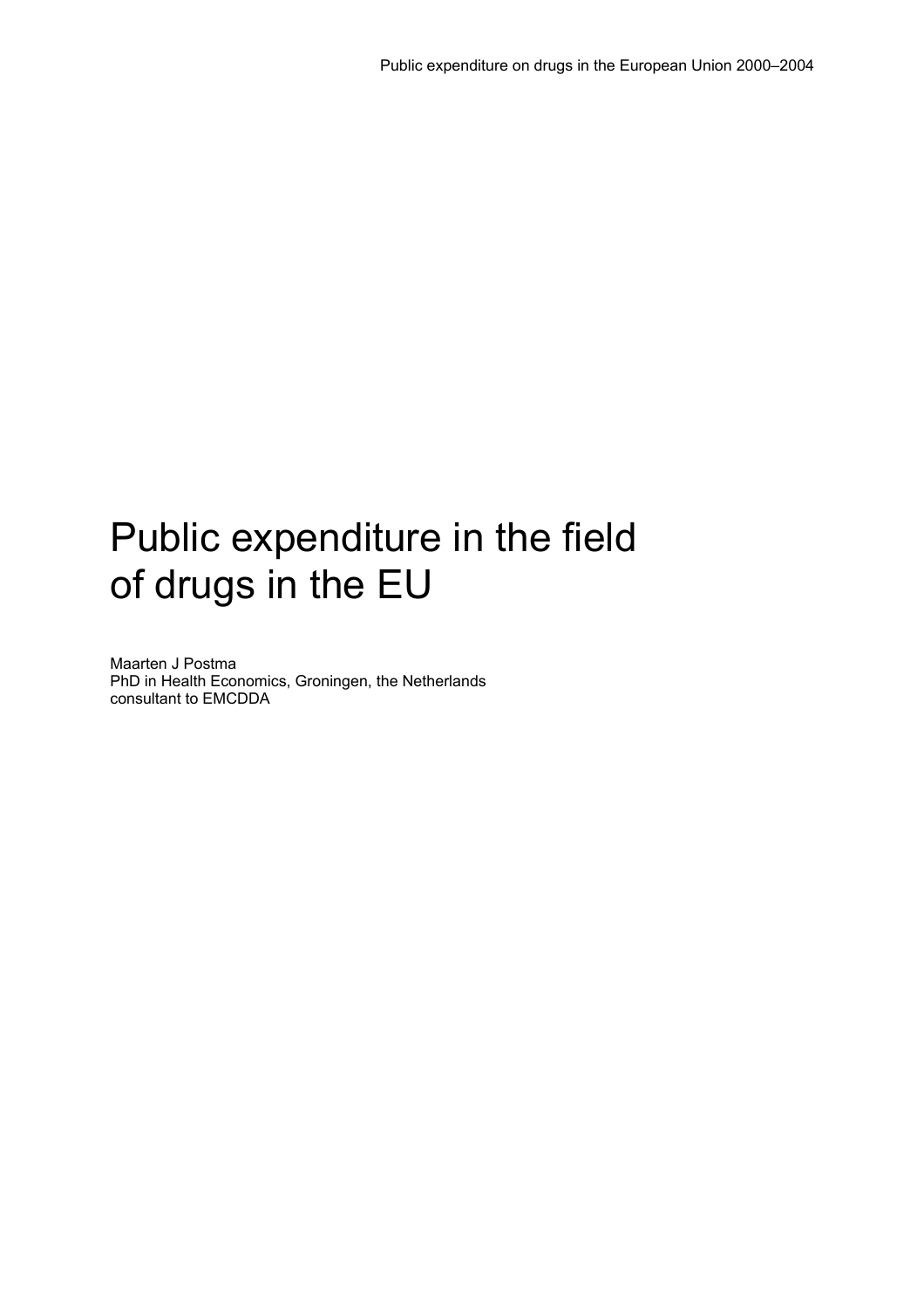# <span id="page-6-0"></span>**Executive summary**

This report summarises the available data and figures on expenditure in the field of drugs in the EU and Norway. Only few studies in the peer-reviewed literature were found (Finland, France, Spain and the UK).<sup>12</sup> Extensive reports exist for Austria, Belgium, France and the UK.<sup>13</sup> Further, data had to be distracted from focal points' information to the  $EMCDDA<sup>14</sup>$ . Often exact definitions and data sources were missing and studies were incomplete regarding coverage of all relevant expenditure categories:

- Prevention & research
- Treatment & rehabilitation
- $\bullet$  Law enforcement<sup>[15](#page-6-4)</sup>
- Cost-of-illness $16$

From a methodological point of view, this report closely adheres to definitions that have been designed for drawing the social costs of drugs for those categories of social costs presenting expenditure (not all social costs translate into expenditure, for example, indirect costs of production losses do not). Furthermore, two core methods were identified for performing an analysis of expenditure: (i) top down<sup>17</sup> and (ii) bottom-up<sup>18</sup>. The recent EMCDDA report on a Framework for Estimating Government Drug Policy Expenditure (Reuter 2004)<sup>19</sup> adhered to the former, whereas the extensive French and UK reports adhered to the latter.

Elaboration on the studies resulted in the selection of only four that are rather complete and more-orless comparable. All these studies were designed bottom-up and were published in extensive reports for Austria, France and the UK and two publications (same research for France and one for Spain).

<span id="page-6-1"></span><sup>&</sup>lt;sup>12</sup> For France: Kopp P, Rumeau-Pichon C, Le Pen C. Les enjeux financiers des traitements de substitution. Revue d'Epidémiologie et de Santé Publique 2002; for Finland: Hein R, Salomaa J. What are the costs of substance abuse? Alcohol and drugs. Alcologia 1999;11:135-43 ; for Spain: Garcia-Altes A, Olle JM, Antonanzas F, Colom J. The social cost of illegal drug consumption in Spain. Addiction 2002;97:1145-53 ; for UK : Healey A, Knapp M, Astin J, Gossop M, Marsden J, Stewart

<span id="page-6-2"></span>D, Lehmann P, Godfrey C. Economic Burden of Drug Dependency. British Journal of Psychiatry 1998; 173:160-5<br><sup>13</sup> For France: Kopp P. Calculating the social cost of illicit drugs. Methods and tools for estimating the social psychotropic substances, Pompidou Group, Council of Europe Publishing, 2001; for UK: Godfrey C, Eaton G, McDougall C, Culyer A. The economic and social costs of Class A drug use in England and Wales, 2000. Home Office: 2002; for Belgium: De Ruyver, Pelc, Casselman, La politique des drogues en chiffres: étude des acteurs concernés des dépenses publiques et des populations atteintes, 2004 ; for Austria : Bruckner J, Zederbauer S. Vergleich und Analyse des Problems illegaler Drogen in Österreich unter ökonomischen Gesichtspunkten; Überblick über die Aufwendungen und Leistungen der

<span id="page-6-3"></span>

<span id="page-6-4"></span>

<span id="page-6-7"></span><span id="page-6-6"></span><span id="page-6-5"></span>

Drogeneinrichtungen im Jahr 1997. Linz: Fonds Gesundes Österreich 2000<br><sup>14</sup> National Reports 2002 Reitox Focal points, selected issue, Public expenditure in the field of drugs demand reduction<br><sup>15</sup> In this categorisation l

<span id="page-6-8"></span>drug field, and subsequently attaches unit costs to these physical estimating Government Drug Policy Expenditures, EMCDDA 2004 (unpublished report)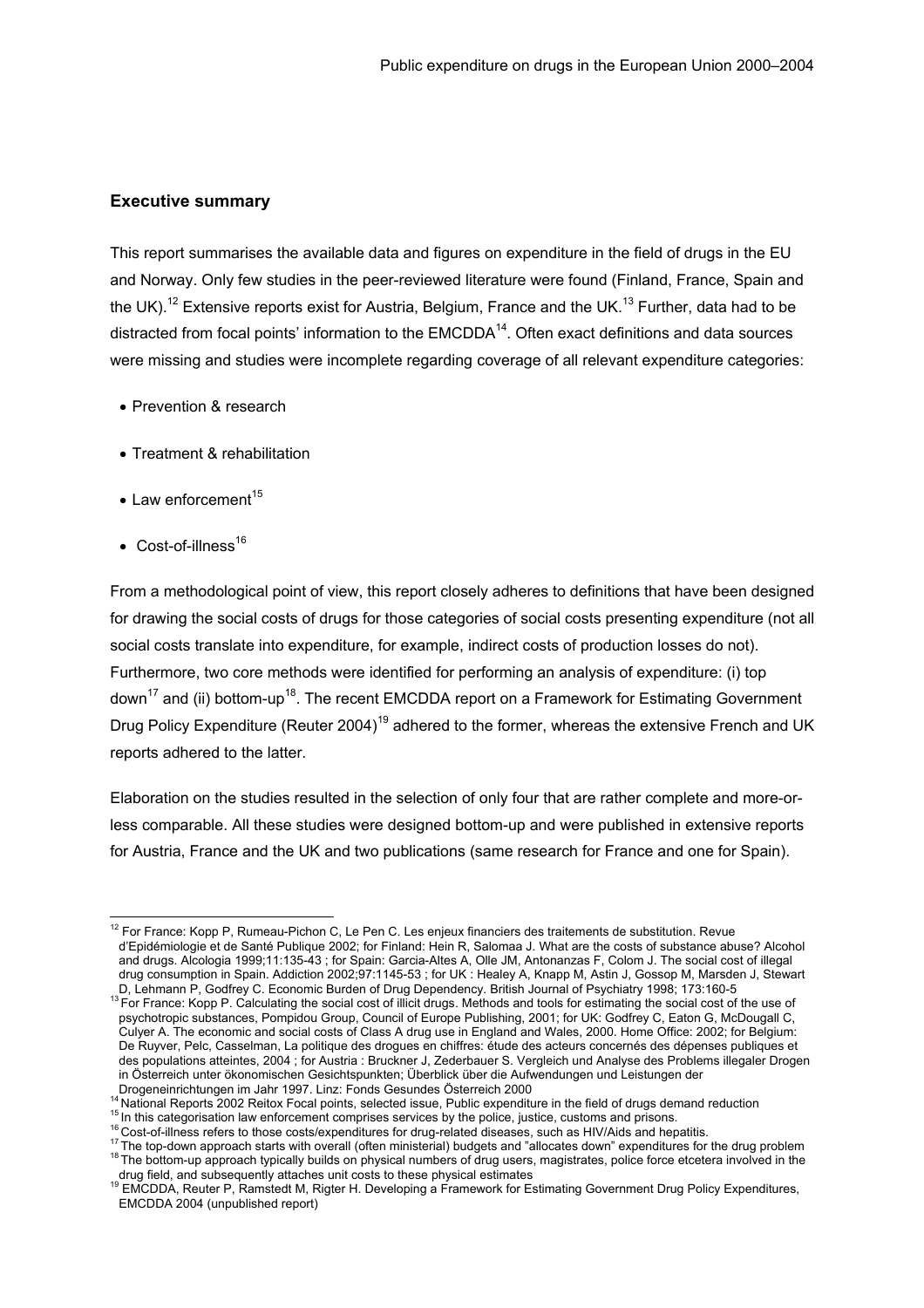The results of these studies could be validated from other sources and extended (France) with some cost-of-illness information that was lacking.

In summary, high quality information on drug expenditure is urgently needed, and yet lacking for many countries, including major EU-countries such as Germany and Italy. The European Drugs strategy and action plan(s) could be a very useful engine to stimulate research into drug policy expenditure in the European Union Member States along the lines for instance of the 'bottom-up' approach as applied in the currently only reliable and comprehensive studies available in Austria (Bruckner & Zederbauer, 2000), France (Kopp 2000), Spain (Garcia-Altes et al, 2002) and the UK (Godfrey et al. 2002)<sup>20</sup>. Furthermore, investigation of the potential of the top-down procedure should be carefully considered in validating the approach in the Reuter report especially the estimation of the Netherlands expenditure (Rigter in Reuter 2004). One possibility would be to do a bottom-up analysis for the Netherlands and compare the results with those available from the top-down study. Yet, the top-down study still has to be finalised and only preliminary results are available. Currently, these preliminary results yet lack face validity, if compared with other available studies.

<span id="page-7-0"></span> $20$  If work should be prioritised it would be advisable to undertake researches first in the largest countries with reported drug problems and where such a study is lacking (e.g. Germany, Italy). Afterward methodology could be extended also to smaller countries.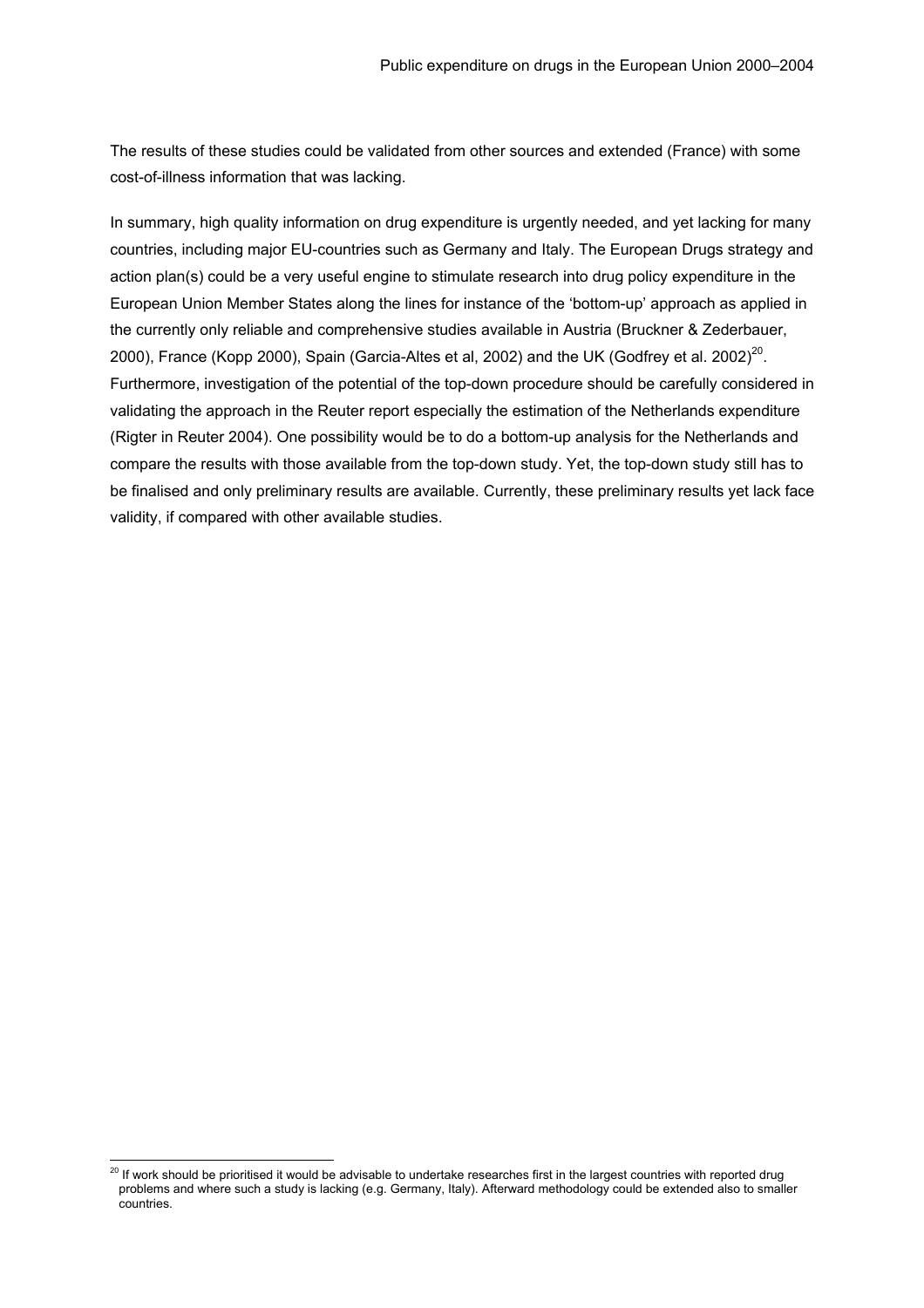### <span id="page-8-0"></span>**Introduction**

The economic approach has been applied to drug addiction previously in only few studies, and even less of those have reached the peer-reviewed international literature. Two landmark studies during the early 1990's should be mentioned here. Firstly, Kim *et al* analysed costs and benefits of drug prevention programs for the USA over the period  $1979-92<sup>21</sup>$ . They estimated a very favourable cost/benefit-ratio: there is a saving in direct and indirect costs of US\$15 for each US\$ spent in drug addiction prevention. Secondly, Rice *et al* estimated the costs of drug-addiction-related illnesses within a broader social costing framework<sup>22</sup>. This social costs framework comprised the indirect costs of production losses and the costs of crime as well (note the use of "indirect", that is reserved for production losses in (health) economics literature; this is also the definition that is preferred in this paper).

For drug addiction the economic concept of social costs provides a very suitable approach. Social costs reflect the total burden of costs for the society. This societal perspective is much wider than the public expenditure perspective. Table 1 shows a comparison over broad categories that have been published in the peer-reviewed literature. It illustrates that indirect costs provide the largest share in such cost studies and that within direct costing (often expenditure), health-care costs provide a relevant – not to be ignored – share. In particular, Table 1 compares Single's estimates for Canada<sup>[23](#page-8-3)</sup> with those of one other extensive study done during the late 1990's for France, i.e. that of Kopp<sup>24</sup>. Alongside his applied research for Canada, Single developed guidelines for adequately estimating social costs / expenditure of addictive substances.

| Cost category      | Canada | France |  |
|--------------------|--------|--------|--|
| Direct health care | 6%     | 12%    |  |
| Direct other       | 34%    | 36%    |  |
| Indirect           | 60%    | 52%    |  |

Table 1 Distribution of estimated social costs of drug addiction in Canada and France over various cost categories

The present paper, compiled at the demand of EMCDDA, focuses on drugs related public expenditure, which represent only a share of social costs.

In particular, it refers to the share of social costs covered by the expenditure on prevention, research, treatment, rehabilitation, law enforcement and cost-of-illness. These are normally labelled as **direct costs**, which is the main focus of this paper.<sup>25</sup> This implies that **indirect costs** of production losses – for example, due to drug use or drug-related illness – but also indirect effects on social assistance and security (see also transfer costs below) are excluded from the analysis, despite their huge impact in

<span id="page-8-1"></span><sup>&</sup>lt;sup>21</sup> Kim S et al. Benefit cost analysis of drug abuse prevention programs: a macroscopic approach. Drug Addiction 1995; 25:111-

<span id="page-8-2"></span><sup>27&</sup>lt;br><sup>22</sup> Rice D, Kelman S, Miller L. Estimates of economic costs of alcohol and drug abuse and mental illness, 1985-88. Public Health Reports 1999; 106:280-92<br><sup>23</sup> Single E et al. The economic costs of alcohol, tabacco and illicit drugs in Canada, 1992. Addiction 1998; 93:991-1006<br><sup>24</sup> Kopp P. Calculating the social cost of illicit drugs. Methods and too

<span id="page-8-3"></span>

<span id="page-8-5"></span><span id="page-8-4"></span>substances, Pompidou Group, Council of Europe Publishing, 2001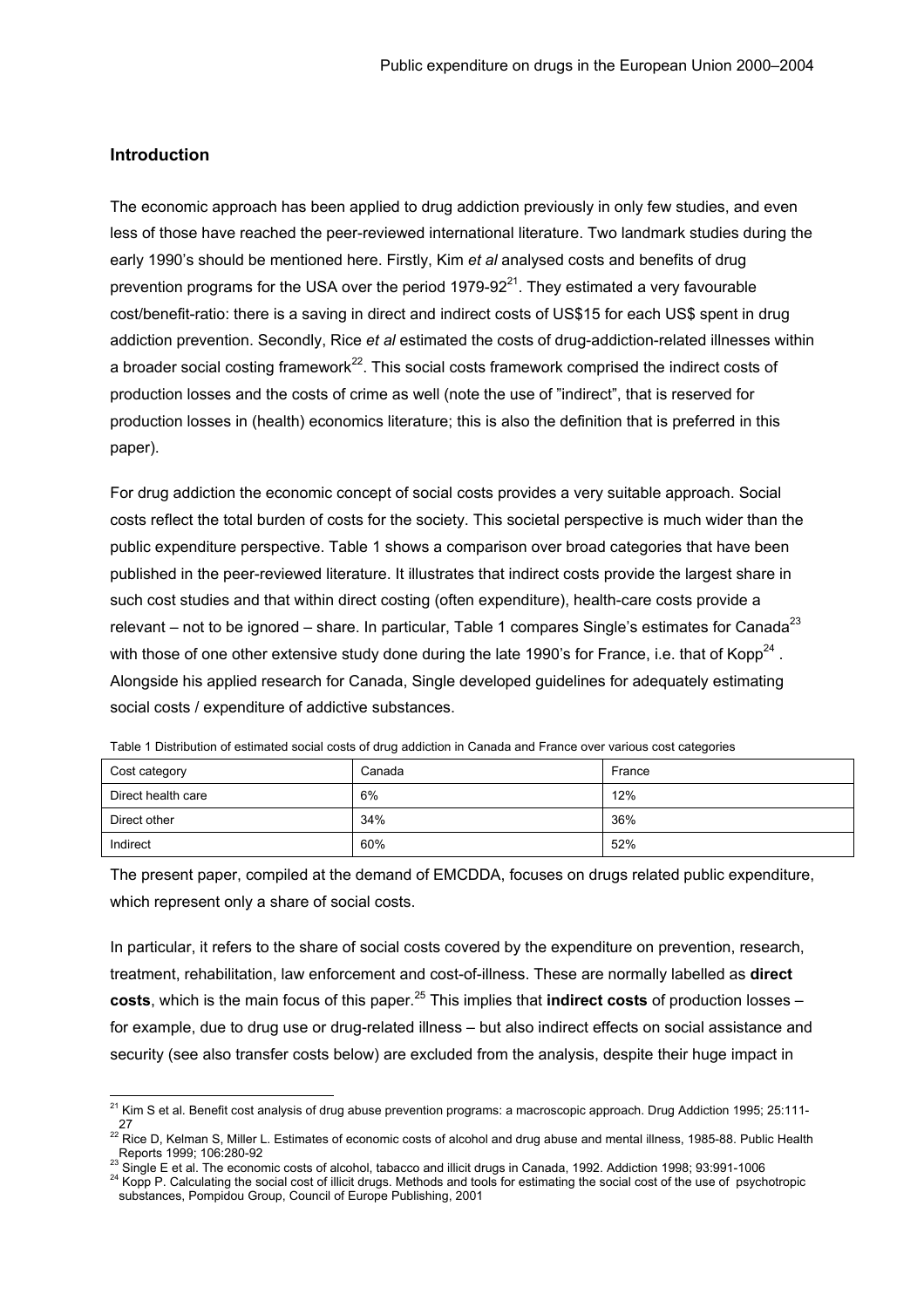the overall social costs of drugs (table 1). Also **private costs** (such as: users expenses on illicit drugs) are excluded in this approach. Finally a last category of costs has to be mentioned, constituted by the so-called transfer payments of taxes and thefts (representing merely shifts from one person to another, without affecting total welfare). These payments do not represent costs in the pure economic definition of costs, thus are often not included in social costs and are therefore not included in our approach to public expenditure neither.

<sup>25</sup> Drummond MF et al. Methods for economic evaluation of health care programs. Oxford University Press 1999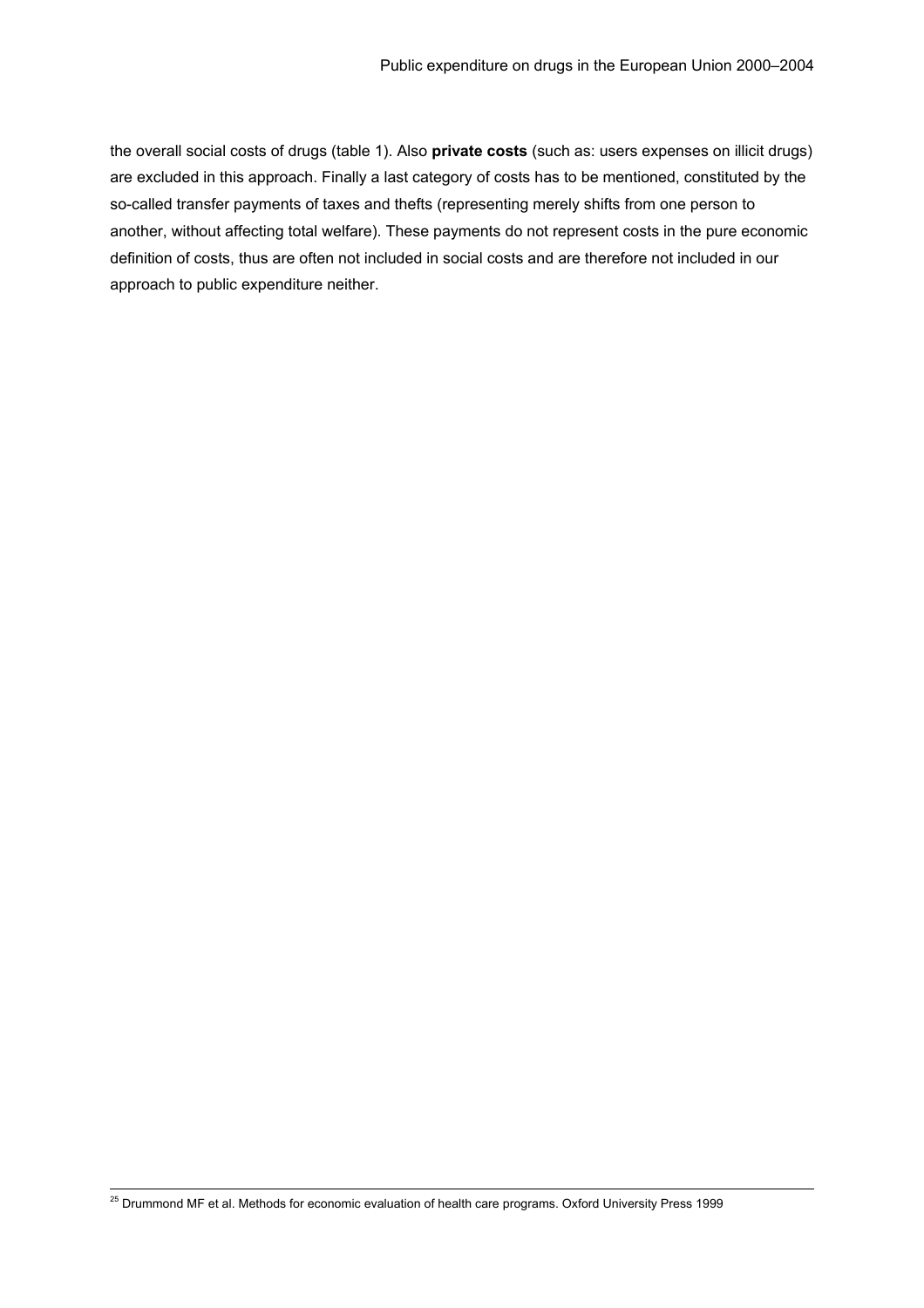# <span id="page-10-0"></span>**1. Methods**

As mentioned above, social costs of drug addiction – as a broader category – includes public expenditure on the drug problem. In this paper a classification of public expenditure is used that broadly goes along with the categorization of that part of social costs covering public expenditure.

Social costs of drug addiction may be broadly divided in:

- 1) Private costs/expenditure for the drug user or others *(not considered in this report);*
- 2) Indirect costs production losses<sup>[26](#page-10-1)</sup> (not considered in this report);
- 3) Direct costs (including public expenditure, comprising both drug-labelled and non-labelled money): Prevention; Research; Treatment of addiction; Rehabilitation,; Criminal justice; Law enforcement by police and customs; Prisons; Security services paid through public expenditure (for example, surveillance in public buildings); Health-care costs through accidents; Cost-of-illness for drug-related diseases<sup>27</sup> and overdoses;
- 4) Transfer payments, that are not costs or expenditure in the strict economic definition, for example thefts and taxes (*not considered in this report*).

If we picture in a chart all the components of the social costs (taking as example the study of Kopp 2001, (cfr.), we see that public expenditure, the focus of the present paper, are just a small part out of the total. Public expenditures are in fact included in the direct costs and represent less than 25% (Chart 1).



**Chart 1: Distribution of social costs for France as an example (Kopp, 2001),** 

<span id="page-10-2"></span><span id="page-10-1"></span><sup>&</sup>lt;sup>26</sup> Indirect costs are those costs related to unemployment due to drug use (unable to find job, getting fired), low performance on the job, absence due to drug use or related disease and mortality. Below, we will see that some of the country studies did include indirect costs, they do however not actually contribute to expenditures and will be excluded for further consideration.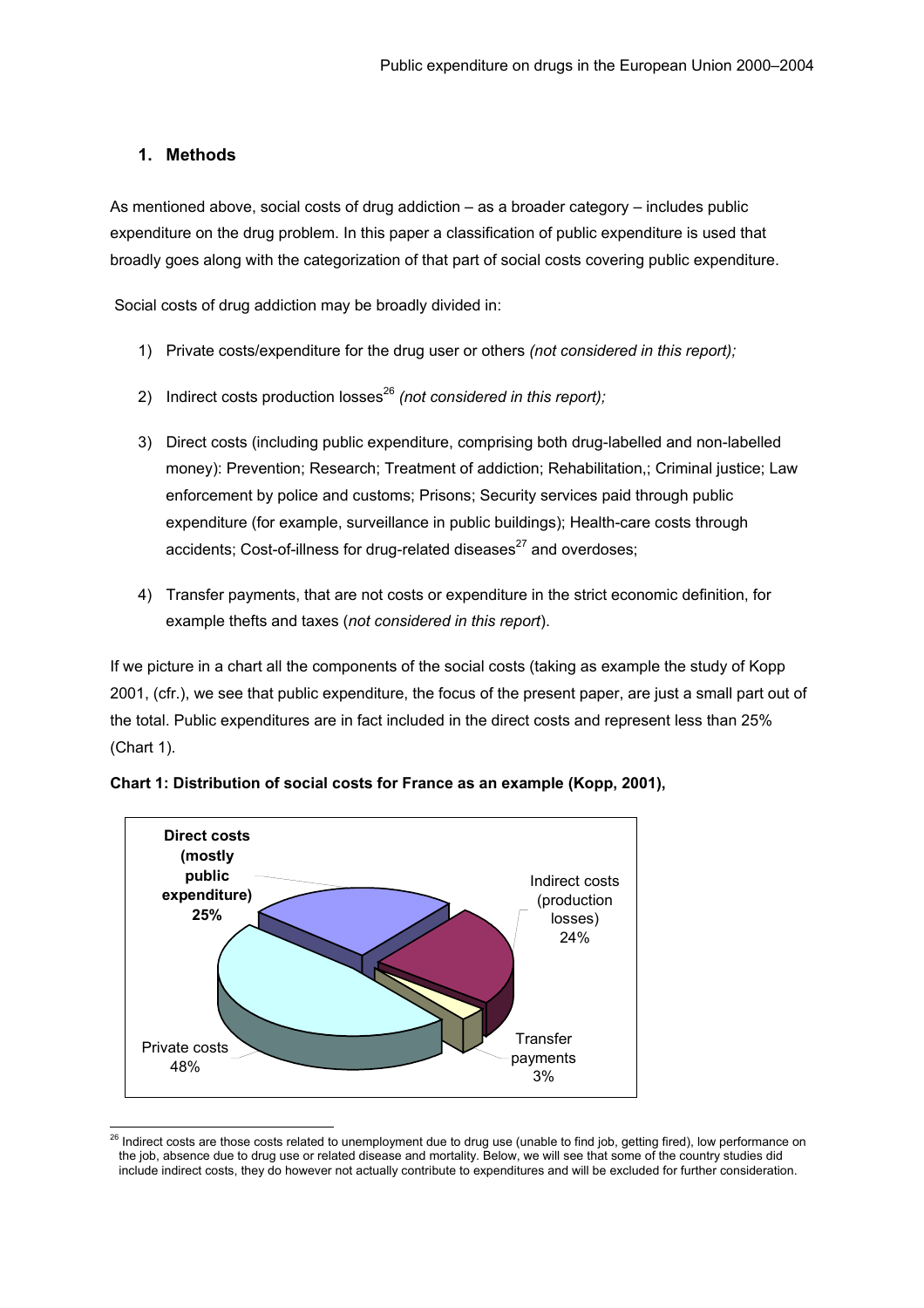If we look inside the 25% attributed in Chart 1 to direct costs (as said covering public expenditure) we can see that it is mainly composed of law enforcement expenditure (61%), treatment (10%), prevention and research (14%) and cost-of-illness (15%) (Chart 2).



**Chart 2: Distribution of direct costs for France as an example (Kopp, 2001)** 

With the focus on public expenditure it is important to give these a closer look before considering the various countries in more detail. We have said that direct costs are 'mostly' composed of public expenditure figures, this because in the category of **direct costs** we may find types of costs that **are not public expenditure**, such as: 'costs for vehicles' damage through accidents' (may be insured through private insurance), 'privately paid security services' and 'private property damage'. Whether 'cost-of-illness' actually should be categorized as public expenditure formally depends on the type of health-care system in any country. For this report it is chosen to include these costs into the public expenditure for any EU-country, regardless of its health-care (financing) system and potential private expenditure shares in such costs.

We note that one potentially confusing concept relates to the 'transfer payments' (taxes, welfare payments, property transfer through thefts, fines, etc.). These categories are often included in the expenditure; do however not reflect actual changes in a country's welfare. These categories merely reflect transfers of one (group of) person(s) to another (group of) person(s), and are not conceived as real (opportunity) costs. In this paper, transfer payments are preferably not included in the analysis of expenditure, to adhere to sound economic definitions. In the different data sources / studies encountered, some did however include transfer payments into the expenditure, witnessing the scattered variety of sources and definitions available. Often these could be filtered out.

<sup>&</sup>lt;sup>27</sup> Diseases related to drug use: Anaemia; Infections of bone, skin and joints; CNS-infections, such as meningitis; Chronic liver disease; Endocarditis; Heart disease; Hepatitis; HIV and other retrovirusses (e.g., HTLV); Mental disorders; Bacteremia (e.g., pneumococcal); Respiratory disease; STDs; TBC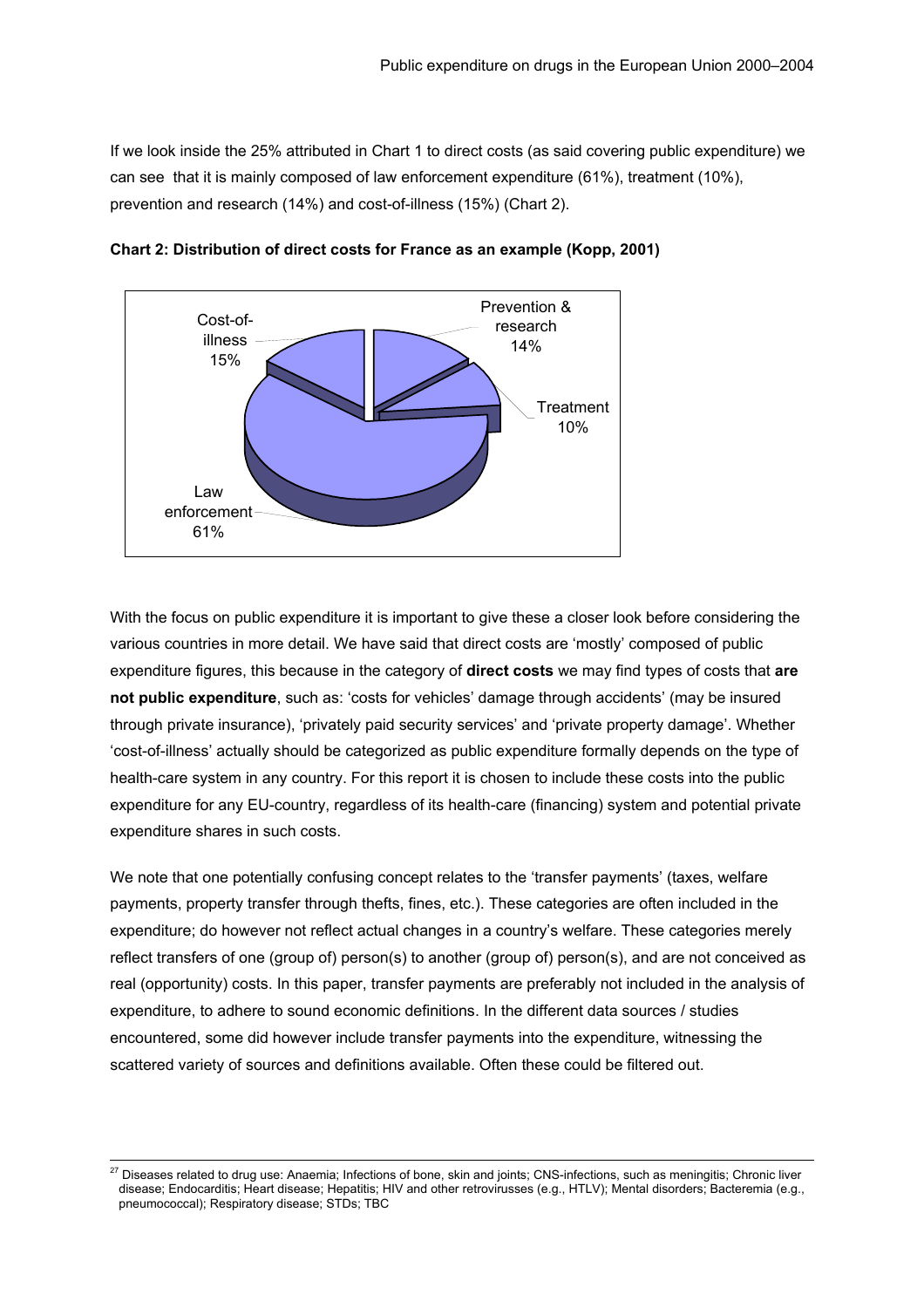<span id="page-12-0"></span>This paper reviews materials on expenditure on drugs that have been supplied to EMCDDA by the national focal points in the framework of the 2002 national reporting process, and in few peer-reviewed published materials available only for some countries (next section). Upon these sources, country profiles are attempted, and comparisons are made crudely for all figures. Overall, methodological differences must be acknowledged and only few selected studies allowed further investigation given their detailed level of reporting.

# **2. Country Profiles**

This chapter covers country profiles of drug-related expenditure for 15 EU countries and Norway. As far as possible, use has been made of the national reports 2002 of the focal points in these countries, which have substantially contributed to the availability of figures in countries where research has not been conducted so far. Country profiles are compiled as far as possible along the classification of expenditure as specified above (chart 2). As will be shown, it was however not always possible to apply the classification at all, and sometimes only a very limited application could be elaborated, due to the scattered data available.

#### **2.1 Austria**

Data on drug expenditure in Austria were gathered by ÖBIG (Österreichisches Bundesinstitut für Gesundheitswesen (Austrian Health Institute))<sup>28</sup>. Data referred to 1999 and 2001. According to the EMCDDA reporting guidelines, the concept of drug-related demand reduction – inclusive harm reduction - was taken as the core concept for specifying expenditure, defined as those interventions aimed at preventing the abuse of illicit drugs and/or reducing the adverse health and social consequences. Also expenditure on planning and coordinating harm reduction have been taken into account. Expenditures are at federal, provincial and local governmental levels. One specific feature of the Austrian system is mentioned with regard to the costs of alternatives to punishment, on which an incertitude on its financing has existed for many years between federal and provincial governments. So far, it as been solved for several drug centers, but general agreement and coordination is reported to be lacking. Also, there is no nation-wide financing program for drug-related demand reduction, which additionally has given rise to debates between federal and provincial levels**.**

As only partial data could be obtained, additional estimates and projections – in particular, for substitution treatment and inpatient hospital care – have been made. Primary prevention aimed at illicit drug use is often directed at other aspects as well (alcohol, sexually transmitted diseases, etc.). Such expenditure were however fully allotted to drug expenditure. For federal expenditure, for example, this relates to EUR173,700 (2% of overall expenditure on harm reduction). For other kinds of interventions

<span id="page-12-1"></span><sup>&</sup>lt;sup>28</sup> Survey by ÖBIG (Österreichisches Bundesinstitut für Gesundheitswesen (Austrian Health Institute)) 2002, in Reitox National Report 2002 to EMCDDA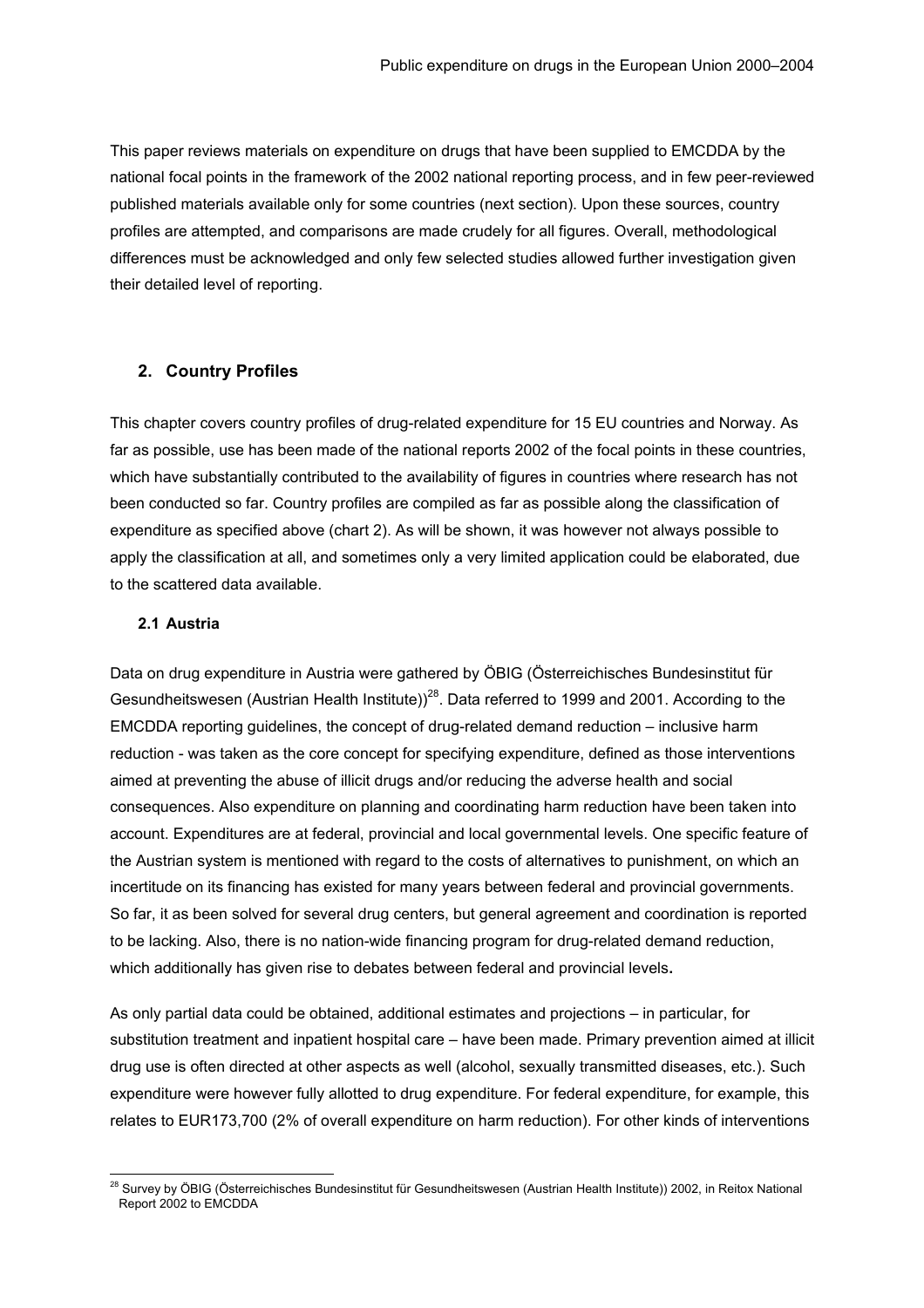– where possible – expenditure specifically focussing on illicit drugs were considered. Furthermore, data for 2001 were most reliable as all provinces provided data, whereas 4 did not for 1999 (Lower Austria, Salzburg, Upper Austria and Vorarlberg).

Estimations point to overall **expenditure on drug-related demand reduction** of at least EUR66.8 million in 2001 (*see* Table 2). The largest share of expenditure is related to counselling, care and treatment and is financed by provinces (40%). Note that this approach, just on drug-related demand reduction was requested by the EMCDDA in the 2002 national reporting process<sup>29</sup>.

| Primary prevention            | 4.0(6%)     |
|-------------------------------|-------------|
| Outreach work                 | 5.8(9%)     |
| Counselling, care & treatment | 50.7 (76%)  |
| Reintegration                 | 4.7(7%)     |
| Other expenditure             | 2.3(2%)     |
| Overall                       | 66.8 (100%) |

Table 2 Overall demand reduction expenditure on drugs in Austria by sector in 2001 (million EUR)

Outreach work includes low-threshold centres, temporary sleeping facilities and emergencies; Counselling, care & treatment includes inpatient and outpatient departments, substitution treatment, alternative punishment (therapy), treatment in prisons, hospital care and health-insurance funds expenditure (exclusive double counting); Other expenditure are expenditure that could not allotted to specific sectors as adequate registration at the local level lacks.

The approach chosen in this survey has demand reduction as the core concept [see above comment]. This implies inclusion of expenditure on preventing adverse health consequences among drug users (such as HIV-prevention). However, those expenditure on inpatient and outpatient care for those drug users that became HIV-infected despite prevention activities were not included. As such, the concept of harm reduction limits the scope of the analysis significantly.

Previously, a report was drawn up for the public expenditures on drug addiction in Austria in 1997. This report investigated the expenditures beyond the harm reduction concept[.30](#page-13-1) In particular, this study included a relevant share of the expenditures devoted to law enforcement (Table 3).

Table 3 Austrian expenditures on drug addiction in 1997 in million EUR

| Law enforcement         | 96.7  | 65%  |
|-------------------------|-------|------|
| - arrests               | 47.3  |      |
| - judicial system       | 8.1   |      |
| - prison                | 41.3  |      |
| Treatment               | 34.7  | 23%  |
| - inpatient treatment   | 19.1  |      |
| - outpatient treatment  | 13.4  |      |
| - low-threshold centres | 2.2   |      |
| Cost-of-illness         | 15.5  | 10%  |
| Prevention              | 2.9   | 2%   |
| <b>TOTAL</b>            | 149.8 | 100% |

Expenditures on low-threshold centres only refer to those projects in the framework of the "Verein Wiener Sozialprojekte". For similar centres in Vorarlberg and Tirol expenditures could not be

<span id="page-13-1"></span><span id="page-13-0"></span><sup>&</sup>lt;sup>29</sup> Reitox Guidelines for the year 2002 included three selected issues; one of each was on public expenditures on drugs demand reduction.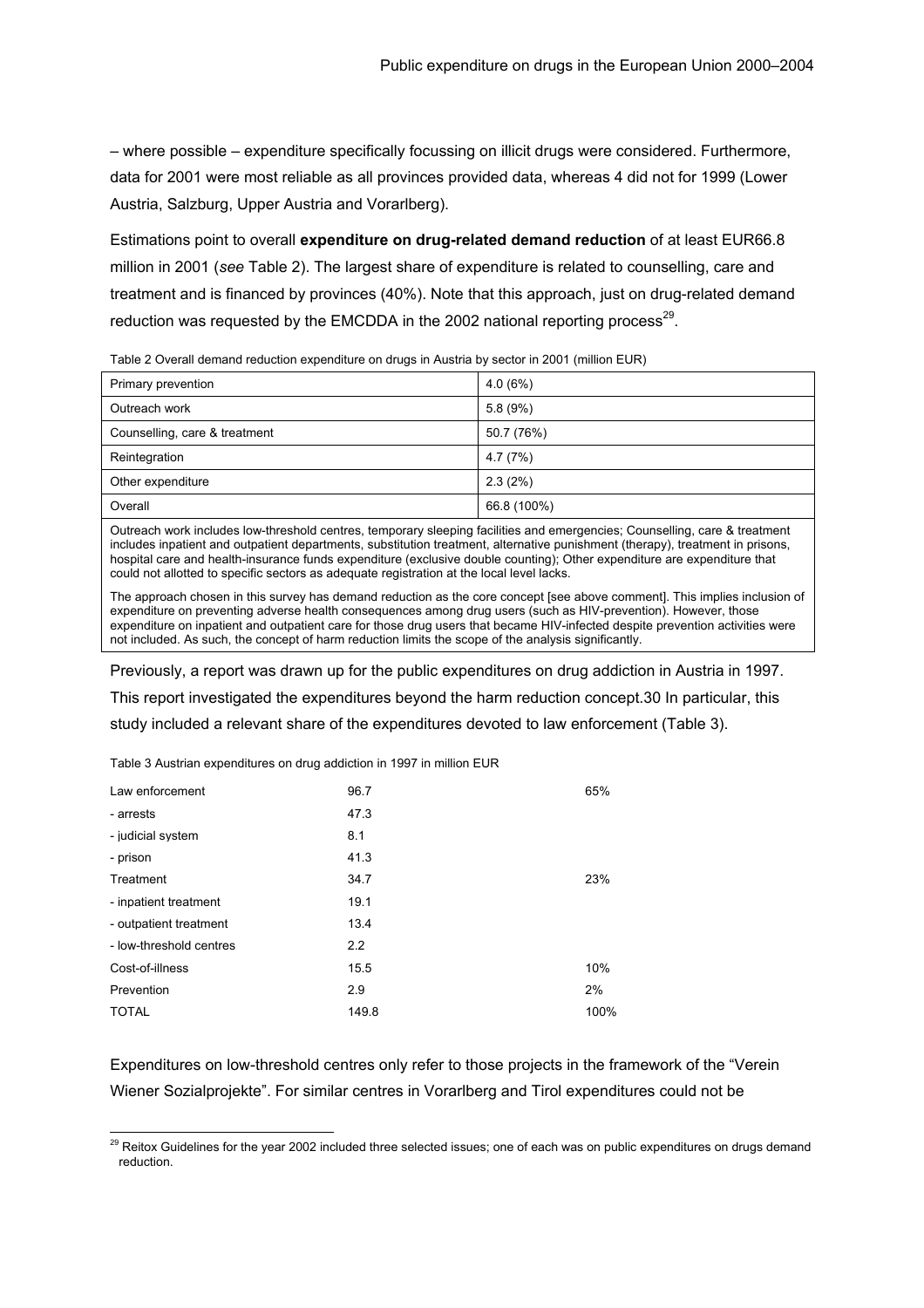estimated; Cost-of-illness refers to those expenditures for hospitalisations that are directly drug-related (various subcodes of ICD 3-digit-codes 292, 304, 305, 779, 965, 969 and 970); note that this excludes costs for hospitalisations that are indirectly related, such as those for drug-related acquired HIV, HCV and HBV.Footnote table: Prevention refers to addiction prevention in general. Therefore the figure of 2.9 million EUR may include expenditures on prevention of addictions such as smoking, alcohol and soft drugs (that may obviously precede hard-drug addiction).

The study was performed on a bottom-up basis using local registrations and estimations on, for example, persons in treatment and law enforcement acts. So, based on budgets of various treatment centres, regional numbers of criminal acts related to drug use expenditures could be estimated. In the classification chosen all four categories are covered. Transfer costs were not included in the expenditure estimate. For example, benefits of fines were estimated, but not included in the aggregate presentation.

Given the full spectrum of the second analysis, below we prefer this one for further analysis in the section on "Cross national comparisons".

<sup>&</sup>lt;sup>30</sup> Bruckner J, Zederbauer S. Vergleich und Analyse des Problems illegaler Drogen in Österreich unter ökonomischen Gesichtspunkten; Überblick über die Aufwendungen und Leistungen der Drogeneinrichtungen im Jahr 1997. Linz: Fonds Gesundes Österreich 2000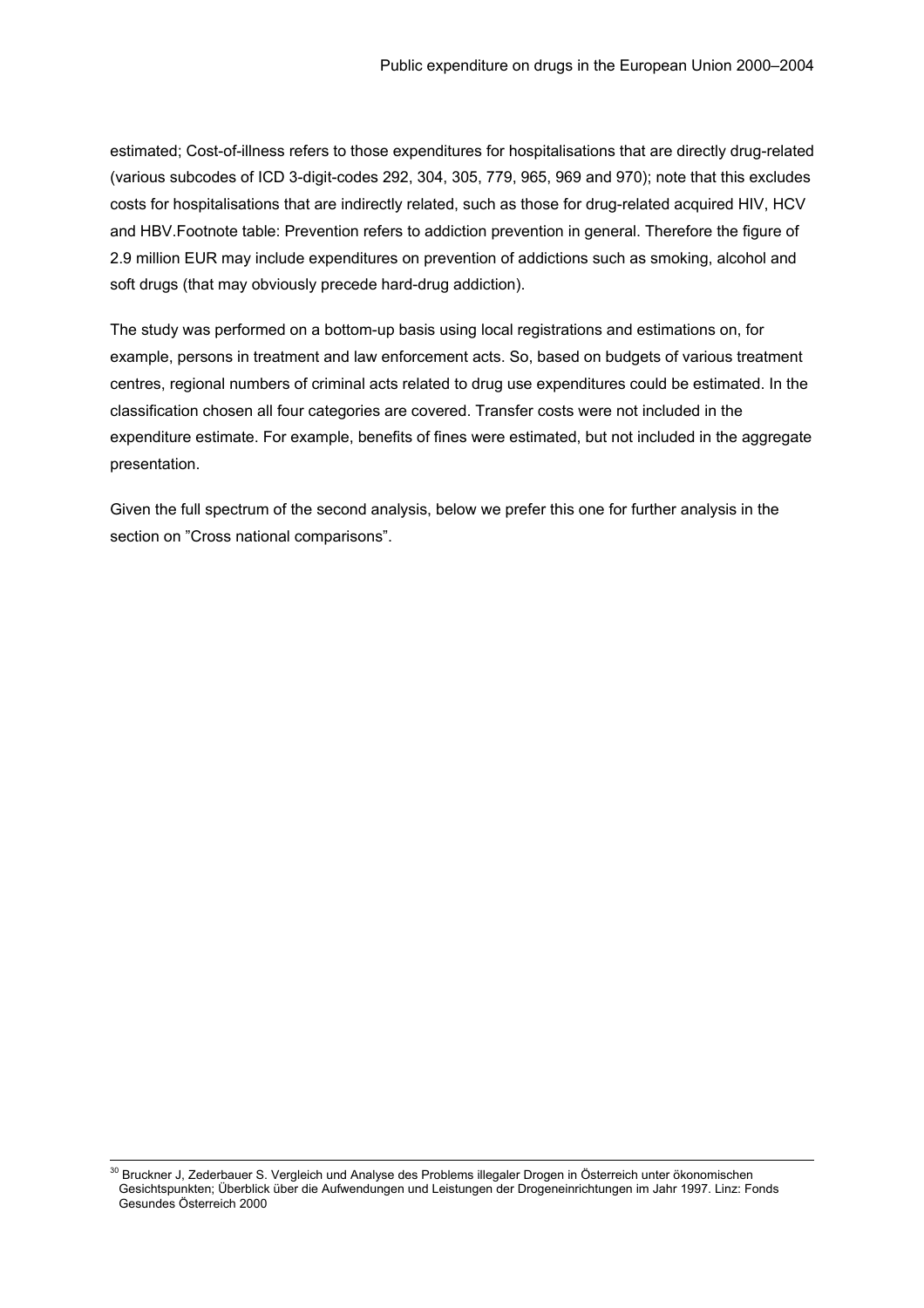# <span id="page-15-0"></span>**2.2 Belgium**

Hampering a full overview for the situation on drug expenditure in Belgium is the great diversity of financing sources in Belgium. Despite this, two sources were available to estimate expenditure figures for the year 2000: the web site of the Belgian Federal Ministry of Social Affairs, Public Health & the Environment and a paper by Tecco *et al* (2000)<sup>31</sup>. Some problems with allocating expenditure were noticed. For example, many centers for care concerning heroin abuse have a broadened therapeutic framework including alcohol addiction.

Activities on treatment for drug addicts, rehabilitation and ambulatory consultations are financed at a federal level, by the Ministry of Health and Social Affairs. The Table 4 lists the available information on expenditure in Belgium.

| Treatment                          |      | 109.2 | (63%)     |
|------------------------------------|------|-------|-----------|
| - Psychiatric depts.               | 93.1 |       |           |
| - Medicine & surgery               | 5.2  |       |           |
| - Sheltered housing                | 2.0  |       |           |
| - Ambulatory methadone             | 8.9  |       | (6%)      |
| Rehabilitation                     |      | 22.5  | (14%)     |
| Prevention                         |      | 17.9  | (11%)     |
| - Criminality                      | 7.80 |       |           |
| - Ministry of Int. Affairs         | 1.67 |       |           |
| - SPP                              | 2.60 |       |           |
| - Regions/communities              | 5.81 |       |           |
| Security services                  |      | 6.13  | (4% )     |
| Research                           |      | 3.18  | (2%)      |
| - Regionally organised<br>research | 2.64 |       |           |
| - EMCDDA                           | 0.54 |       |           |
| Grand total                        |      | 158.9 | $(100\%)$ |

Table 4. Belgian expenditure on demand reduction in 2000 at EU (EMCDDA), federal and regional levels (Flemish, French and German speaking communities and Brussels region) in million EUR

Ambulatory methadone costs are crudely estimated according to a very basic calculation that is poorly satisfactory according to the authors and needs to be sharpened; SSP = secretariat of prevention policies, the total budget is shown, the part for drug addiction is unknown; prevention expenditure of regions may comprise some expenditure on research

The approach chosen in Belgium is extensive in the sense that also expenditure on research are specified, as well as costs for security preventing **crime** and criminality (almost 10%). Costs for detention and police arrests seem however to be missing, as well as health-care costs for drug-addiction related diseases, such as HIV and Hepatitis.

Very recently (in 2004) results came available on yet another study in Belgium (Ref: De Ruyver B, Pelc I, Casselman J, Geenens K, Nicaise P, From L, Vander Laenen F, Meuwissen K, Van Dijck A. Drugbeleid in cijfers. Gent: Academia Press 2004).<sup>33</sup> The report is discussed briefly here, as the report

<span id="page-15-1"></span><sup>&</sup>lt;sup>31</sup> Tecco JM, Le Bon O, Kopp P, Joris L, Verbanck P, Pelc I. The cost of addiction care in Belgium. Acta Psychiatrica Belgica 2000;100:105-17<br>
<sup>32</sup> http://www.belspo.be/belspo/home/publ/pub\_ostc/SoCoh/rSO01008\_fr.pdf<br>
<sup>33</sup> http://www.belspo.be/belspo/home/publ/pub\_ostc/SoCoh/rSO01008\_fr.pdf<br>
<sup>33</sup> http://www.belspo.be/belspo/home/publ/pub\_ostc/SoC

<span id="page-15-2"></span>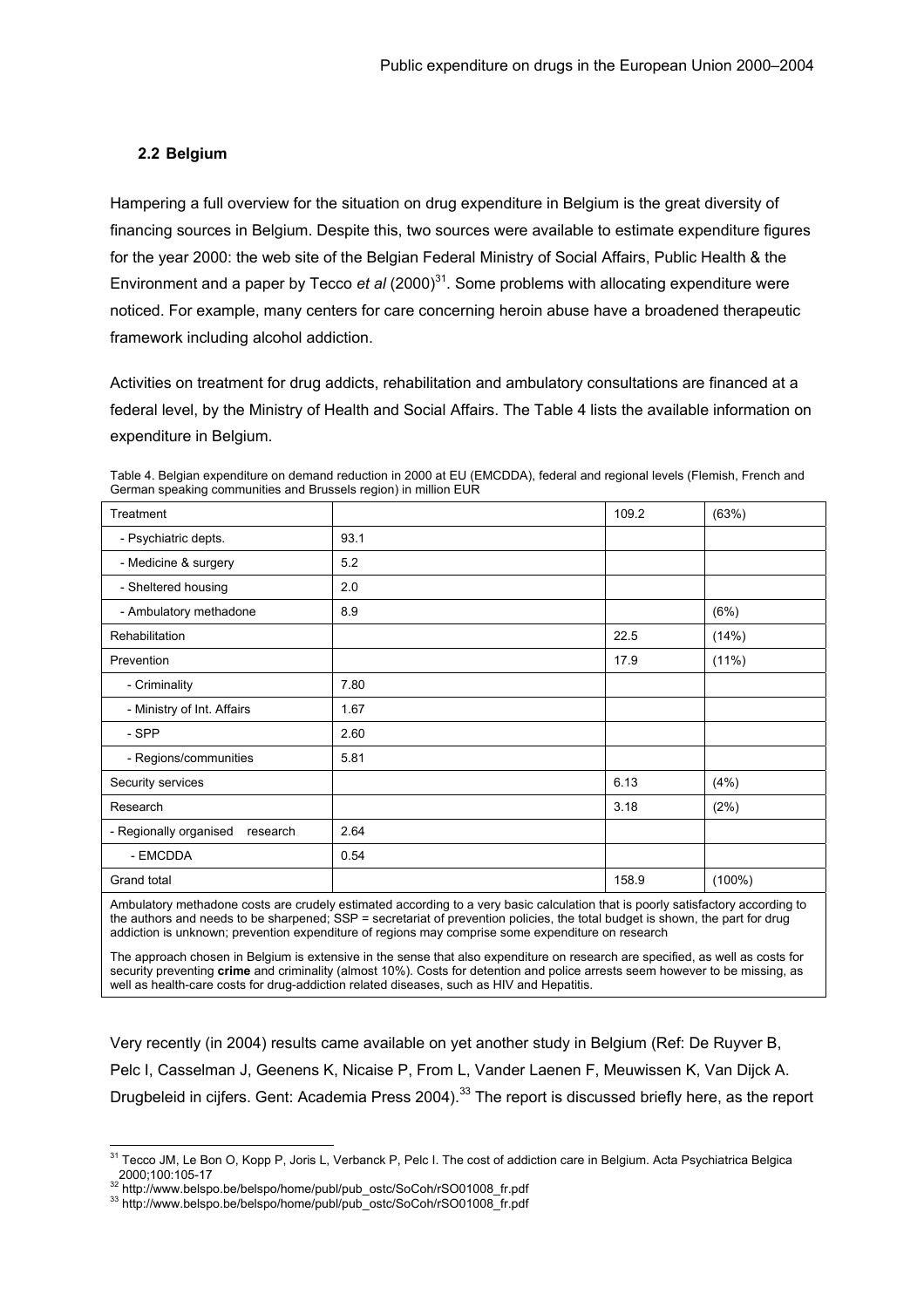came in very shortly before finalising this report. Generally, they remark that the different set up of administrations for the various sections – such as law enforcement and treatment – have significantly hampered their research. Furthermore, it was sometimes difficult to differentiate between illegal and legal drugs. The approach was top-down on one hand - based on national, federal and regional governmental documents – and bottom-up on the other – for example, mayors were interviewed at the local level. Findings are summarised in Table 5.

Table 5 Belgian expenditures on drug addiction in 2002 in million EUR

| Policy                 | 5.2  | 3%    |
|------------------------|------|-------|
| Research               | ົ    | $1\%$ |
| Prevention             | 8.2  | 4%    |
| Treatment (assistance) | 71   | 38%   |
| Law enforcement        | 98.0 | 54%   |

Note that cost-of-illness – for example, for HCV, HBV and HIV - is missing in this Belgian approach. Generally however, the approach is comprehensive and extensive. Despite the fact that these data are not yet peer-reviewed published, they look like being the best available currently for Belgium. From a scientific point of view, such extensive work as this for Belgium is only available for few other countries (amongst which France and the UK). Below, when referring to Belgian data we mean those data set out in Table 5.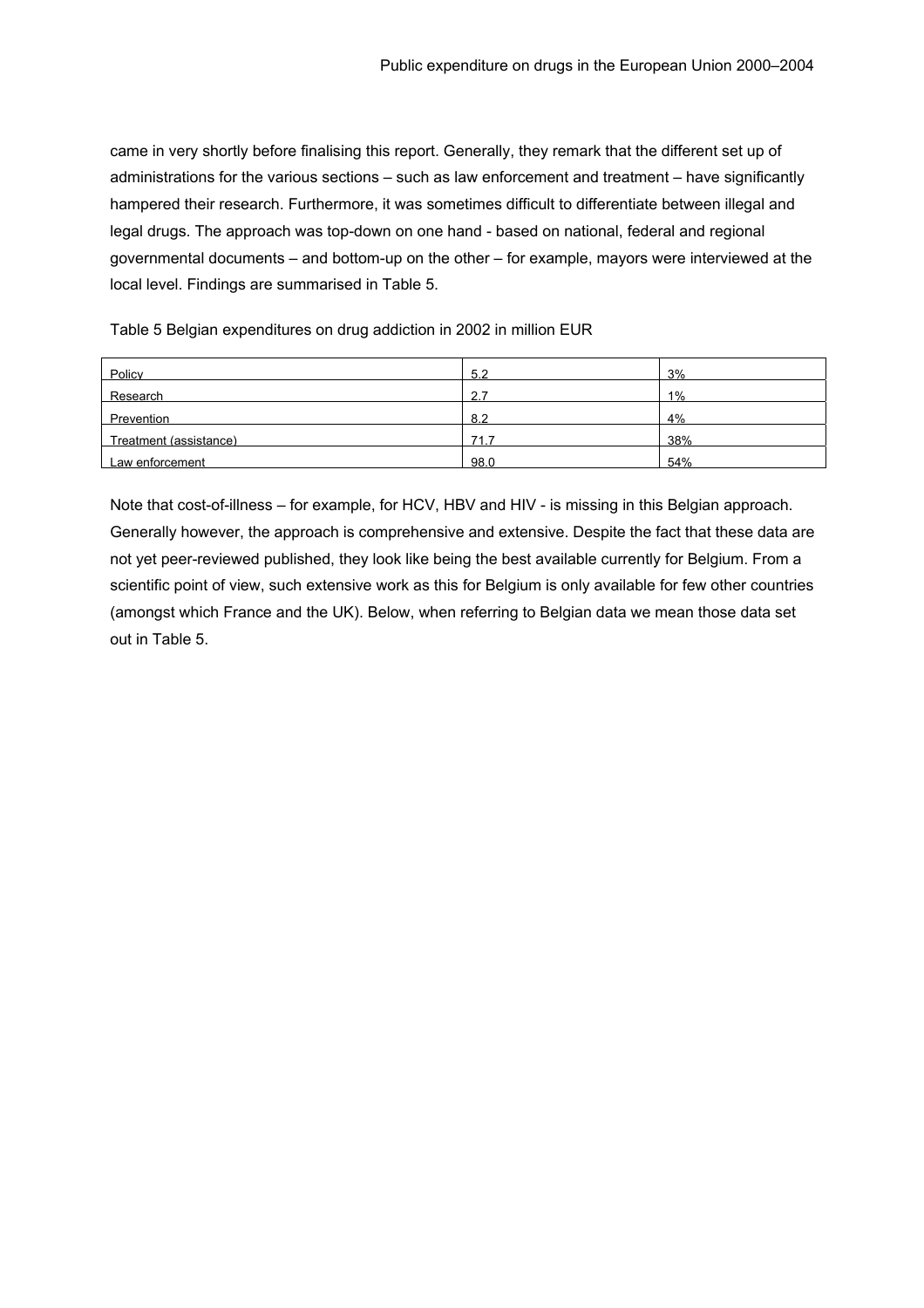#### <span id="page-17-0"></span>**2.3 Denmark**

Data for Denmark have been taken from the Reitox national report for 2002.<sup>34</sup> Treatment of drug addicts is typically financed through a public-private mix. Private initiatives concern voluntary organizations and privately owned organizations. The public authorities are responsible for, for example, medical treatment, prevention initiatives and may "buy" treatment slots in the private sector. Public authorities' expenditure are divided 40%-60% over counties and municipalities, respectively. No standardized information is available on the expenditure in the private sector. Also, no information could be gathered for methadone treatment. In the end, for Denmark only those expenditure listed in the Act on Social Services could be traced for 1995-2001. Here, we focus on the most recent year 2001, with only a gross total available on expenditure at DKK 568,4 million (EUR 77 million), spent on prevention and treatment (exclusive methadone treatment).

The report on the Danish situation notes that various activities are not included in the Act on Social Services, such as teaching about drug abuse in primary and secondary school, police's prevention interventions against drugs (and related crime) and welfare benefits. We note, though, that welfare benefits should – from a purely welfare economics' point of view – not be seen as costs/expenditure, but merely as transfers from one (group) to another (group) in society.

<span id="page-17-1"></span><sup>&</sup>lt;sup>34</sup> Ministry of Interior and Health as specified in the Reitox National Report 2002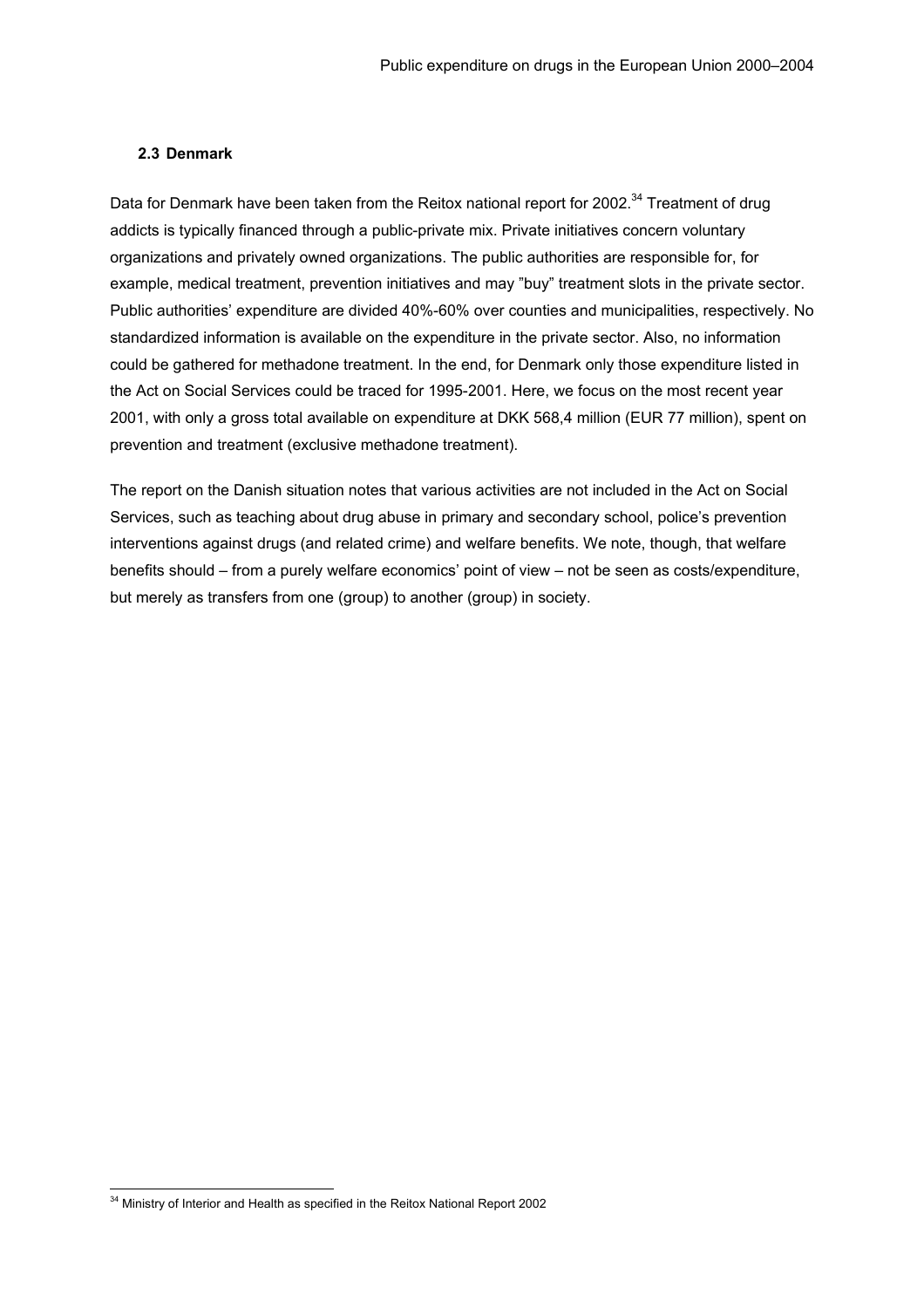# <span id="page-18-0"></span>**2.4 Finland**

For the situation in Finland we have found data in Hein *et al*. *[35](#page-18-1)* This study merely estimated costs, rather than expenditure.

Both direct as well as indirect costs were included in the estimation, arriving to a total amount of million EUR 413 (minimum) to 818 (maximum).

Direct costs in the definition of the Hein-papers include hospital expenditure due to drug use, sickness benefits, disability pensions, benefits paid our from insurance funds, living allowances, child welfare and costs of research, prevention and education. Again, as for some other countries, some of these items refer to mere transfer costs, without affecting total welfare of Finland (for example, pensions). Direct costs were estimated in a range from million EUR 127 minimum to 195 maximum

Indirect costs involve productivity and tax revenue lost by society and prematurely lost life. Indirect costs were estimated as the net result of revenues lost and expenses saved by society. Indirect costs were estimated in a range from million EUR 286 minimum to 622 maximum.

For a summary of all cost items see the table below.

One further study was found for Finland, that has been published in the peer-reviewed international literature (Hein *et al* in *Alcologia*)[.36](#page-18-2) This 1999-study gave a very comprehensive overview of the costs for the year 1995, however clear definitions of the cost categories is lacking.

|                                   | Minimum      | Maximum      |
|-----------------------------------|--------------|--------------|
| Demand reduction                  | 64.5 (16%)   | 87.9 (11%)   |
| Health care                       | 16.5         | 29.5         |
| Pensions                          | 2.2          | 6.5          |
| Sickness benefits                 | 0.5          | 0.5          |
| Insurance                         | 0.5          | 1.3          |
| Abuse services                    | 26.0         | 27.0         |
| Allowances                        | 2.7          | 7.0          |
| Child welfare                     | 10.9         | 10.9         |
| Research & prevention             | 5.2          | 5.2          |
| Other direct                      | 62.9 (15%)   | 108.0 (13%)  |
| Indirect costs of untimely deaths | 235 (57%)    | 538 (66%)    |
| Other indirect                    | 51 (12%)     | 84 (10%)     |
| Grand total                       | 413.4 (100%) | 817.9 (100%) |

Table 6. Costs of abuse of narcotics in 1999 in millions of EUROs

<span id="page-18-2"></span><span id="page-18-1"></span><sup>&</sup>lt;sup>35</sup> Hein cited in the Reitox National Report 2002 to EMCDDA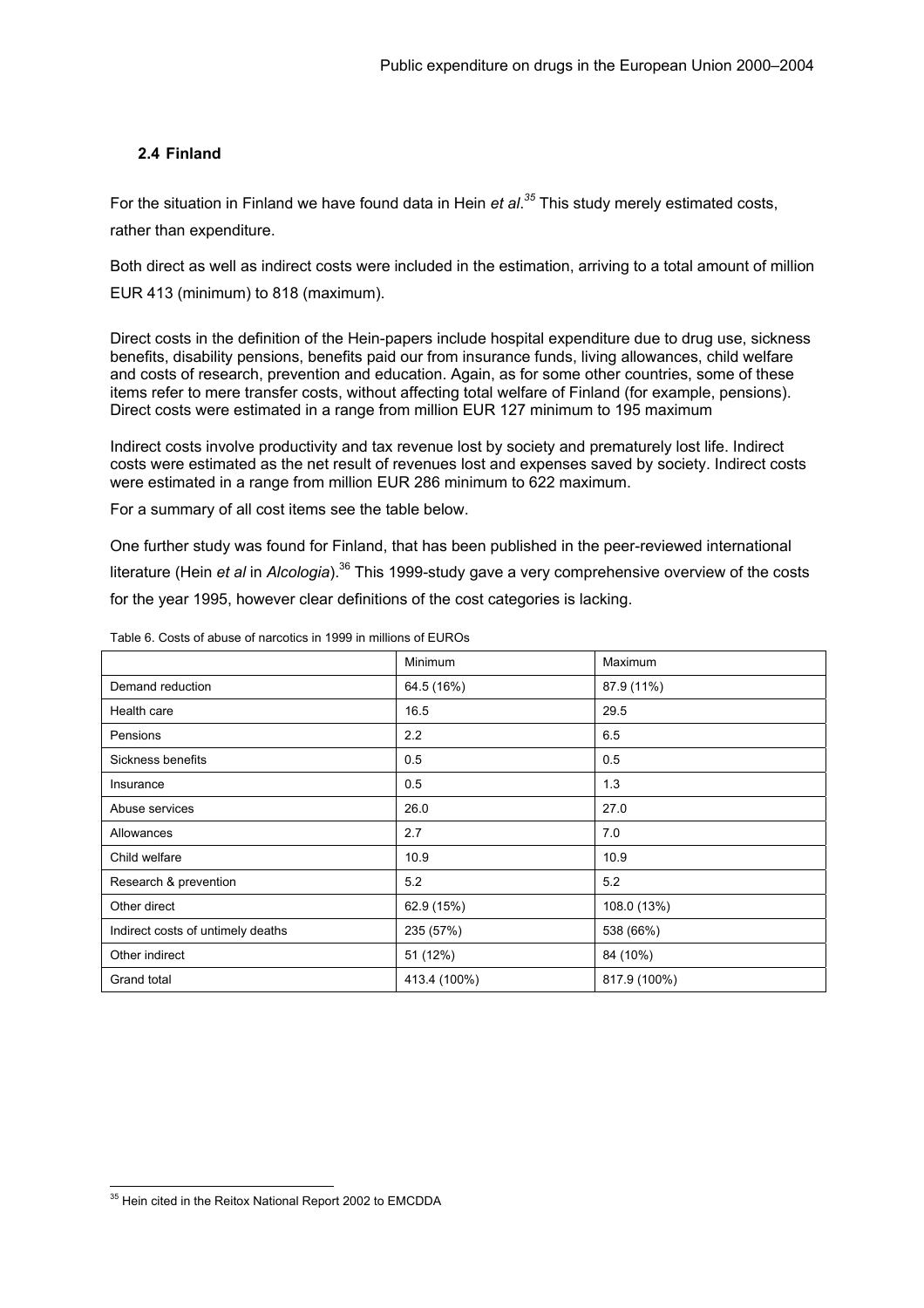#### <span id="page-19-0"></span>**2.5 France**

One of the key studies on social costs and expenditure for drug use has been done for France by Kopp *et al[37](#page-19-1)* In a broader framework comprising non-expenditure types of social costs – such as those related to premature death, income losses through incarceration, added value, taxes, pensions, fines and private costs for purchasing cannabis, heroin, cocaine – they distinguished various types of expenditure in an exhaustive framework. The framework generally comprises cost-of-illness, judicial services, penitentiary administration, law enforcement, prevention & research and treatment. Further analysis was limited to HIV/Aids for cost-of-illness and subutex® expenditure for treatment.

At a higher aggregation level, three types of expenditure related to illicit drug use are traditionally considered complementary: prevention, health and repression. Prevention is this concept is the whole of activities for averting potential users to become real users and real users to refrain from continued us. Those expenditure labeled as "health" include the costs of subutex® in a limited perspective of demand reduction and those of HIV/Aids in a broader general expenditure approach.

For France some updated figures are available, however a broad and complete picture of expenditure is available for an original study on 1995. For that reason we present initially estimated figures for 1995 (*see* Table). The French study is seen as a "golden standard" for the study of illicit drugs expenditure in Europe.

<sup>36</sup> Hein R, Salomaa J. What are the costs of substance abuse? Alcohol and drugs. Alcologia 1999;11: 135-43<br><sup>37</sup> OFDT, Le coût social des drogues licites (alcohol et tabac) et illicites en France, P Kopp, P Fenoglio,1995 a

<span id="page-19-1"></span>

[www.drogues.gouv.fr](http://www.drogues.gouv.fr/) and updates, see *Kopp, Rumeau-Pichon, Le Pen. Les enjeux financiers des traitements de substitution. Revue d'* Epidémiologie et de Santé Publique 2002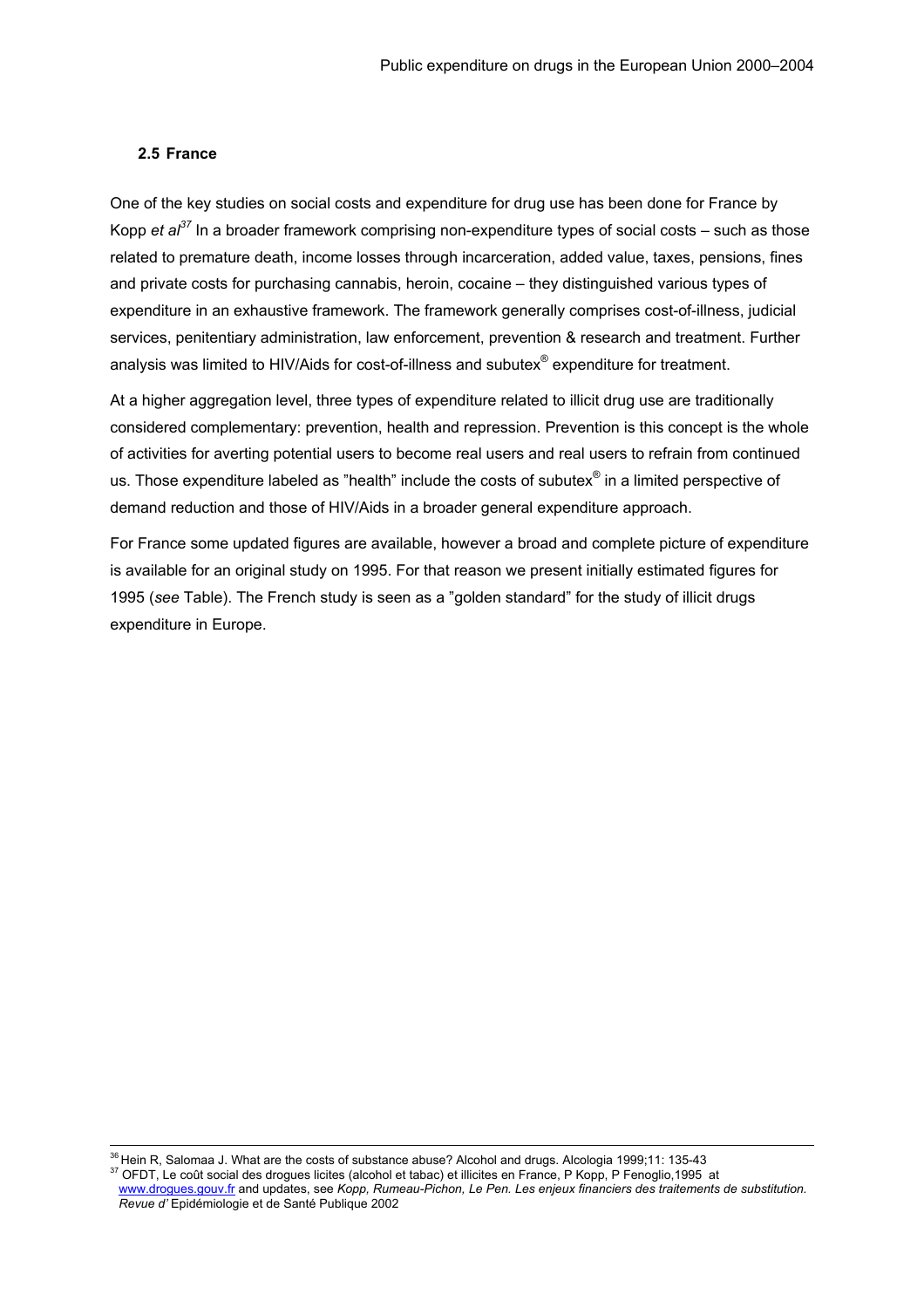|                                                   | 1995       | <b>UPDATED</b>    |
|---------------------------------------------------|------------|-------------------|
| Treatment                                         | 93 (10%)   | 91                |
| Cost-of-illness                                   | 141 (15%)  | $\hspace{0.05cm}$ |
| Judicial Services (of 210 judges etc. in<br>1995) | 34 (4%)    | 41                |
| Penitentiary admin.                               | 220 (23%)  | 201               |
| Law enforcement                                   | 340 (35%)  | 340               |
| Government                                        | 136 (14%)  | 130               |
| Total                                             | 964 (100%) |                   |

#### Table 7. Expenditure on illicit drug use in France in 1995 (updated if available) in millions of EUR (%'s in brackets)

Treatment includes subutex® only; Cost-of-illness is that of HIV/Aids only; Estimated expenditure for law enforcement were primarily for the police in the fight against drug trafficking and repression of drug related offences with EUR188 million. Next, customs contribute EUR81 million to law enforcement expenditure and gendarmerie contributes EUR70 million for criminal investigation and public security missions; Government spends on prevention (various ministries, including that for Youth & Sports), treatment, in particular treatment according to article 40 on over 200 treatment centres (Ministry of Social, Health and Urban Affairs with EUR83 million), education and research (Ministry of National Education, Higher Education and Research), international initiatives (Ministry of Foreign Affairs, financing co-operations and the United Nations Programme for International Drug Control) and on the EU drug budget (EUR28 million)

The authors of these estimates provide limitations to their data themselves:

Estimates date back to 1995, and an update taking actual budgetary adjustments into account could change the prospect of the expenses described here;

No data are available for the decentralised levels (communes, regions, departments), limiting the representation of the work (however, the central level is known to account for the main share of expenditure);

 No attention is paid in this approach to the effectiveness of expenditure; i.e. some actions may have had major impacts, whereas others may have had none so ever.

A further limitation may be noticed in the limited approach to treatment (subutex® only) and cost-of-illness (HIV/Aids only, neglecting various other diseases as summed up in the General Introduction). Obviously, this (and potentially some other factors) causes an underestimate of expenditure in the field of drugs in France.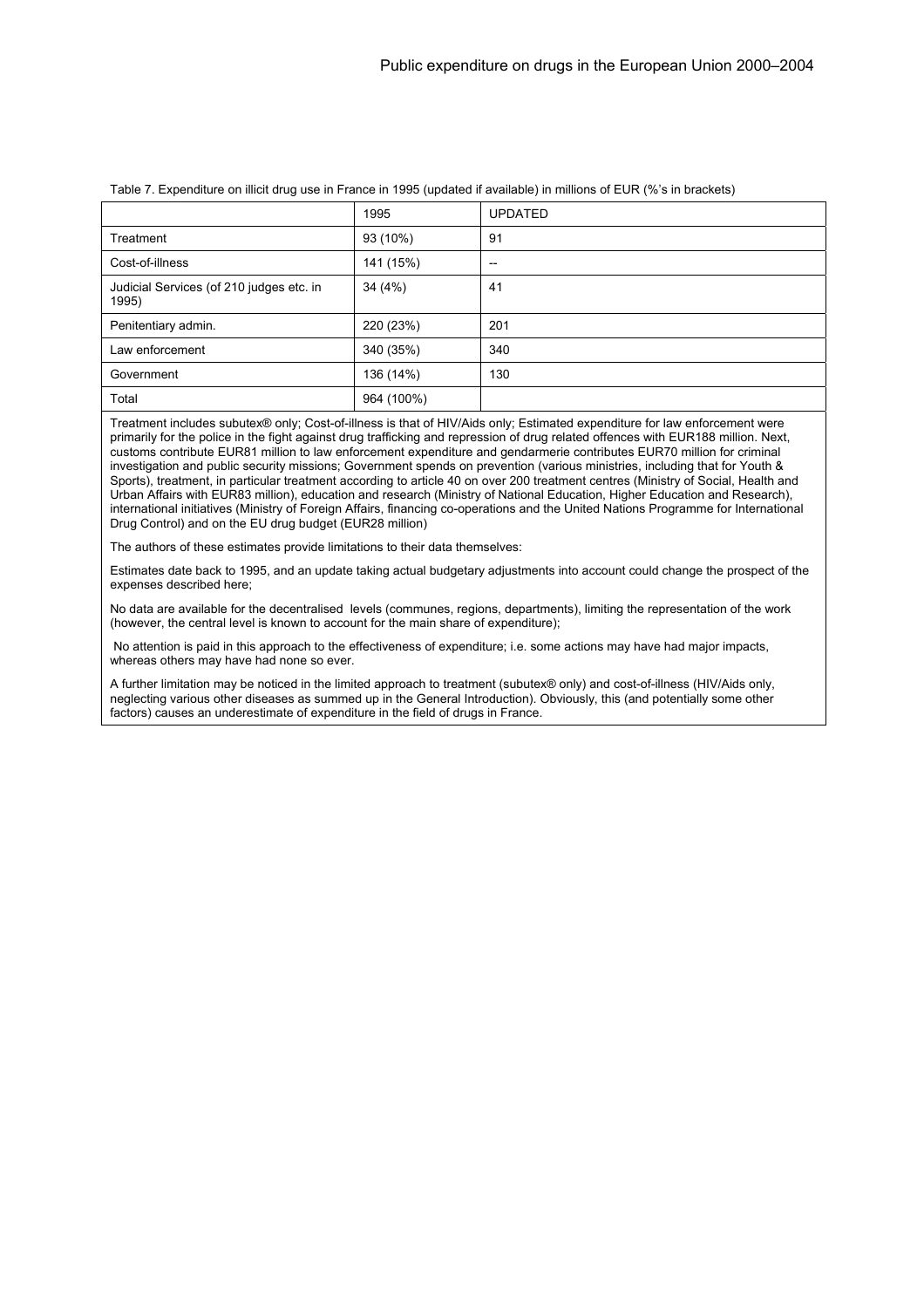# <span id="page-21-0"></span>**2.6 Germany**

The German section in the Reitox national report of 2002 tries to estimate at least part of the expenses in the framework of what is possible, given the absence of an exhaustive project, as, for example, in France.<sup>38</sup> Therefore, public expenditure for caring for drug users could be taken into consideration. In brief, private expenses of drug addicts, thefts and judicial expenditure and treatment of diseases are not taken into account. The German approach was based on two primary principles:

- Public budgets as far as known:
- In absence of specific budgets (in particular, for communities and "Länder") expenses were estimated as accurate as the registration allowed.

Furthermore, a bottom-up approach was used, based on estimated "natural units" (imprisonment days, employees, inpatient treatment days, psychiatric hospital days, etc.) and unit costs (EUR180 per imprisonment day, EUR 48,900 per employee per year, EUR 90 per inpatient treatment day, EUR202 per psychiatric hospital day, etc.).

|                                                                                                                  | <b>Basis</b> | Expenditure  |  |
|------------------------------------------------------------------------------------------------------------------|--------------|--------------|--|
| Prevention                                                                                                       | budget       | 6.6(1%)      |  |
| Harm reduction                                                                                                   | expenses     | $3.0(1\%)$   |  |
| Treatment                                                                                                        | mixed        | 294.8 (42%)  |  |
| Training                                                                                                         | budget       | 1.1          |  |
| Psycho social                                                                                                    | expenses     | 13.3         |  |
| Counselling                                                                                                      | expenses     | 57.9         |  |
| <b>Rehabilitation</b>                                                                                            | mixed        | 210.4        |  |
| Re-integration                                                                                                   | expenses     | 4.3          |  |
| Sheltered housing                                                                                                | expenses     | 8.0          |  |
| Health care (psychiatric)                                                                                        | expenses     | 97.0 (14%)   |  |
| Jurisdiction                                                                                                     | expenses     | 270.2 (38%)  |  |
| Various                                                                                                          | budget       | 30.4(4%)     |  |
| Grand total                                                                                                      |              | 702.0 (100%) |  |
| Harm reduction comprises emergency aid and emergency accommodation: treatment comprises withdrawal, psychosocial |              |              |  |

Table 8. Estimated expenditure in the field of drugs in Germany in 1999 in millions of EUR

Harm reduction comprises emergency aid and emergency accommodation; treatment comprises withdrawal, psychosocial supervision, counselling, sheltered housing and inpatient rehabilitation (expenditure on substitution could not be estimated); half of rehabilitation of the addicted are covered by legal pension insurances.

We notice that extensive information is available. However, there is a lack of clearly defined and peerreviewed analysis of these data in one EU's major countries. We conclude that there is a priority for and exhaustive study in Germany, factoring in all the expenditure in the field of drugs using comparable definitions as, for example, in Belgium, France (and Spain, *see* below).

<span id="page-21-1"></span><sup>&</sup>lt;sup>38</sup> Reitox National Report 2002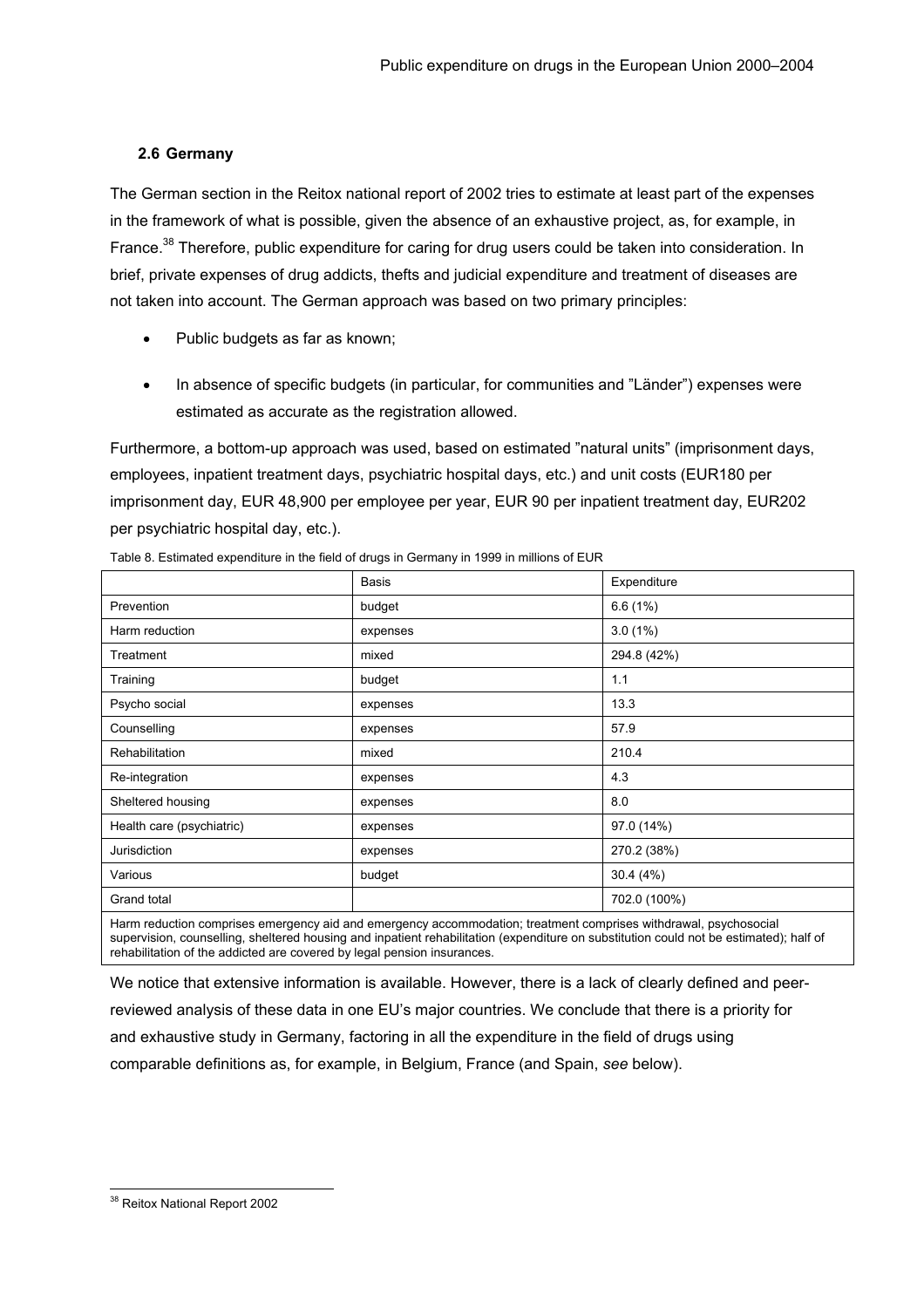#### <span id="page-22-0"></span>**2.7 Greece**

Also the Greek data have been retrieved from the Reitox national report 2002. In it, the research approach is strictly based on the work by Single *et al*. [39,](#page-22-1) implying that expenditure were defined as the external costs of resources spent for treatment, prevention and research. The broader concept of costs was defined as expenditure plus the financial aggravation of drug use on society's material and social welfare (for example, losses of production). Further categorisation involved:

- Direct expenditure, being all funds and resources devoted to prevention of use of addictive substances, treatment programmes within state psychiatric hospitals and rehabilitation programmes by the Ministry of Health; •
- Indirect expenditure, being funds for general health promotion and medical care activities that may only partly relate to the drug-use itself, but also to further health damages caused by drug use.

Prior, it was expected that direct expenditure would form 80% of all, and therefore the study was limited to direct expenditure only.

Data were gathered by the Focal Point through questionnaires, directed at OKANA, KETHEA, Attica State Psychiatric Hospital, treatment programme "18 ANO", Thessaloniki State Psychiatric Hospital, Drug Dependence Units of the Ministries of Health and Justice (prisoners) and the Ministry of Labor and Social Affairs.<sup>40</sup> The results of the questionnaire are listed in the Table.

| Prevention (primary)             | 2.4(15%)    |
|----------------------------------|-------------|
| OKANA-subsidised                 | 2.0         |
| Combined OKANA/KETHEA            | 0.3         |
| Operational expenses             | 0.1         |
| Treatment (secondary prevention) | 11.8 (73%)  |
| Withdrawal                       | 6.9         |
| Substitution                     | 3.4         |
| Low-threshold centres            | 1.5         |
| Social rehabilitation            | 0.3(2%)     |
| Research                         | 0.3(2%)     |
| Education                        | 0.8(5%)     |
| Central administration           | 0.5(3%)     |
| Grand total                      | 16.2 (100%) |

Table 9. Expenditure of drug demand reduction in Greece in 1999 in millions EUR

<span id="page-22-1"></span><sup>&</sup>lt;sup>39</sup> Single E et al. The economic costs of alcohol, tobacco and illicit drugs in Canada, 1992. Addiction 1998; 93:991-1006  $^{40}$  OKANA and KETHEA, as cited in the Reitox National Report 2002

<span id="page-22-2"></span>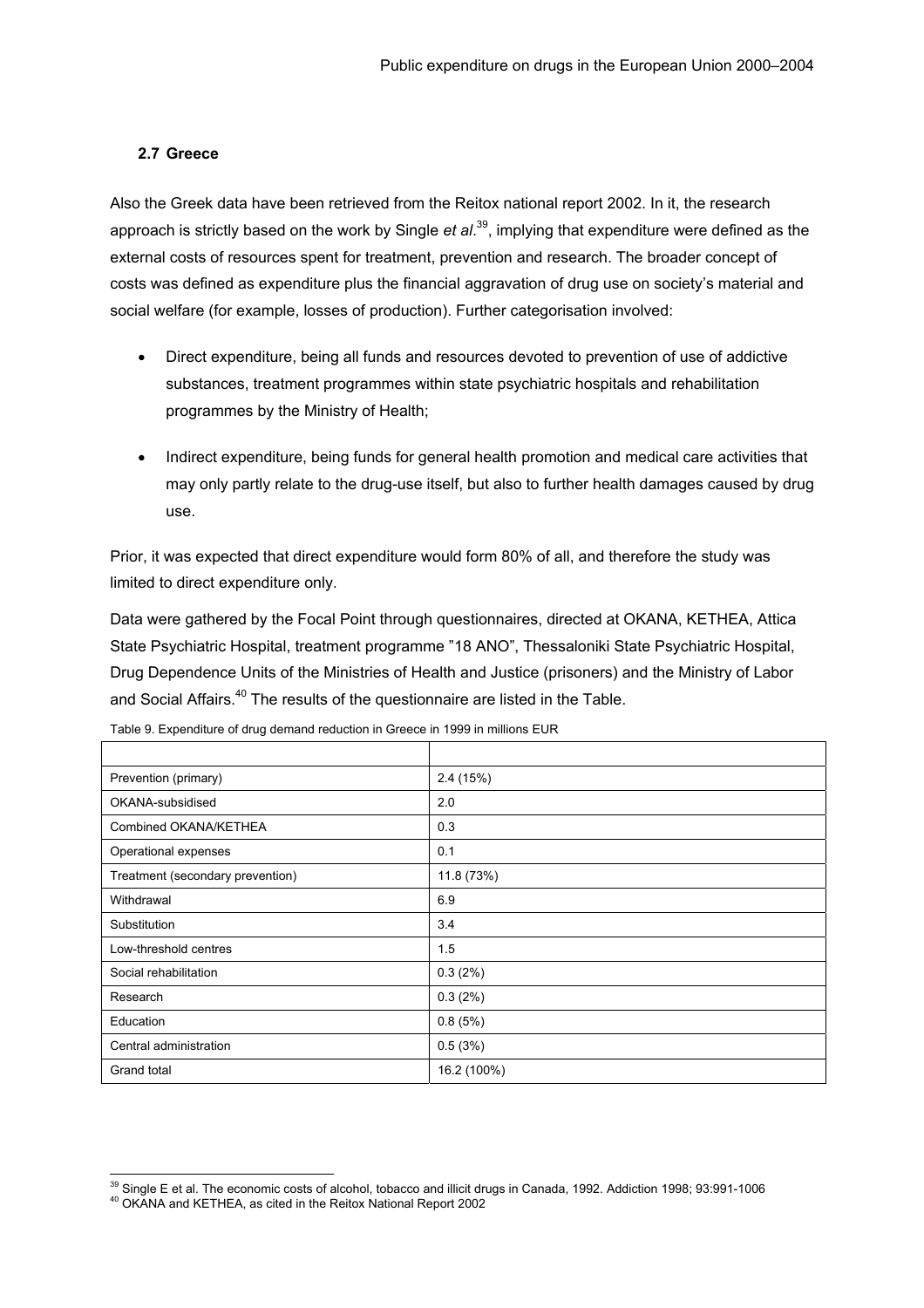# <span id="page-23-0"></span>**2.8 Ireland**

Data on drug-related expenditure for Ireland are very scarce, as no comprehensive research has been carried out yet. The only data available, are the figures on on demand reduction expenditure presented in the Reitox national report 2002.<sup>41</sup> Measures in the fields of prevention, treatment and rehabilitation, as well as research and evaluation of demand reduction activities were considered. Furthermore, the Irish data defined:

- Direct expenditure on operational activities, comprising financial resources for projects and specific authorities; and
- Direct expenditure on institutions, covering expenditure on ministries and (sections of) national public health institutions with responsibilities in the drugs field.

Expenditure on institutions that are not solely working in the demand reduction area, such as hospitals, emergency rooms and GPs, labelled indirect expenditure, are not included in the Irish estimates. Several departments may be distinguished in the Irish situation, that contribute at direct public expenditure at a national level:

- Dept. of Education & Science, with expenditure on prevention at primary- and secondary-level schools and joint-funded initiatives;
- Dept. of Health & Children, with expenditure on prevention too (within the multi-facet approach of drug awareness, education and prevention);
- Primarily, the dept. on Justice, Equality & Law Reform, with expenditure on supply reduction (inclusive customs); and
- Other departments.

Additionally, the Young People's Facilities and Services Fund and the Local Drug Task Forces are active in the area of prevention. Their activities are, however, not included in the national estimates (*see* Table). Neither are the expenditure on a wide range of activities in treatment and rehabilitation, inclusive those of Regional Health Boards, prison-based drug-treatment services and the Drug Court (in Dublin), the Voluntary Drug Treatment Network and the National Aids Strategy Committee.

| Dept. of Education & Science                                                                                                   | 8(4%)     |  |
|--------------------------------------------------------------------------------------------------------------------------------|-----------|--|
| Dept. of Health & Children                                                                                                     | 32 (18%)  |  |
| Supply reduction (dept. of Justice, Equality & Law Reform)                                                                     | 125 (68%) |  |
| Other departments                                                                                                              | 18 (10%)  |  |
| Total<br>183 (100%)                                                                                                            |           |  |
| All in all, the information available for Ireland is very partial and incomplete. Still, these are the only figures available. |           |  |

Table 10. Estimated direct public expenditure in the field of drugs in 2000 (in million of EUR)

<span id="page-23-1"></span> <sup>41</sup> Irish Focal Point as cited in the Reitox National Report 2002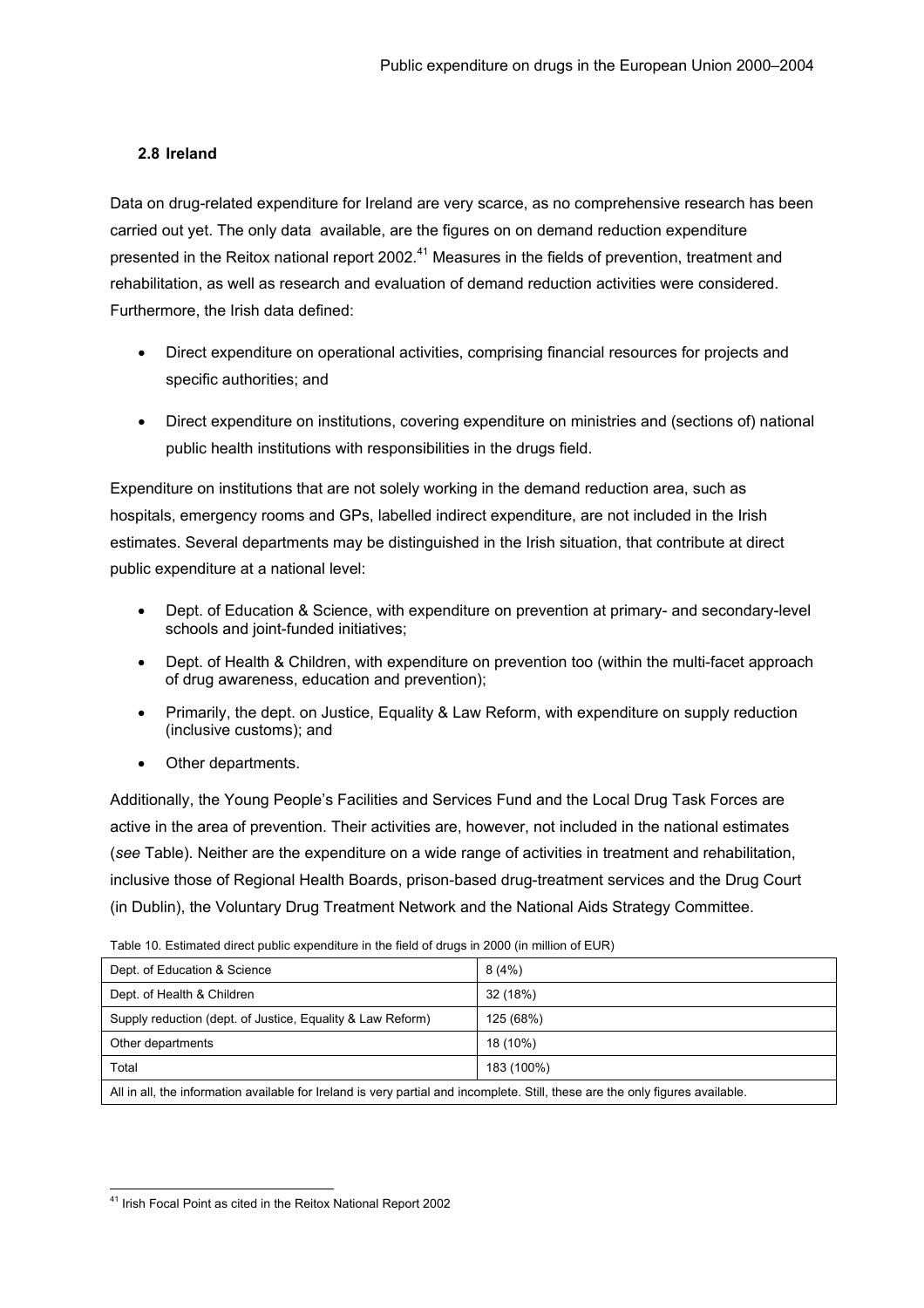#### <span id="page-24-0"></span>**2.9 Italy**

In Italy, the law 45/99 established national guidance for the re-established National Drugs Fund. For 1999, this fund provided the only amount of dedicated money for drug-related activity, with a focus on drug demand reduction. The matrix of activities, sources and providers in the demand reduction expenditure field comprises primary and secondary prevention. Primary prevention was considered to cover (i) prevention directed at schools, youth and parents; (ii) harm reduction through outreach, needle exchange and emergency rooms; (iii) semi-residential activities inclusive day care; and (iv) education and training. Secondary prevention comprised (i) street and outreach work directed at drug addicts; (ii) therapy inclusive substitute prescribing, detoxification and psychotherapy; (iii) residential therapy; (iv) and after care, with activities such as relapse prevention and self-help groups. Not all cells shown are covered by this classification of the National Drugs Fund. For example, organizations which primarily operate residential rehabilitation services, such as Mondo X will still receive income from multiple sources, despite the centralized approach of law 45/99. Private socio-rehabilitative organizations are not required under the Italian law to publish accounts; so expenditure in this area remain unclear. Also, the Catholic Church has made donations for the work of social organizations in Italy, which remain unknown in our framework.

So, all in all, the only dedicated drug demand reduction expenditure that can be quite clearly identified is the allocation of the National Drugs Fund. The amount made available in 1999 was for three years: 1997-1999. Law 45/99 additionally specified percentages to be allocated further downstream to the regions. Table 11 shows that a total of EUR100.3 million was available for 1999, of which 75% was allocated downstream to the regions and EUR23.0 million was to be divided over the relevant ministries[.42](#page-24-1) The financial means allocated to the ministries was allocated along national project promoted by these ministries. Ergo, such expenditure would typically not cover daily routine health care for drug-related diseases. The latter were previously estimated at EUR516 million for 1998 and inflated to 1999 at EUR530 million. It is unclear which parts of regional budgets are included in this estimate. For the current assessment, it was crudely assumed that EUR500 million was additional to the National Drugs Fund resources for regions.

<span id="page-24-1"></span><sup>&</sup>lt;sup>42</sup> Mollica R. Gatti RC. Dati sull'utenza dei Ser.T. e note sui costi nei Ser.T. della ASL città di Milano. Milan: Servizio Tossico-Alcoholdipendenze e Patologie Correlate 2002; D'Egidio P. I costi dei programmi di trattamento per l'abuso della sostanze, 2002; Reitox National Report 2002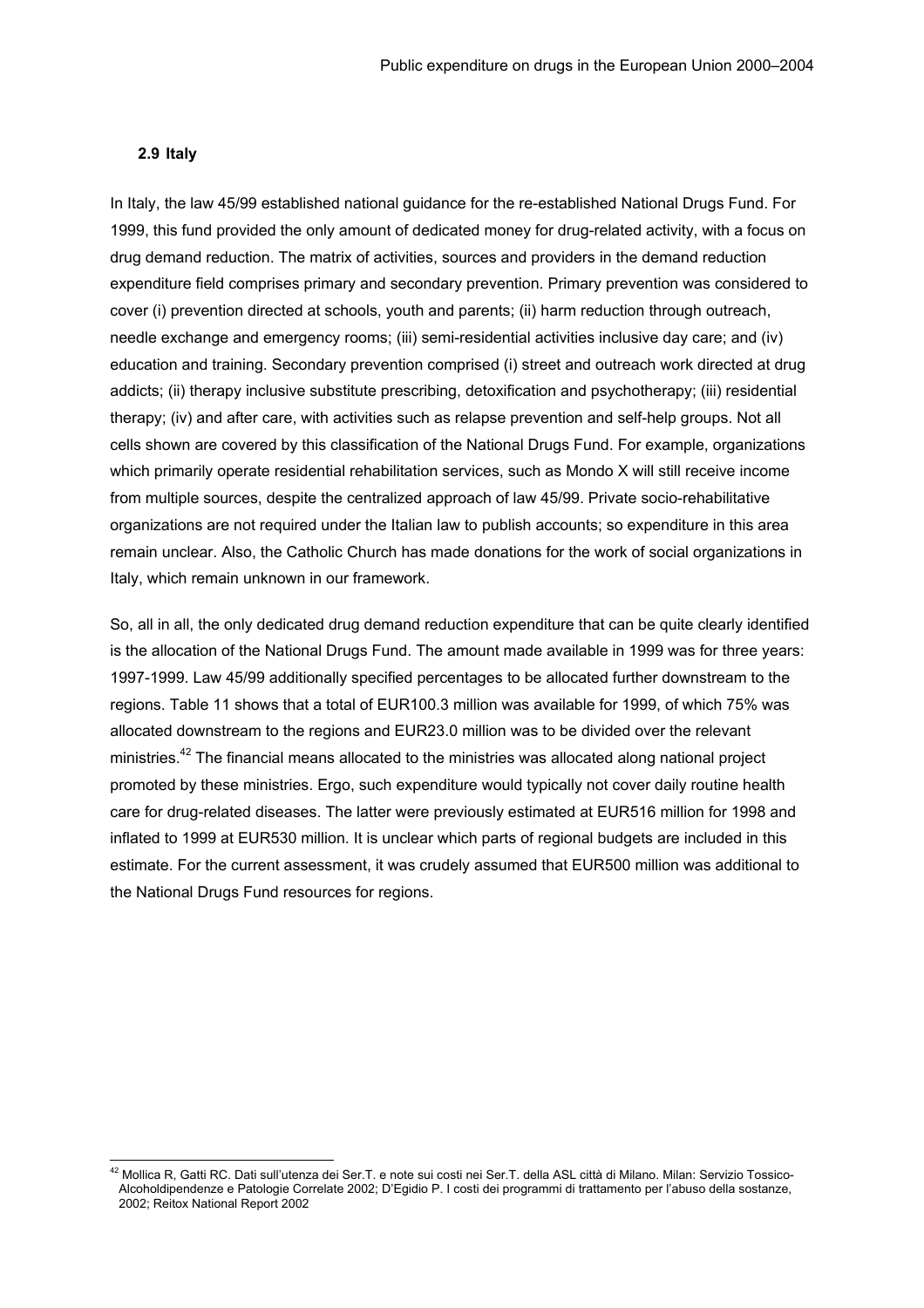| <b>Ministries</b>                                                                                                                                                                                                                                                     |     | 23 (38%)   |  |
|-----------------------------------------------------------------------------------------------------------------------------------------------------------------------------------------------------------------------------------------------------------------------|-----|------------|--|
| Ministry Labour & Social Security                                                                                                                                                                                                                                     | 1.8 |            |  |
| Ministry of Interior                                                                                                                                                                                                                                                  | 1.0 |            |  |
| Ministry of Defense                                                                                                                                                                                                                                                   | 0.9 |            |  |
| Ministry of Education                                                                                                                                                                                                                                                 | 8.1 |            |  |
| Minitry of Health                                                                                                                                                                                                                                                     | 4.9 |            |  |
| Ministry of Justice                                                                                                                                                                                                                                                   | 6.2 |            |  |
| Regions                                                                                                                                                                                                                                                               |     | 77 (13%)   |  |
| Health care (7 this must be better specified because you<br>attribute this in the text to disesases.                                                                                                                                                                  |     | 500 (83%)  |  |
| Grand total                                                                                                                                                                                                                                                           |     | 600 (100%) |  |
| Only limited data are available for Italy. Distributions of major groups such as prevention, treatment, research, etcetera remain<br>unclear. So, even the figures reported have major limitations, on top of the lack of a comprehensive overview. For example, data |     |            |  |

Table 11. Expenditure on drug demand activities in Italy in 1999 (millions of EUR).

on regions are incomplete and uncertain with respect to the costs of pharmaceutical treatments, with only 3 regions having such data available. What also remained unclear is how much was actually spent in 1999 and which projects were financed for more than one year (with costs to be divided over the years). Additional information could come in future publications of commissioned work by the Office of the Extraordinary Commissioner for Drug Dependence to estimate the social costs of drug dependence in italy. Some preliminary findings have been published in Italian. Health care costs are based on an analysis of all costs of the local health services and was reported in the Annual Report to Parliament in 1999.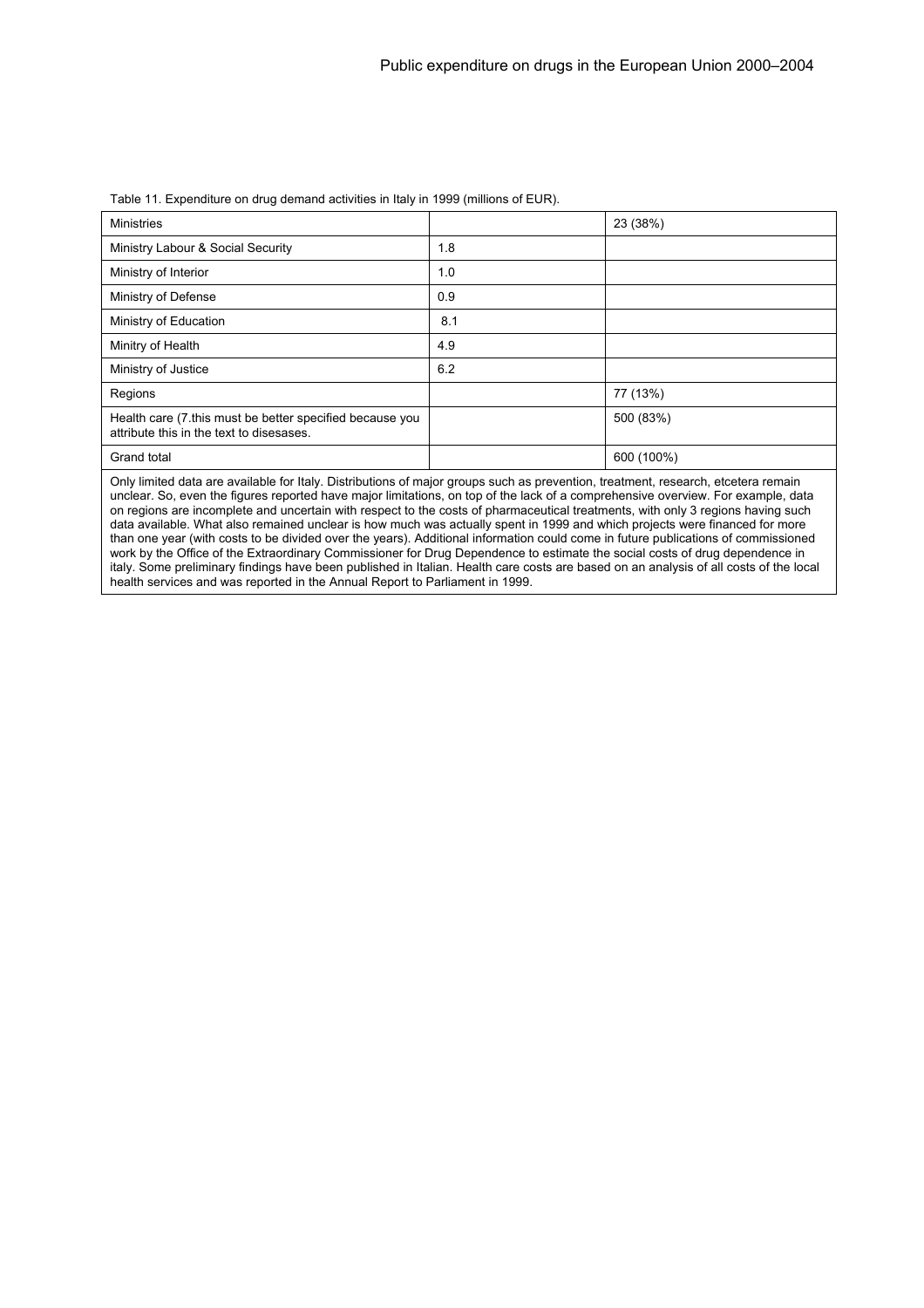#### <span id="page-26-0"></span>**2.10 Luxemburg**

The Luxemburg approach to the direct economic costs, adopted in the survey of Origer 2004<sup>43</sup>, has a broad division into supply reduction versus demand reduction expenditure as is starting point. In this approach demand reduction covers 59% of expenditure and supply reduction 39% (the remainder divided over international contributions and research), table 12 lists the findings.

| Table 12. Drug-related expenditure in the year 1999 in millions of EUR. |  |  |  |  |  |  |
|-------------------------------------------------------------------------|--|--|--|--|--|--|
|-------------------------------------------------------------------------|--|--|--|--|--|--|

| Supply reduction                         |     | 9.1(39%)    |
|------------------------------------------|-----|-------------|
| Demand reduction                         |     | 3.8(59%)    |
| Outpatient specialised treatment centres | 1.9 |             |
| Inpatient specialised treatment centres  | 4.7 |             |
| Specialised prevention centres           | 0.6 |             |
| Other                                    | 6.6 |             |
| Research                                 |     | 0.23(1%)    |
| International contributions              |     | 0.23(1%)    |
| Total                                    |     | 23.3 (100%) |
|                                          |     |             |

It is noted that although most of the expenditure figures were calculated rigorously on the basis of reliable data sources, some calculations were based on estimation and extrapolation methodologies. Problems in this respect were encountered in unspecific budget lines and unclear limits between drug specific interventions and general health interventions/education.

<span id="page-26-1"></span><sup>&</sup>lt;sup>43</sup> Origer A. Le coût économique direct de la politique et des interventions publiques en matière d'usage illicite de drogues au Grand-Duché de Luxembourg. Séries de recherche no. 4. Point Focal OEDT Luxembourg – CRP-Santé Luxembourg (http://www.relis.lu)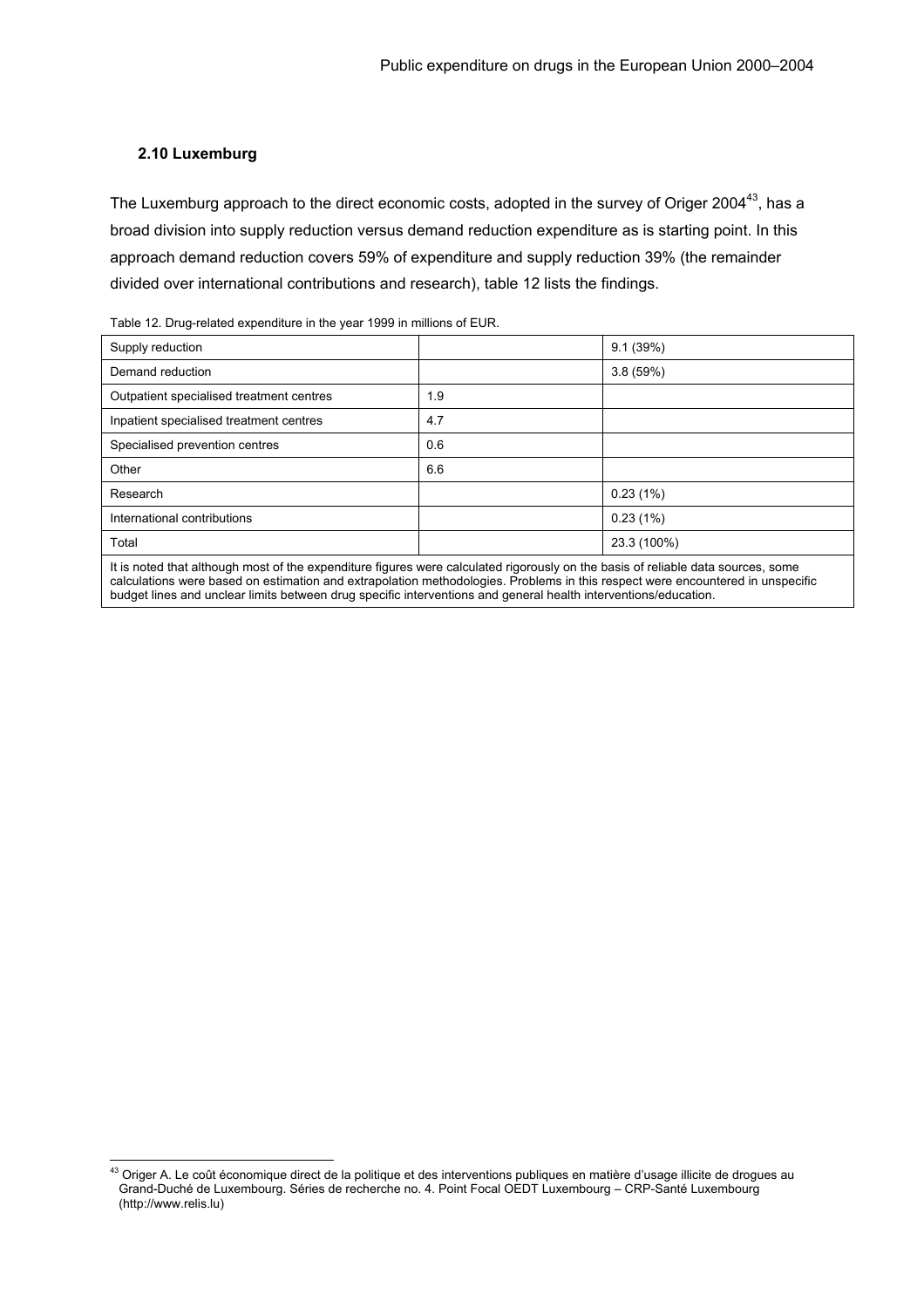# <span id="page-27-0"></span>**2.11 Netherlands**

Data for Netherlands have been retrieved mainly from three studies: Zoetermeer, RVZ 1999, Polder JJ et al. 2002, and Rigter, H., 2004.

The approach taken in the study by Polder *et al[44](#page-27-1)* is firmly embedded in the definitions used for direct and indirect costs in health economics literature (as opposed to other definitions in this respect defining indirect costs as those that are not solely labelled drug-related). Within the broader concept of social costs:

- Direct costs are then defined as those of treatment, care and drug prevention;
- Indirect costs are those of losses of economic productivity caused by mental or physical absenteeism or mortality;
- Additionally, downstream health-care costs for drug-related diseases are considered separately or as a constituent part of direct costs; and
- Finally, societal costs relate to costs inflicted on others: criminality (damage, reduced value of real estate, traffic accidents, judicial and health-care costs for victims).

Dutch reported figures focus on direct expenditure or costs of treatment, addiction care and drug prevention.

Polder et al applied a top-down approach, breaking down direct health-care costs using diagnosis information. This study puts the total costs for drugs and alcohol at EUR 285 in 1999. Over 40% of this amount was spent on males aged 25-44.

The most important sources of funding for Dutch addiction care are the General Act on Special Disease Management (Algemene Wet Bijzondere Ziektekosten), the special fund for municipal addiction policy (gemeentelijke doeluitkering verslavingsbeleid) and the probation funds (reclasseringsgelden). However, addiction care is often considered as part of a broader system, for example, mental health care or psychiatric problems, and often expenditure and drugs are not separated. The Table below shows expenditure not discriminating between drugs and other substances though (such as alcohol).

<span id="page-27-1"></span>l <sup>44</sup> Polder JJ, Takken J, Meerding WJ, Kommer GJ, Stokx LJ. Kosten van Ziekten in Nederland; de zorgeuro ontrafeld. Bilthoven/Rotterdam: RIVM/EUR 2002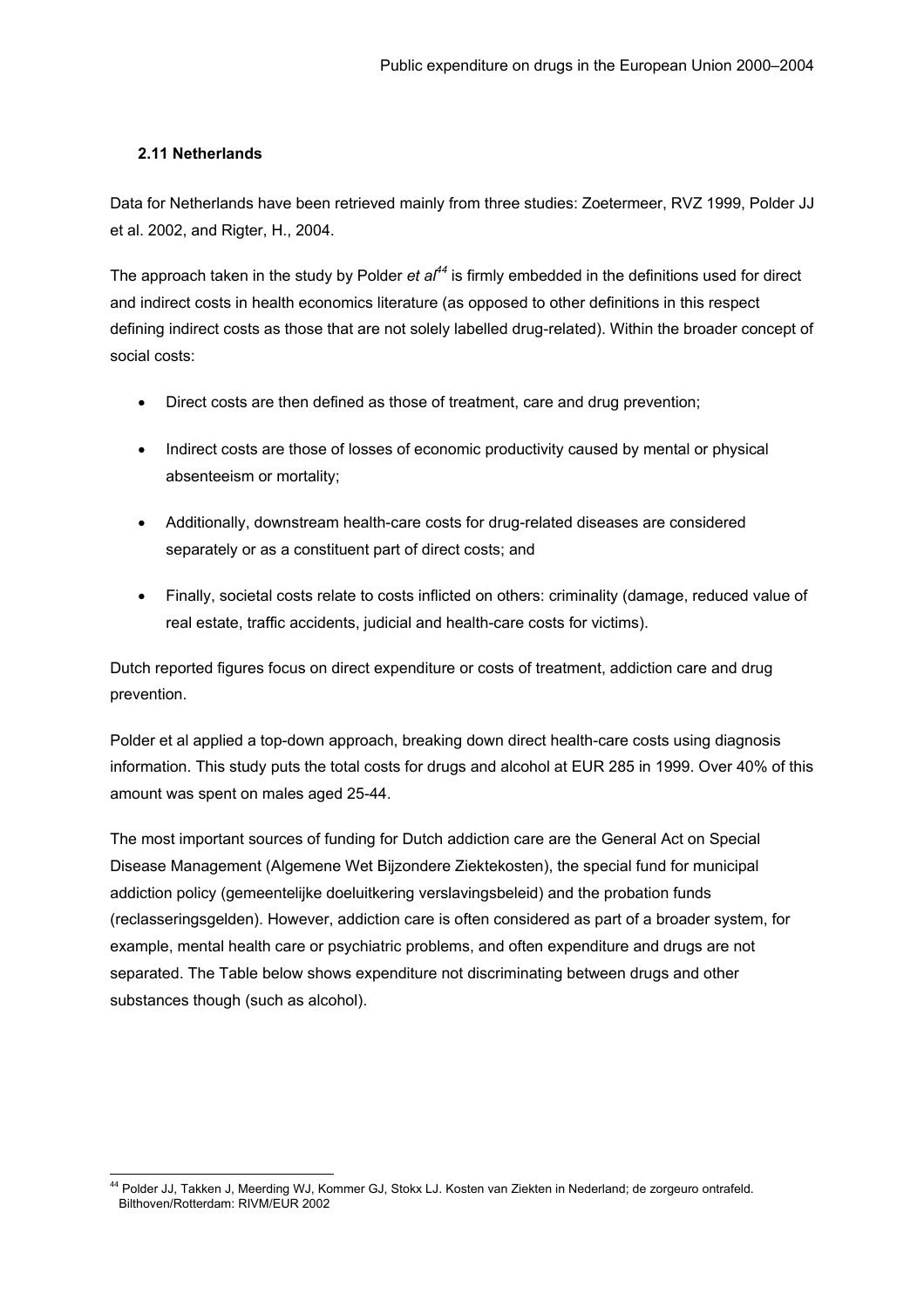| Independent clinics                                                                                                                 |     | 59.1 (38%)   |  |  |
|-------------------------------------------------------------------------------------------------------------------------------------|-----|--------------|--|--|
| General psychiatric hospitals                                                                                                       |     | 15.0 (10%)   |  |  |
| Consultation and methadone maintenance                                                                                              |     | 2.3(1%)      |  |  |
| Regional organisations for addiction care                                                                                           |     | 50.9 (33%)   |  |  |
| Outpatient addiction care                                                                                                           |     | 25.9 (17%)   |  |  |
| Ministry of Justice                                                                                                                 | 8.4 |              |  |  |
| <b>Municipalities</b>                                                                                                               | 7.5 |              |  |  |
| <b>General Traffic Act</b>                                                                                                          |     | 2.3(1%)      |  |  |
| Total                                                                                                                               |     | 155.5 (100%) |  |  |
| General Traffic Act is primarily directed at alcohol; research funds are not included in the table (for example, Trimbos Institute) |     |              |  |  |

Table 13. Annual expenditure on addition care in 1997-98 in millions EUR

All in all, the Dutch data are scattered and coming from various sources. This makes it difficult to judge

whether double counting has occurred or structural omissions have taken place in the data gathering.

For further clarity on the Dutch situation a review of the Reuter report would be useful, presenting a third study on the Dutch situation.<sup>45</sup> In this report drug policy expenditure are clearly separated from those for alcohol. Still this report does come up with a much higher estimate than the study discussed above (Table below). As the Reuter report 'illicit drugs' only, we prefer to rely on this type of calculation as representing more the Dutch situation.

Table 14. Estimated drug policy expenditure in the Netherlands in 2003 (in millions of EUR)

| Prevention                                                                                                                                                                                                                                                                       | 42 (2%)    |  |  |
|----------------------------------------------------------------------------------------------------------------------------------------------------------------------------------------------------------------------------------------------------------------------------------|------------|--|--|
| Treatment                                                                                                                                                                                                                                                                        | 278 (13%)  |  |  |
| Harm reduction                                                                                                                                                                                                                                                                   | 220 (10%)  |  |  |
| Law enforcement                                                                                                                                                                                                                                                                  | 1646 (75%) |  |  |
| These figures exhibits a relatively high expenditure on enforcement in the Netherlands, which may be surprisingly. A closer look is<br>provided in table 3. This table shows that in particular detention (inclusive public prosecution, courts and other sanctions) contributes |            |  |  |

ble 3. This table shows that in particular detention (inclusive public prosecution, courts and other  $\overline{\phantom{a}}$ to this figure. This figure results from 34% (27% for trespassing the Opium Act and 17% for other drug-related crime) of total expenditure of the Ministry of Justice on detention facilities and alternative sanctions at 1,283 million EUR. The drug-related share in courts expenditure is 13% for Opium Act offences and 17% on primarily property crime.

|  |  | Table 15. Expenditure on law enforcement by the Ministry of Justice in millions EUR in 2003 |
|--|--|---------------------------------------------------------------------------------------------|
|  |  |                                                                                             |

l

| Research           | ◠<br>ບ |
|--------------------|--------|
| Public prosecution | 125    |
| Courts             | 311    |
| Detention          | 564    |
| Total              | 1004   |

<span id="page-28-0"></span><sup>&</sup>lt;sup>45</sup> EMCDDA, Reuter P, Ramstedt M, Rigter H. Developing a Framework for Estimating Government Drug Policy Expenditures, EMCDDA 2004 (unpublished report)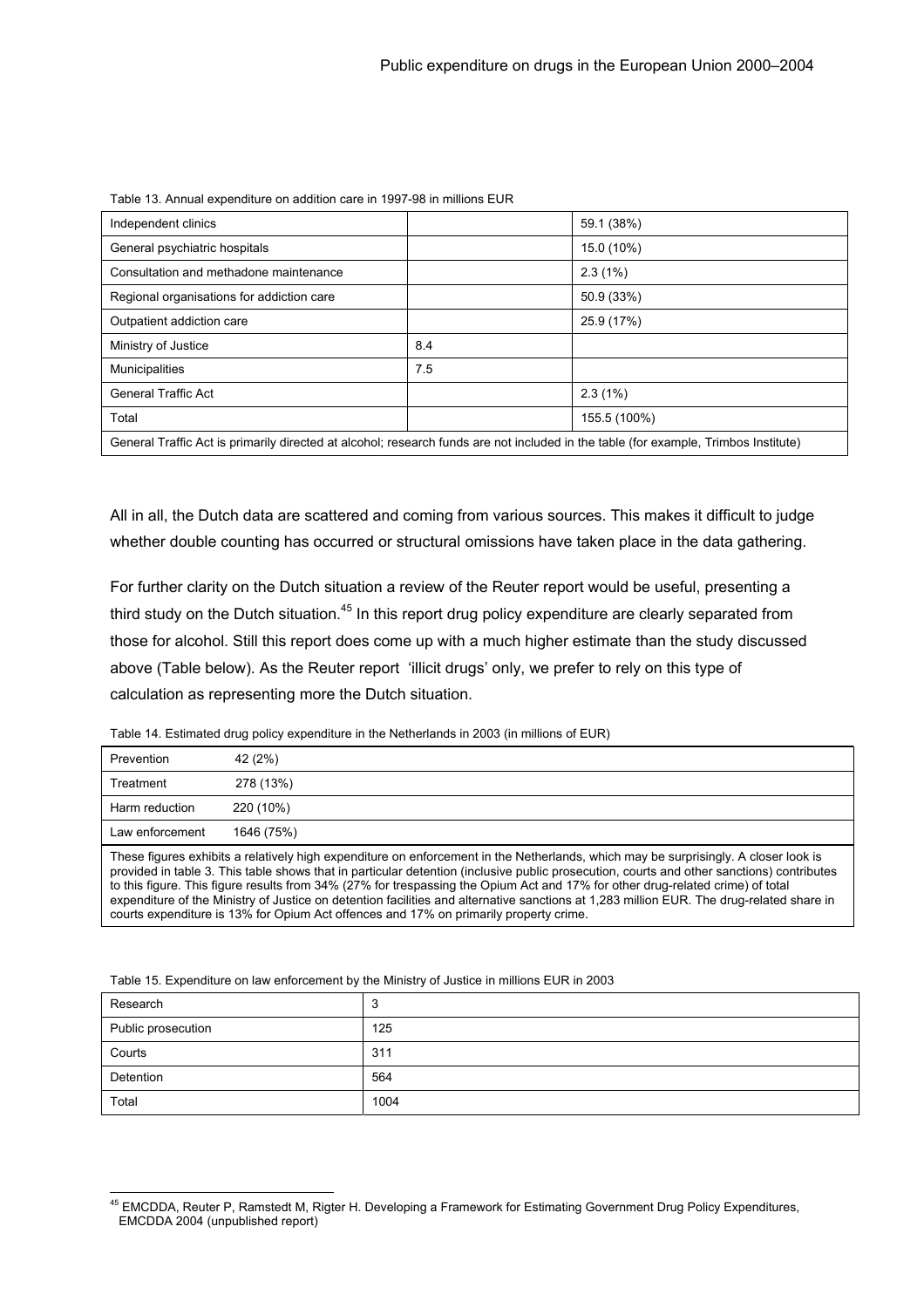### <span id="page-29-0"></span>**2.12 Norway**

The Norwegian analysis from the REITOX national report 2002 distinguishes various expenditure categories:

- Direct and indirect expenditure for the medical treatment of drug-related injuries and diseases;
- Those on institutions treating drug users;
- Indirect expenditure on child welfare, education, school-based activities and health centers;
- Expenditure for social services;
- Those related to nursing and care activities;
- Social security impacts;

l

- Those related to the implementation of specific measures, for example, directed at prostitutes;
- Expenditure on organizations engaged in the field of drugs (and alcohol);
- Those on control: police, judicial system, prisons and customs);
- Damage due to traffic accidents, fire, vandalism and theft;
- Reduction in work capacity (production losses); and
- Loss of job or difficulty in getting employment.

Despite this level of detail in distinguishing various types of expenditure, for Norway only one crude estimate for expenditure is available for both the drugs and the alcohol sectors taken together. This amount was EUR 230.6 in 2000.<sup>46</sup>

<span id="page-29-1"></span><sup>&</sup>lt;sup>46</sup> Report by the Norwegian Focal Point, based on a database supplied by Statistics Norway to the Norwegian Directorate for Health and Social Affairs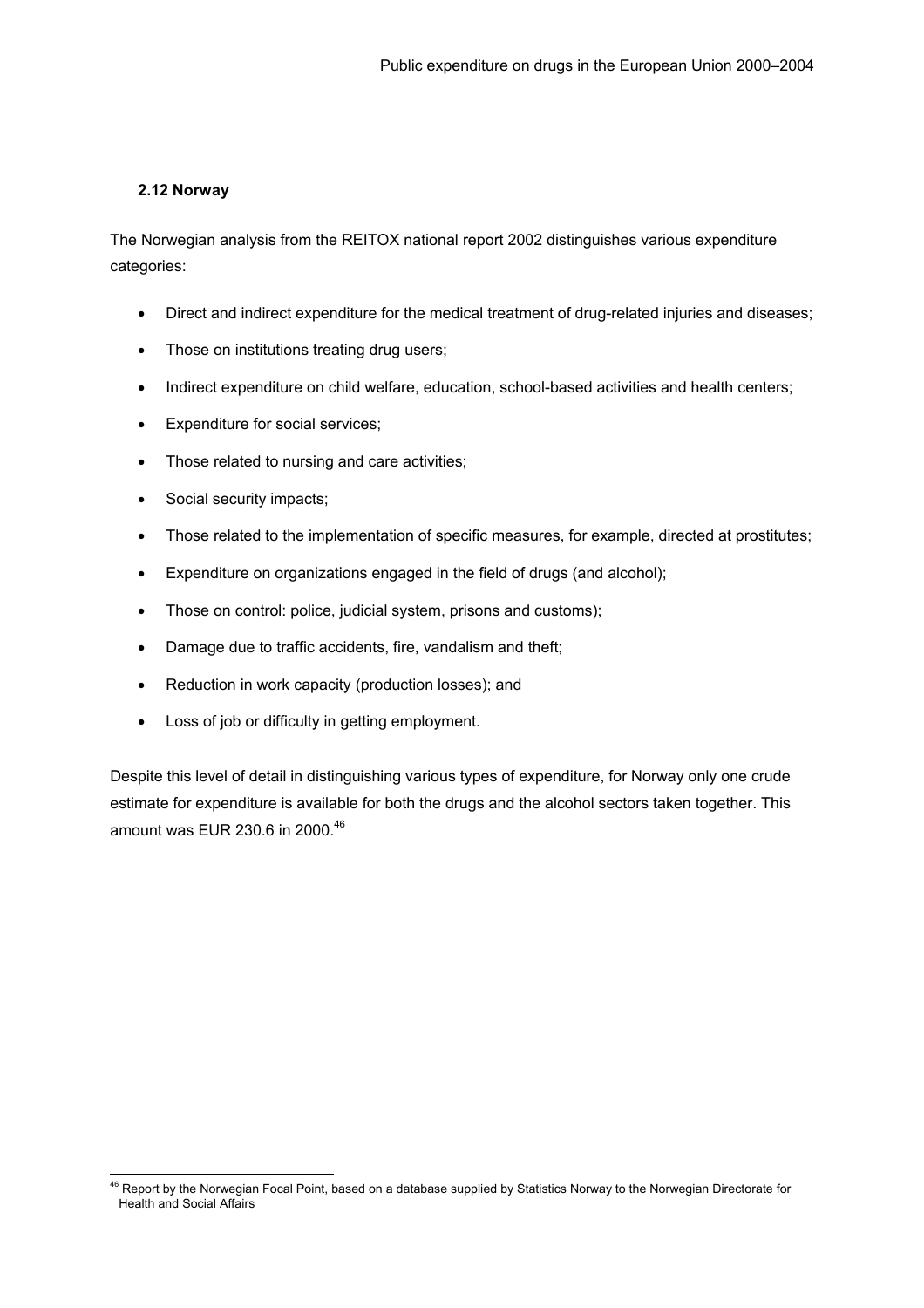# <span id="page-30-0"></span>**2.13 Portugal**

Figures on drugs related expenditure, produced by the Reitox focal point for the 2002 Reitox national report, were along the line of primary, secondary and tertiary prevention and treatment.

Primary prevention was defined as those strategies aimed at reducing the demand for drugs by the creation and maintenance of healthy lifestyles. This involves educational projects, media campaigns, training and street teams. Secondary prevention or harm reduction is directed at minimization of the harms and risks by drug addiction, with continued use. Needle exchange programs, low threshold methadone substitution and HIV-testing centers are examples in this field. Social reintegration can be considered as tertiary prevention, contributing to the prevention of relapses and minimizing the conditions favorable for drug addiction. Such rehabilitation policies are often in conjunction with treatment facilities. Free access to treatment for all drug addicts is top priority in Portugal.

The above classification lacks some expenditure areas for which some additional information is available. In particular, the Ministry of Internal Affairs spends 16.3 million on supply reduction. This refers to activities of the National Guard, the Public Security Police, the Security Information Service and the Emigration Services.

Table 16 shows the distribution of expenditure on drugs in Portugal along the lines outlined above.<sup>[47](#page-30-1)</sup>

| Prevention       | 18.5 | (21%)     |
|------------------|------|-----------|
| Harm reduction   | 8.9  | (10%)     |
| Rehabilitation   | 10.4 | $(11\%)$  |
| Treatment        | 36.3 | (40%      |
| Supply reduction | 16.3 | (18%)     |
| Total            | 90.4 | $(100\%)$ |

Table 16. Expenditure on drugs in Portugal in million of EUR in 1999

The Portuguese figures might not give the full picture. The presented estimation might therefore be underestimated.

<span id="page-30-1"></span> <sup>47</sup> IPDT and SPTT, as cited in the Reitox National Report 2002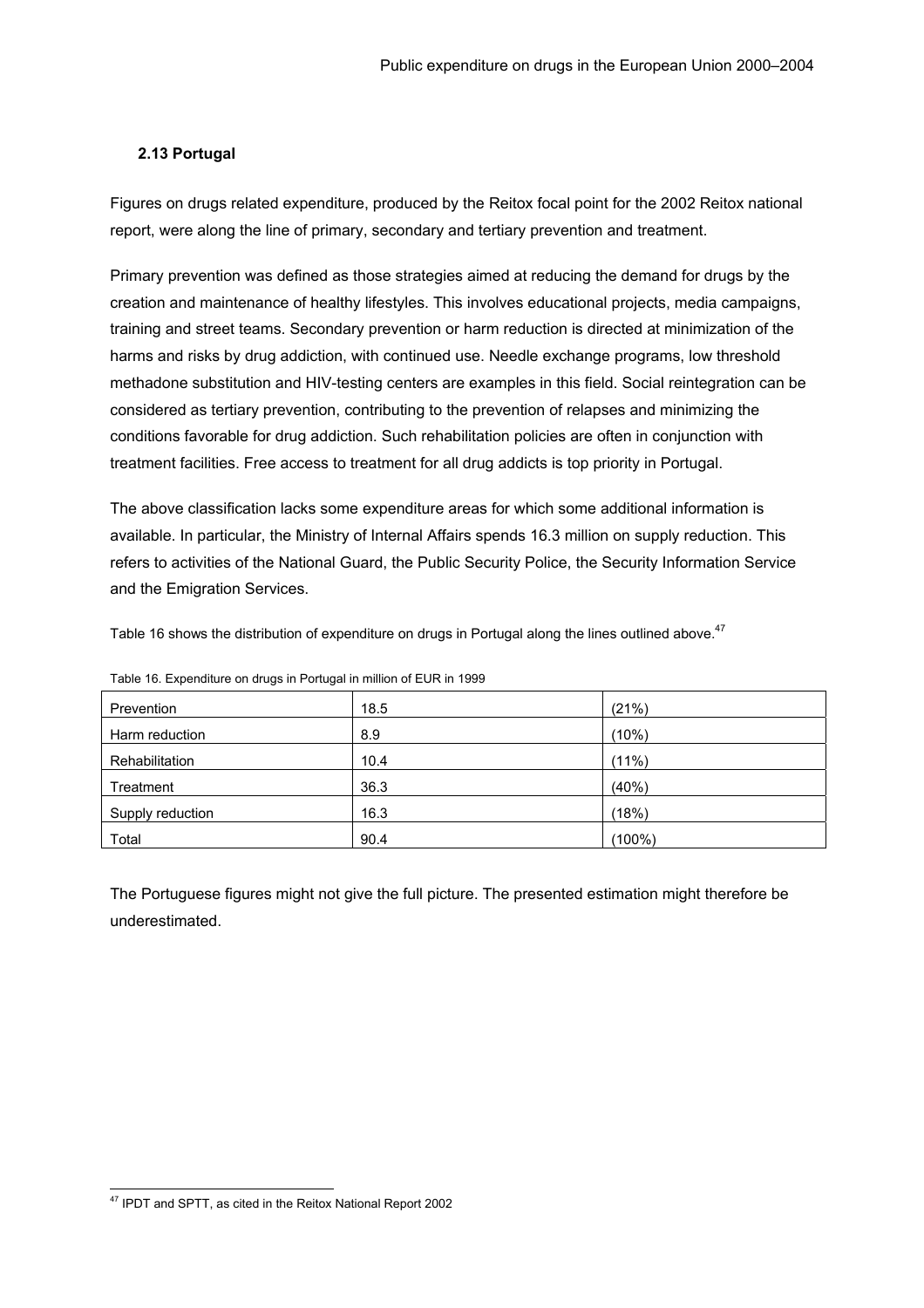#### <span id="page-31-0"></span>**2.14 Spain**

Spain is one of the few countries with a peer-reviewed and (potentially) internationally published study on expenditure and social costs of drugs being available<sup>48</sup> (the others being Finland, France and the UK). The time horizon of the study was 1 year (1997) and both the societal (social) and health-care (expenditure) point of views were analyzed. Health-care costs were estimated using Single's approach and by considering discharge diagnoses, both primary and secondary (the actual reason for admission and co-morbid situations, respectively). Additionally, epidemiological information was used, for example, to estimate the number of HIV/Aids-cases attributable to drugs. For pharmaceuticals both costs of drugs related to drug use – such as naltrexone and methadone – and the costs of antiretrovirals for HIV/Aids-patients were included. Additionally costs of sentences, imprisonment and indirect costs of production losses were included.

Table 17 shows the results, excluding the indirect of production losses that are not conceived as expenditure.

| .<br><u>. .</u>      | .             |
|----------------------|---------------|
| Health-care          | 124.4 (35%)   |
| Pharmaceuticals      | 107.1 (30%)   |
| Prevention           | (3%)<br>11.8  |
| Education & Research | (1%)<br>2.6   |
| Social programmes    | (3%)<br>10.4  |
| Administration       | (2%)<br>9.4   |
| Justice              | (5%)<br>16.3  |
| Prisons              | (20%)<br>69.2 |
| Various              | (1%)<br>2.0   |
| Total                | 353.5 (100%)  |
|                      |               |

Table 17. Expenditure on drugs in Spain in 1997 in millions of EUR (using an exchange rate of EUR1 = US\$1)

Various comprises expenditure of organisations Asociacion Proyecto Hombre and Fundacion de Ayuda contra la Drogoadiccion.

Additionally, indirect costs of production losses were estimated at EUR 114,312 millions primarily related to mortality (95%). For this the human capital approach was used.

Some limitations of this rather extensive study still have to be mentioned, though. For example, for crime only drug possession and supply offences were considered. Crime related to drug-acquisitive behaviors were not taken into account, despite its importance, as shown in many economic evaluations on treatment facilities.

<span id="page-31-1"></span>A core concept in funding the Spanish expenditure on drugs relates to the fund coming from goods confiscated by drug trafficking and other related crimes. At least 50% of this fund is allotted to drug addiction prevention programs, drug addicts assistance and social and work integration.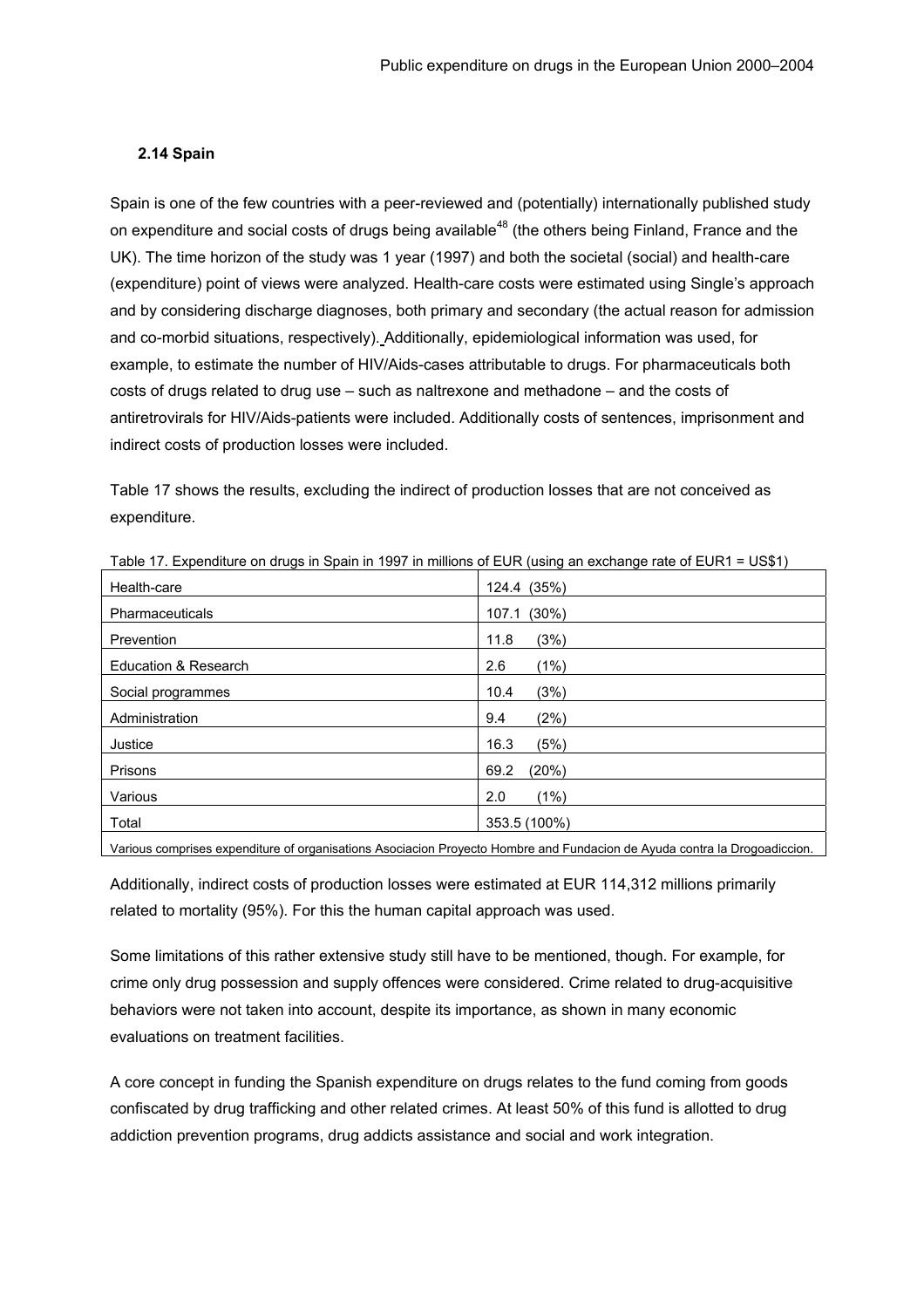<sup>48</sup> Garcia-Altes A, Olle JM, Antonanzas F, Colom J. The social cost of illegal drug consumption in Spain. Addiction 2002;97:1145-53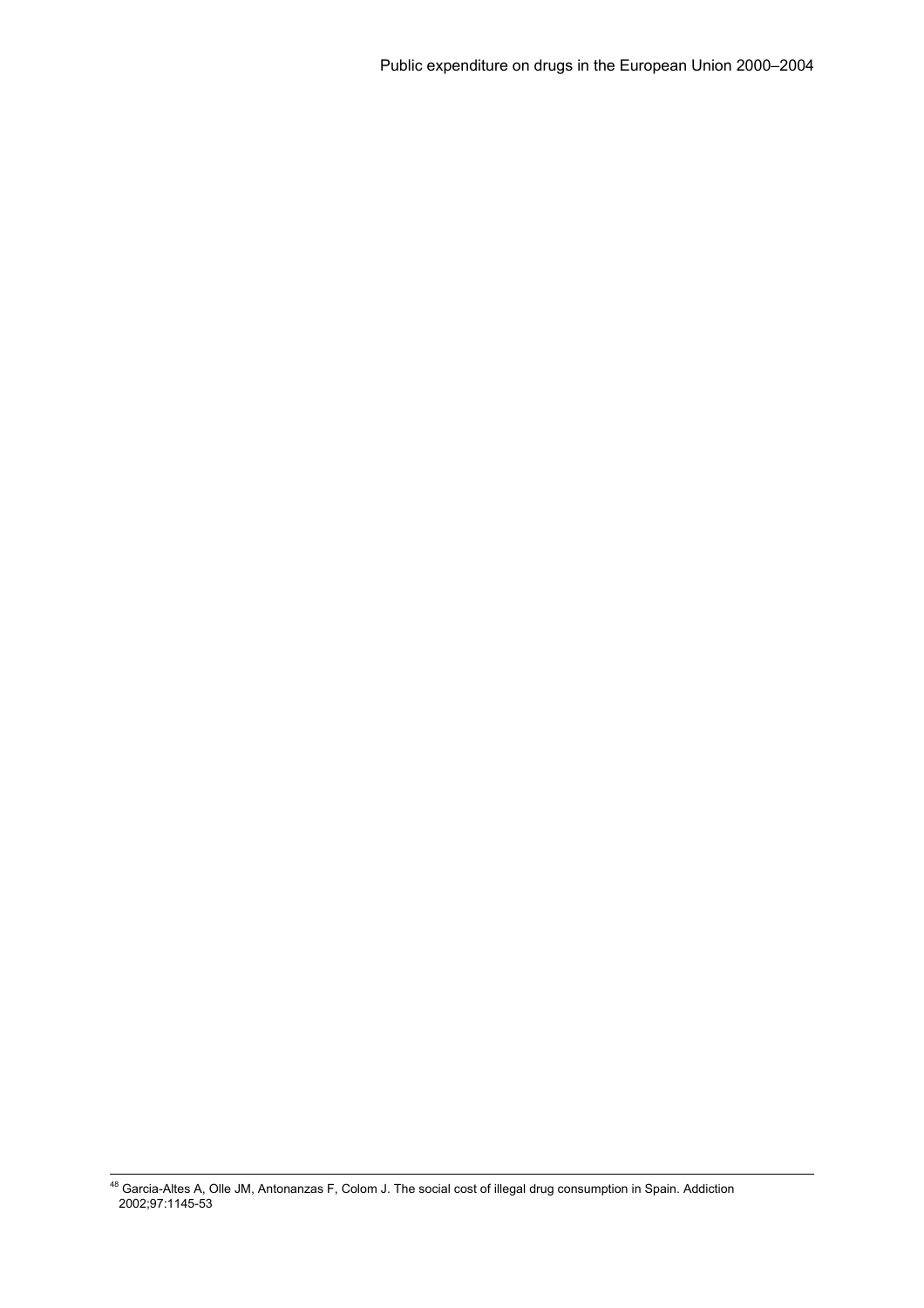### <span id="page-33-0"></span>**2.15 Sweden**

Data on expenditure for Sweden produced for the 2002 Reitox national report, are only available on a very rough basis and are combined with expenditure for alcohol. Data on expenditure for Sweden may also be approached by considering the budgets as specified in the annex to the Reuter Report produced by Mats Ramstedt. The preliminary categorization of expenditure used in the Reuter report is as listed in the Table below.

|                | Targeted                         | broad                  |
|----------------|----------------------------------|------------------------|
| Prevention     | Schools                          | schools                |
|                | Mass media                       | delinquency            |
|                | Policing                         | public housing         |
| Treatment      | Methadone maitenance             | psychiatric services   |
|                | Counselling                      |                        |
|                | Coerced abstinence               |                        |
| Enforcement    | Supply reduction Dealers         | general criminal       |
|                | Demand reduction buyers          |                        |
| Harm reduction | Prevention (e.g., NEP)           | income support addicts |
|                | Health care for infected addicts | general health care    |

Table 18 Categorization used for drug-related expenditures for Sweden

The underlying motivation of the Reuter report was to investigate whether national drug policies are reflected in expenditure distributions. For example, the goal of Swedish drug policy is to attain a drug free society, with explicit rejection of harm reduction. This might be reflected in expenditure distribution in Sweden, with probably a large share reserved for law enforcement. The Swedish part in the Reuter report was drawn up by Ramstedt.<sup>49</sup> Ramstedt noted a marked difference in the availability of reliable and well-detailed data sources. For example, whereas expenditures on enforcement are well documented with a high level of detail, this was not the case for data on treatment. In particular, the Swedish police collects daily activity reports permitting the estimation of share of time and expenditures devoted to drug pro

blems through a systematic and transparent approach. Such a nation-wide system was not available for treatment data, where registrations do not allow the differentiation between treatments for illicit drugs or alcohol, neither for numbers in treatment nor costs per treatment. Expert judgement had to be used to estimate numbers of treatments and costs per treatment were crudely assumed to be equal for drugs and alcohol.

The two major enforcement items are police and prison/probation. The police, calculated upon to the police annual report for 2002, spend at least 138 million  $\epsilon^{50}$ , corresponding to 6% of their time for

<span id="page-33-1"></span><sup>&</sup>lt;sup>49</sup> EMCDDA, Reuter P, Ramstedt M, Rigter H. Developing a Framework for Estimating Government Drug Policy Expenditures, EMCDDA 2004 (unpublished report)<br><sup>50</sup> 1 EUR = 9.17842 SEK

<span id="page-33-2"></span>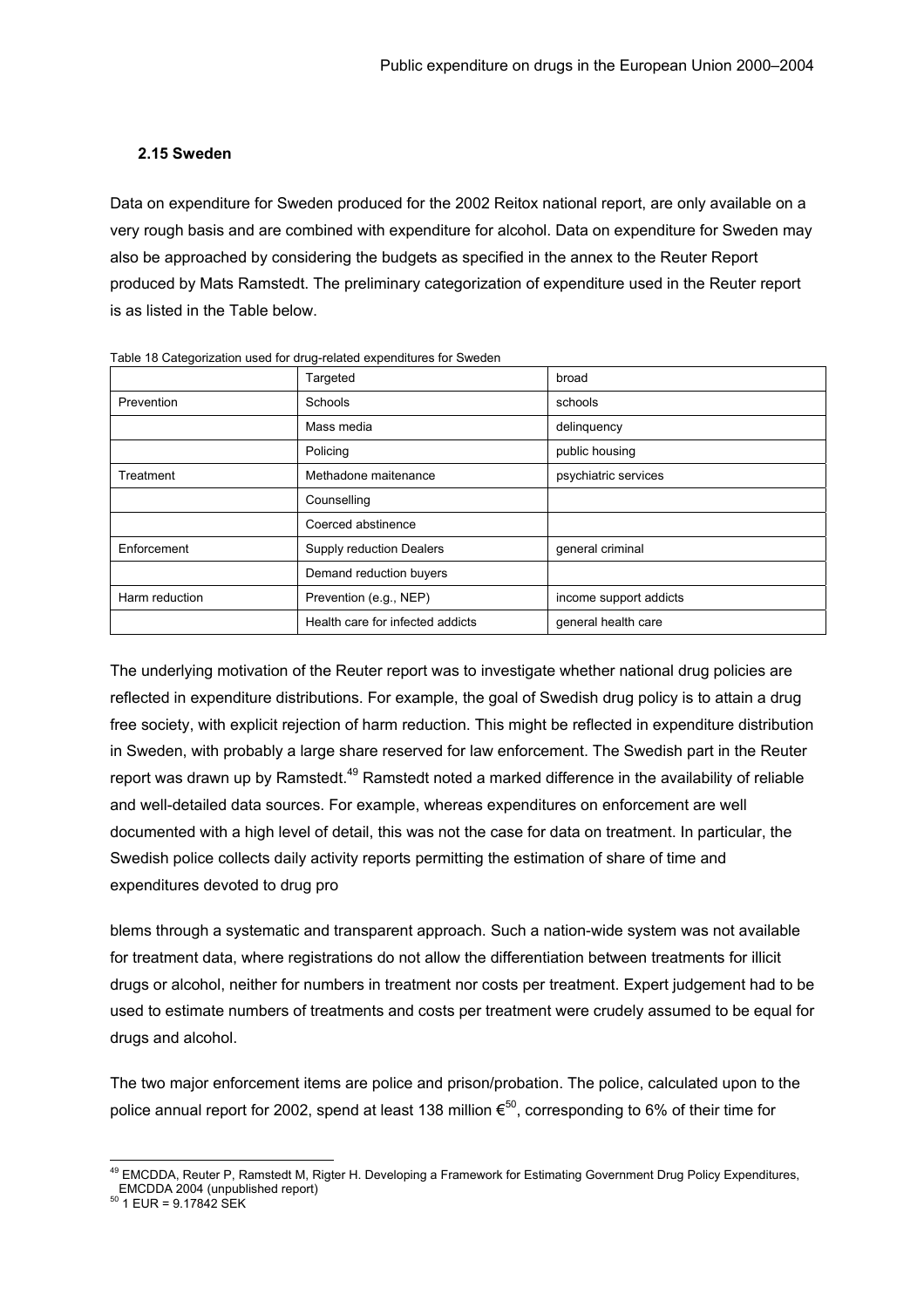enforcement of drug laws, not counting other drug related crimes (e.g. acquisitive). Additionally, expenditures on prison and probation ranged from 151 to 300 million EUR in the minimum and maximum, relatively. The latter figure represents up to 50% of the total budget for prison/probation. In total, enforcement has a big share on the overall expenditure (Table 19; showing baseline figures inbetween estimated minima and maxima).

| Category       | Baseline    |
|----------------|-------------|
| Prevention     | $8(1\%)$    |
| Treatment      | 175 (18%)   |
| Harm Reduction | 28.5 (3%)   |
| Enforcement    | 738.5 (78%) |
| Total          | 950 (100%)  |

Table 19. Estimated Drug Policy Expenditures, Sweden, 2002 (million Euros)

Where enforcement expenditures dominate, prevention expenditure is quite modest. The Reuterreport mentions: "Prevention expenditure were so low as to not merit discussion here". This does however not explain this feature. In the background annex of the report it is mentioned that within the police expenditure on drugs, part may be distinguished for preventive work (mainly search) at 18 million. Thus, this could be shifted from enforcement to prevention. Also, no costs for addiction-related diseases are included, such as HCV, HBV and HIV.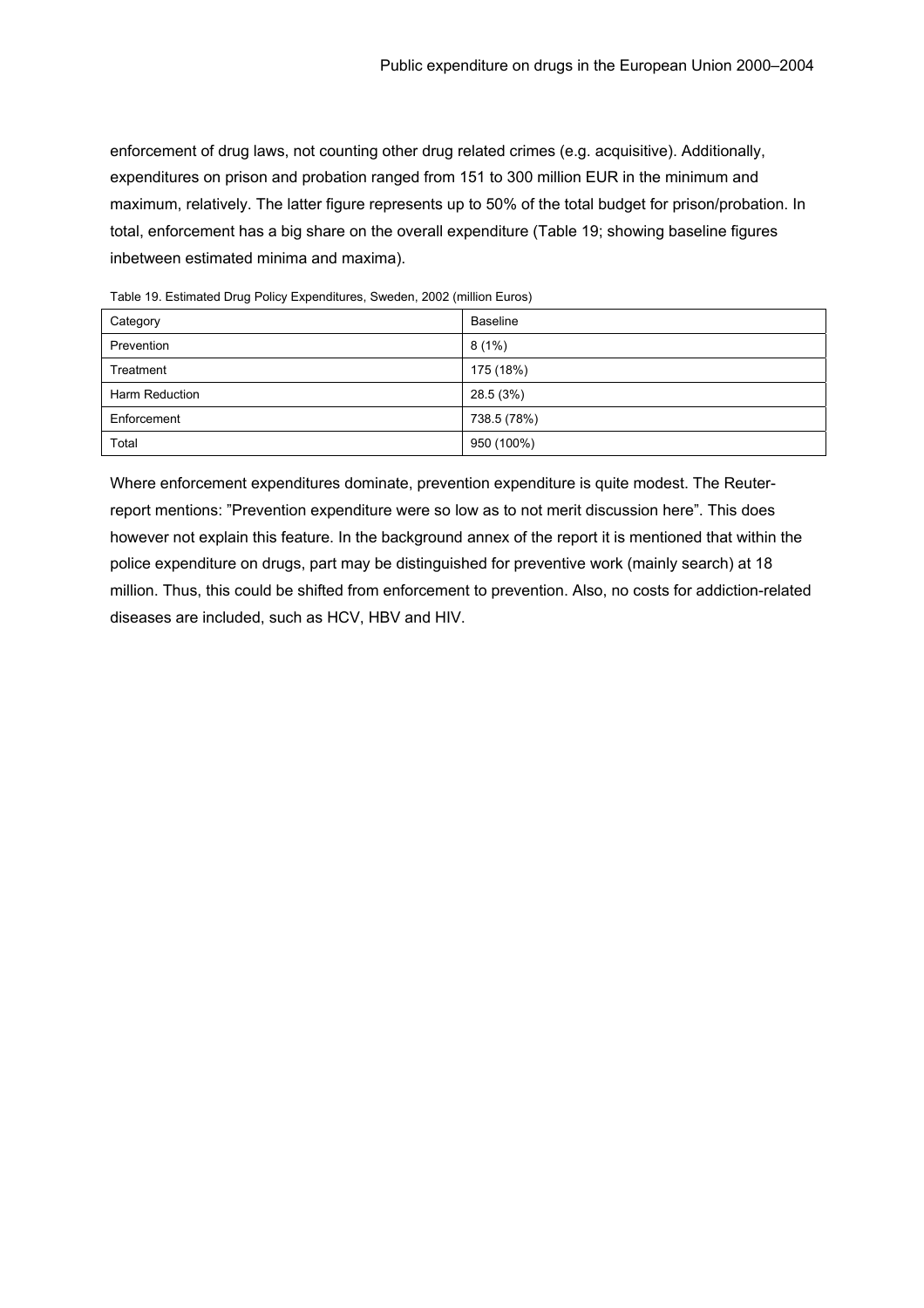# <span id="page-35-0"></span>**2.16 United Kingdom**

For the UK an extensive study on the economic and social costs of class A drugs in England and Wales is available<sup>51</sup>. Class A drugs are: LSD, cocaine, ecstasy, heroin, crack, methadone and magic mushrooms. The estimates relate to the year 2000, and are preferred over the very rough estimates of the focal point for the financial years 2000/2001 and 2001/2002. The approach is bottom-up in reasoning from the prevalence of drug use and its consequences. To these prevalence unit costs are linked.

The approach is based on the positive economic framework with a typology of six different groups of consequences:

• for users;

• for the wider society;

• for families and carers;

• for industries; and

• for others affected;

• for the public sector.

Further specification of this framework gives various subcategories. Consequences for users comprise premature death, loss of quality of life, impact on education and training/job opportunities and excess unemployment and loss of lifetime earnings. For families it may be considered that impacts occur on children of drug users, transmission of infections, financial problems, concern/worry and in caring for drug users. Other affected are victims of drug driving, drug-related violence and crime and those infected by drug users. Wider societal effects are partly intangible: fear of crime and environmental aspects (needles in parks, dealing at schools). The industrial sector faces sickness absence, theft in the workplace, expenditure on security, productivity losses and impacts of illicit markets on legitimate ones. Finally, the public sector covers health-care expenditure, criminal justice expenditure, social care services and social security benefits.

For the study, the number of problem users was estimated at 281,125 minimum to 506,025 maximum in 2000 in England and Wales. Of these 80% are potentially injecting drug users (59% currently and 41% are past injectors). The Table shows the distribution of the expenditure from the UK-research. The UK-report presents low, medium and high estimates; for the purpose of this report medium values were taken. Specific distinction is made in the UK-work on health-care expenditure (primarily treatment) and costs of drug-related infectious diseases. Employment benefits – although transfer payments – are shown here for completeness, however not considered below for further analysis, to stick with economic definitions.

<span id="page-35-1"></span>l <sup>51</sup> Godfrey C, Eaton G, McDougall C, Culyer A. The economic and social costs of Class A drug use in England and Wales, 2000. Home Office: 2002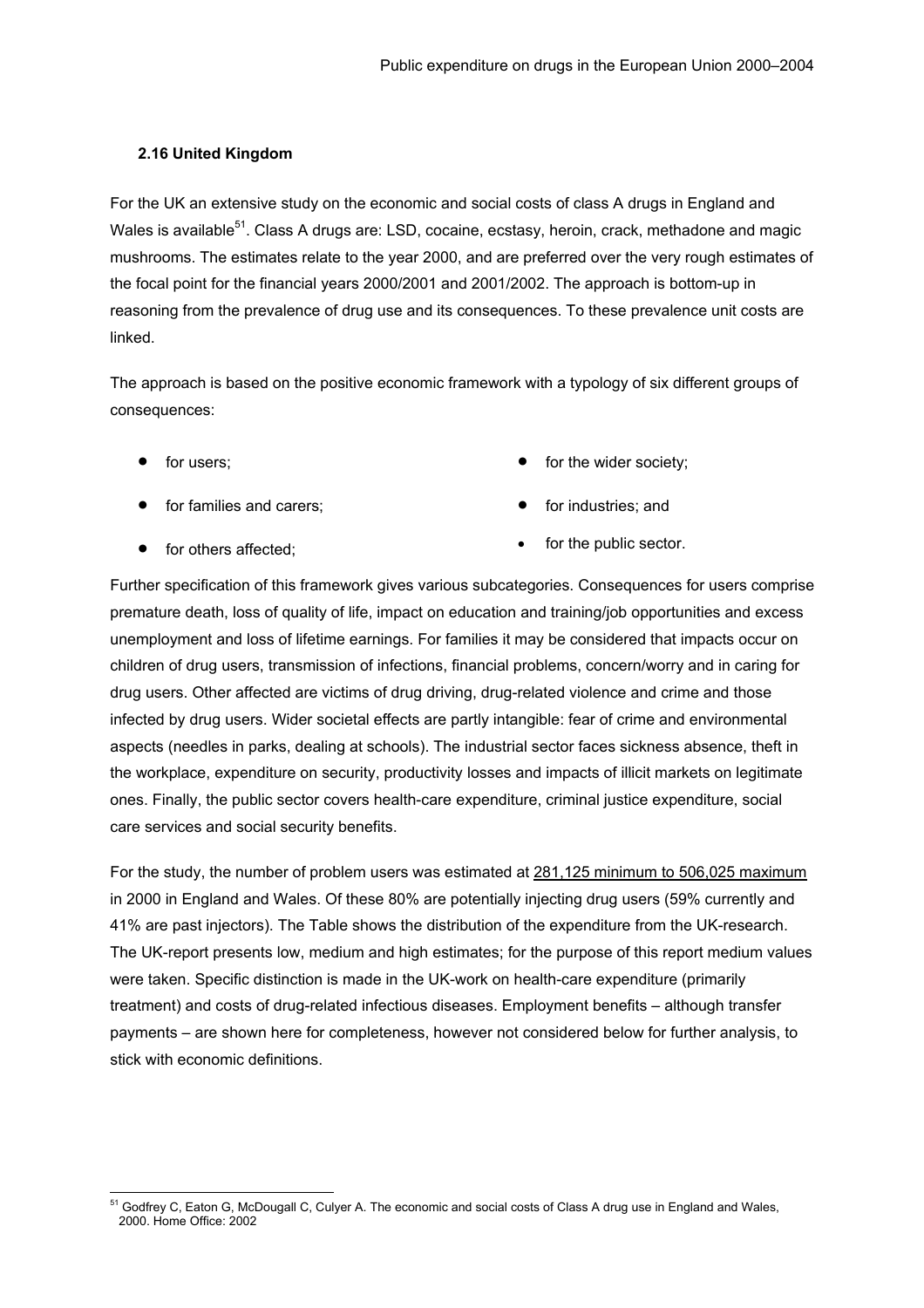Table 20. Drugs-related government expenditure in million of EUR (1UKP=1.41 EUR)

| Treatment                                                                                                 | 492 (12%)   |  |  |
|-----------------------------------------------------------------------------------------------------------|-------------|--|--|
| Law enforcement                                                                                           | 3347 (83%)  |  |  |
| Cost-of-illness                                                                                           | 113(3%)     |  |  |
| Other social                                                                                              | 89 (2%)     |  |  |
| Total                                                                                                     | 4040 (100%) |  |  |
| Health care refers to overdose, poisoning with LSD and cocaine, primary care for problem users, emergency |             |  |  |

departments, inpatient care and mental health care; crime refers to arrests, courts and prison stays; other social primarily refers to caring for children from drug addicted parents.

In another study – published and peer reviewed - by Healey *et al* a rather similar distribution was found for expenditure on a subgroup of 1075 drug users<sup>52</sup>. In particular, also in this study criminal behaviour was estimated to account for the large majority with 78% of total costs of 17.2 millions EUR. This study is not discussed further as data referred to are far less recent than those discussed above.

<span id="page-36-0"></span> <sup>52</sup> Healey A, Knapp M, Astin J, Gossop M, Marsden J, Stewart D, Lehmann P, Godfrey C. Economic Burden of Drug Dependency. British Journal of Psychiatry 1998; 173:160-5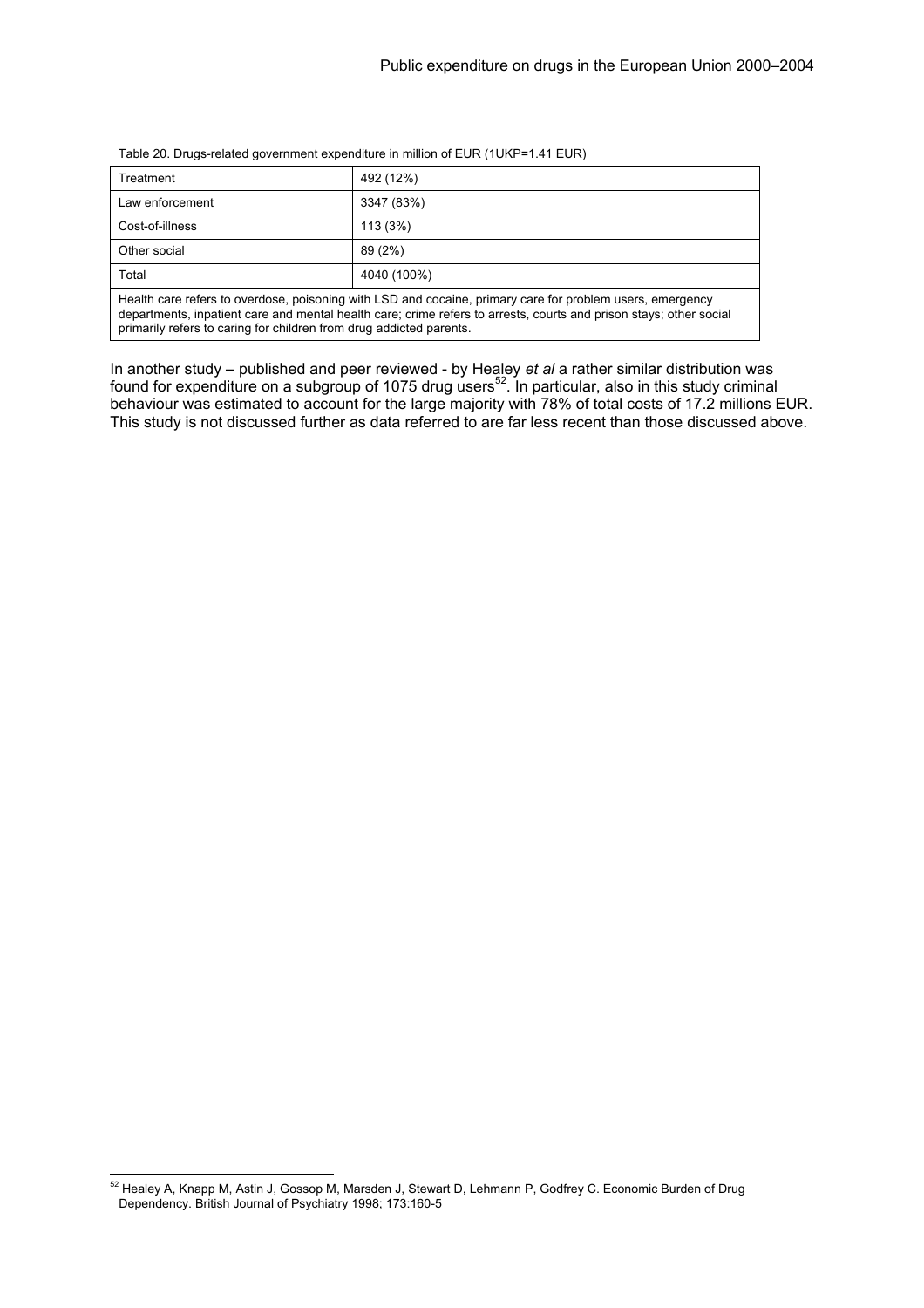# <span id="page-37-0"></span>**3. Cross national comparisons**

#### **3.1 Availability**

In this report data on drug expenditures for 16 countries are reviewed. Those studies refer to the years 1995 (one), 1997 (one), 1999 (six), 2000 (three), 2001 (two), 2002 (two) and 2003 (one).

Out of the 16 countries analysed scientific studies have been carried out only in eight countries (Austria, Belgium, Finland, France, Netherlands, Spain, Sweden and the UK). Information that could be classified according to our chosen categorisation (public expenditures on prevention, treatment, law enforcement and cost-of-illness), was further available for an additional three countries (Germany, Greece and Portugal). Despite the French study referring to the year most far in the past (1995), this study is generally conceived as a model study. In many countries with full studies or categorisation along the lines of ours, the general pattern is that still comprehensive data on law enforcement and any on cost-of-illness are missing (this is, for example, the case in Luxemburg). For yet another five countries only data at ministerial levels (Denmark, Greece, Ireland and Italy) or no disaggregated data at all (Norway) were available.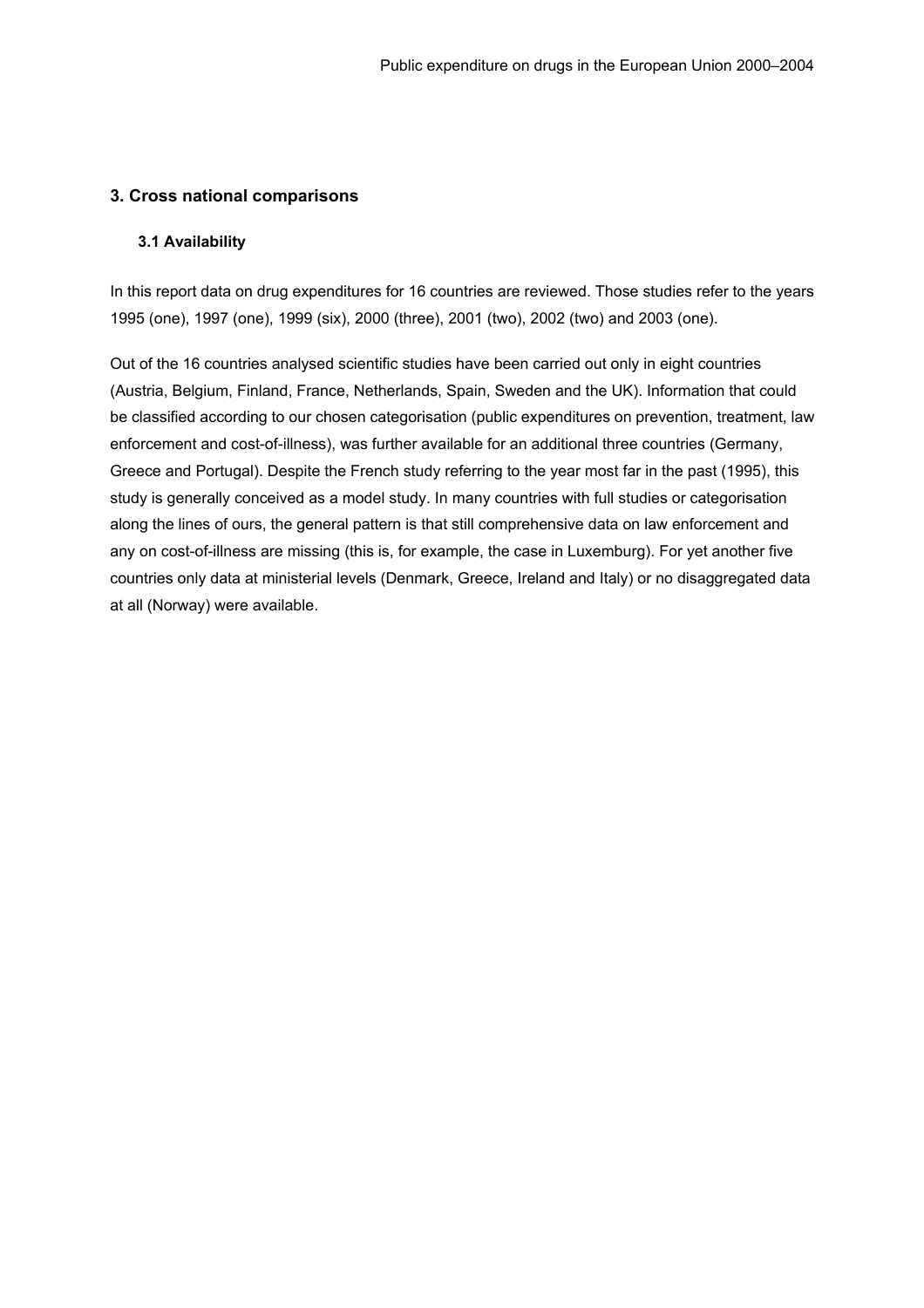#### <span id="page-38-0"></span>**3.2 Aggregate level**

Country profiles were compared on an aggregate level for all countries with data available. This comparison comprises percentages distributions over the various categories of expenditure and total expenditure on drugs per GDP or capita. Most recent data from OECD Health Data 2000 were used for denominators, often corresponding to the year of analysis for drug expenditure (1997-99). This comparison is shown in table below.

Table 21. Drugs related expenditure per capita in EUR and as percentage of GDP.

|                                                                                                                                                                                                                                                                                                                                                                                                                                                                                                                                                                                                                                                                                                                                                                                                                                                                                                                                                                                                           | Per capita     | % of GDP |  |  |
|-----------------------------------------------------------------------------------------------------------------------------------------------------------------------------------------------------------------------------------------------------------------------------------------------------------------------------------------------------------------------------------------------------------------------------------------------------------------------------------------------------------------------------------------------------------------------------------------------------------------------------------------------------------------------------------------------------------------------------------------------------------------------------------------------------------------------------------------------------------------------------------------------------------------------------------------------------------------------------------------------------------|----------------|----------|--|--|
| Austria                                                                                                                                                                                                                                                                                                                                                                                                                                                                                                                                                                                                                                                                                                                                                                                                                                                                                                                                                                                                   | 18             | 0.08     |  |  |
| Belgium                                                                                                                                                                                                                                                                                                                                                                                                                                                                                                                                                                                                                                                                                                                                                                                                                                                                                                                                                                                                   | 18             | 0.09     |  |  |
| Denmark                                                                                                                                                                                                                                                                                                                                                                                                                                                                                                                                                                                                                                                                                                                                                                                                                                                                                                                                                                                                   | 14             | 0.05     |  |  |
| Finland                                                                                                                                                                                                                                                                                                                                                                                                                                                                                                                                                                                                                                                                                                                                                                                                                                                                                                                                                                                                   | 31             | 0.15     |  |  |
| France                                                                                                                                                                                                                                                                                                                                                                                                                                                                                                                                                                                                                                                                                                                                                                                                                                                                                                                                                                                                    | 16             | 0.08     |  |  |
| Germany                                                                                                                                                                                                                                                                                                                                                                                                                                                                                                                                                                                                                                                                                                                                                                                                                                                                                                                                                                                                   | 9              | 0.04     |  |  |
| Greece                                                                                                                                                                                                                                                                                                                                                                                                                                                                                                                                                                                                                                                                                                                                                                                                                                                                                                                                                                                                    | $\mathfrak{p}$ | 0.02     |  |  |
| Ireland                                                                                                                                                                                                                                                                                                                                                                                                                                                                                                                                                                                                                                                                                                                                                                                                                                                                                                                                                                                                   | 49             | 0.27     |  |  |
| Italy                                                                                                                                                                                                                                                                                                                                                                                                                                                                                                                                                                                                                                                                                                                                                                                                                                                                                                                                                                                                     | 11             | 0.06     |  |  |
| Luxemburg                                                                                                                                                                                                                                                                                                                                                                                                                                                                                                                                                                                                                                                                                                                                                                                                                                                                                                                                                                                                 | 54             | 0.15     |  |  |
| <b>Netherlands</b>                                                                                                                                                                                                                                                                                                                                                                                                                                                                                                                                                                                                                                                                                                                                                                                                                                                                                                                                                                                        | 139            | 0.66     |  |  |
| Norway                                                                                                                                                                                                                                                                                                                                                                                                                                                                                                                                                                                                                                                                                                                                                                                                                                                                                                                                                                                                    | N/A            | N/A      |  |  |
| Portugal                                                                                                                                                                                                                                                                                                                                                                                                                                                                                                                                                                                                                                                                                                                                                                                                                                                                                                                                                                                                  | 9              | 0.10     |  |  |
| Spain                                                                                                                                                                                                                                                                                                                                                                                                                                                                                                                                                                                                                                                                                                                                                                                                                                                                                                                                                                                                     | 9              | 0.07     |  |  |
| Sweden                                                                                                                                                                                                                                                                                                                                                                                                                                                                                                                                                                                                                                                                                                                                                                                                                                                                                                                                                                                                    | 107            | 0.47     |  |  |
| <b>UK</b>                                                                                                                                                                                                                                                                                                                                                                                                                                                                                                                                                                                                                                                                                                                                                                                                                                                                                                                                                                                                 | 68             | 0.35     |  |  |
| $N/A$ = not available                                                                                                                                                                                                                                                                                                                                                                                                                                                                                                                                                                                                                                                                                                                                                                                                                                                                                                                                                                                     |                |          |  |  |
| Austria: 8,114,000 population and GDP of €181,937 million; Belgium: 10,214,000 population and GDP of €214,961<br>million; Denmark: 5,319,000 population and GDP of €148,975 million; Finland: 5,171,000 population and GDP of<br>€107,900 million; France: 59,099,000 population and GDP of €1,244,312 million; Germany: 82,087,000 population<br>and GDP of €1,870,714 million;Greece: 10,553,000 population and GDP of €106,742 million; Ireland: 3,745,000<br>population and GDP of €67,861 million; Italy: 56,952,000 population and GDP of €1,011,082 million; Luxemburg:<br>431,000 population and GDP of €15,410 million; Netherlands: 15,754,000 population and GDP of €332,513 million;<br>Norway: 4,445,000 population and GDP of €135,790 million;Portugal: 9,983,000 population and GDP of €92,031<br>million; Spain: 39,418,000 population and GDP of €492,989 million; Sweden: 8,868,000 population and GDP of<br>€201,024 million; UK: 59,333,000 population and GDP of €1,165,057 million |                |          |  |  |

In three cases (Netherlands, Sweden and UK), detailed studies<sup>53</sup> available result in relatively high per capita and percentages of Gross Domestic Product (GDP) estimates. In fact, the Dutch and Swedish estimates are strikingly high, suggesting the need of assessing validity and warranting further research into the international comparability of the approach chosen for Netherlands and Sweden. Correcting for the fact that both estimates are very recent compared to those for some other studies, would lower both estimates, but still leaving them very high. The UK estimates even rise to EUR 86 per capita and

<span id="page-38-1"></span><sup>&</sup>lt;sup>53</sup> Godfrey C. Eaton G, McDougall C, Culyer A. The economic and social costs of Class A drug use in England and Wales, 2000. Home Office: 2002; EMCDDA, Reuter P, Ramstedt M, Rigter H. Developing a Framework for Estimating Government Drug Policy Expenditures, EMCDDA 2004 (unpublished report)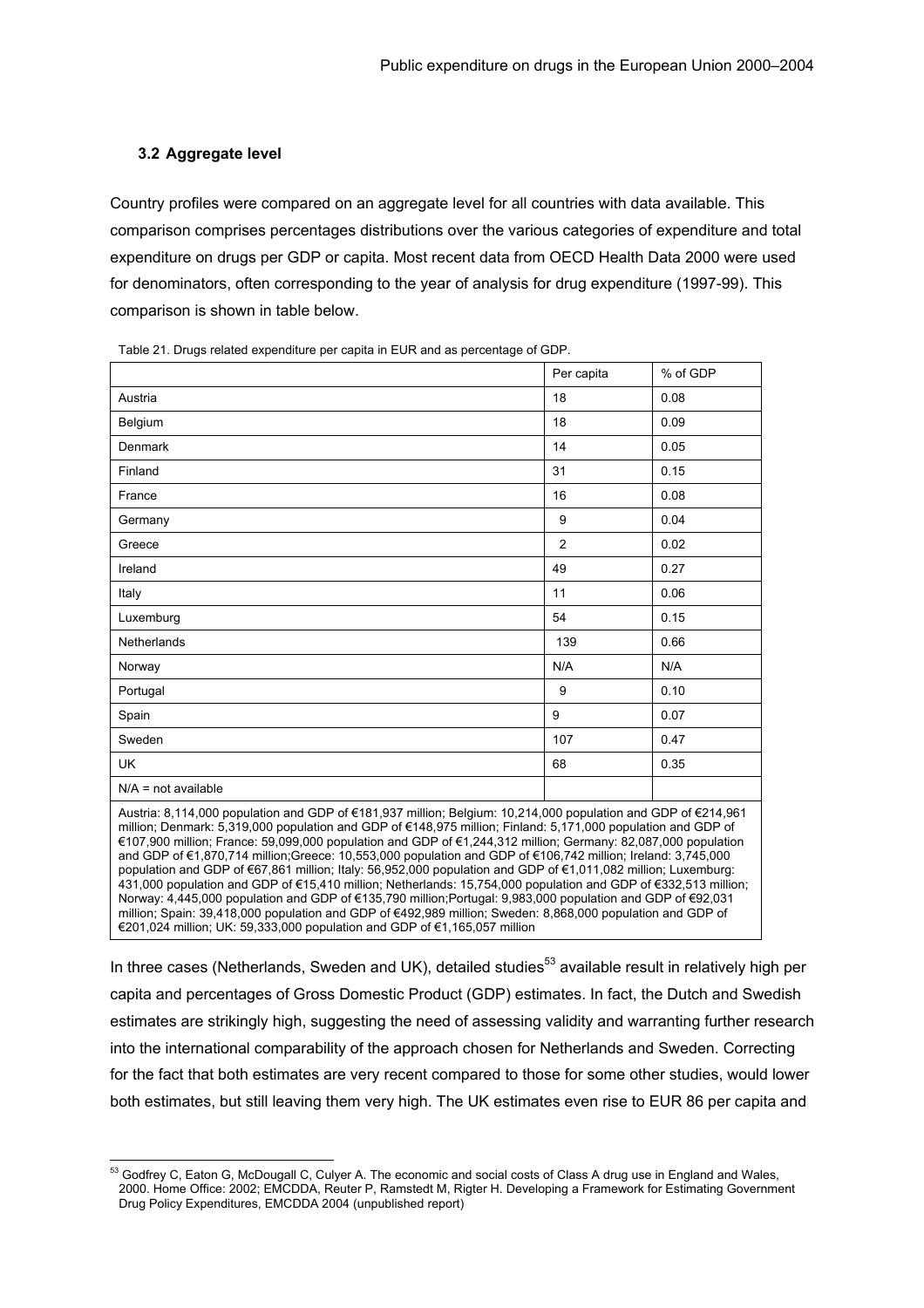0.44% in terms of GDP, if unemployment benefits (primarily transfer payments however) are taken into account. The French study  $54$  - also a very detailed one – indicates expenditure per capita at EUR 16 and 0.08% of GDP for drug[-re](#page-39-0)lated expenditure, very in line with findings in Austria and Belgium, two other countries with scientific studies being available.

Illustrated by the French and the Dutch study, two major approaches to the problem may be distinguished: **bottom-up** and **top-down**. With the French study being an exponent of that, a bottomup procedure typically bases its estimates on units, such as numbers of magistrates, police workers, prevalence, etc. to be combined with "unit cost estimates". The top-down approach – though – starts from ministerial expenditure or budgets and reasons from this, which parts may be attributed to the drug problem. The Dutch study (in the Reuter report), is an exponent of this approach.

What was clear at forehand for this analysis, is that already in the use of terminology and definitions, data seems not comparable. The use of the same term, for example, does not guarantee that exactly the same category of expenditure is referred to. Also, the inclusion of all relevant categories of expenditure is not guaranteed for all countries included in this report. In particular law enforcement is often not known. This is also because this paper has greatly profited of the findings of Reitox national focal points presented in the 2002 national reports. These have concentrated only on **demand reduction expenditures**, putting a clear light on this kind of figures compared to those of law enforcement, that have not received the same attention at EU level.

<span id="page-39-0"></span><sup>&</sup>lt;sup>54</sup> Kopp P. Calculating the social cost of illicit drugs. Methods and tools for estimating the social cost of the use of psychotropic substances, Pompidou Group, Council of Europe Publishing, 2001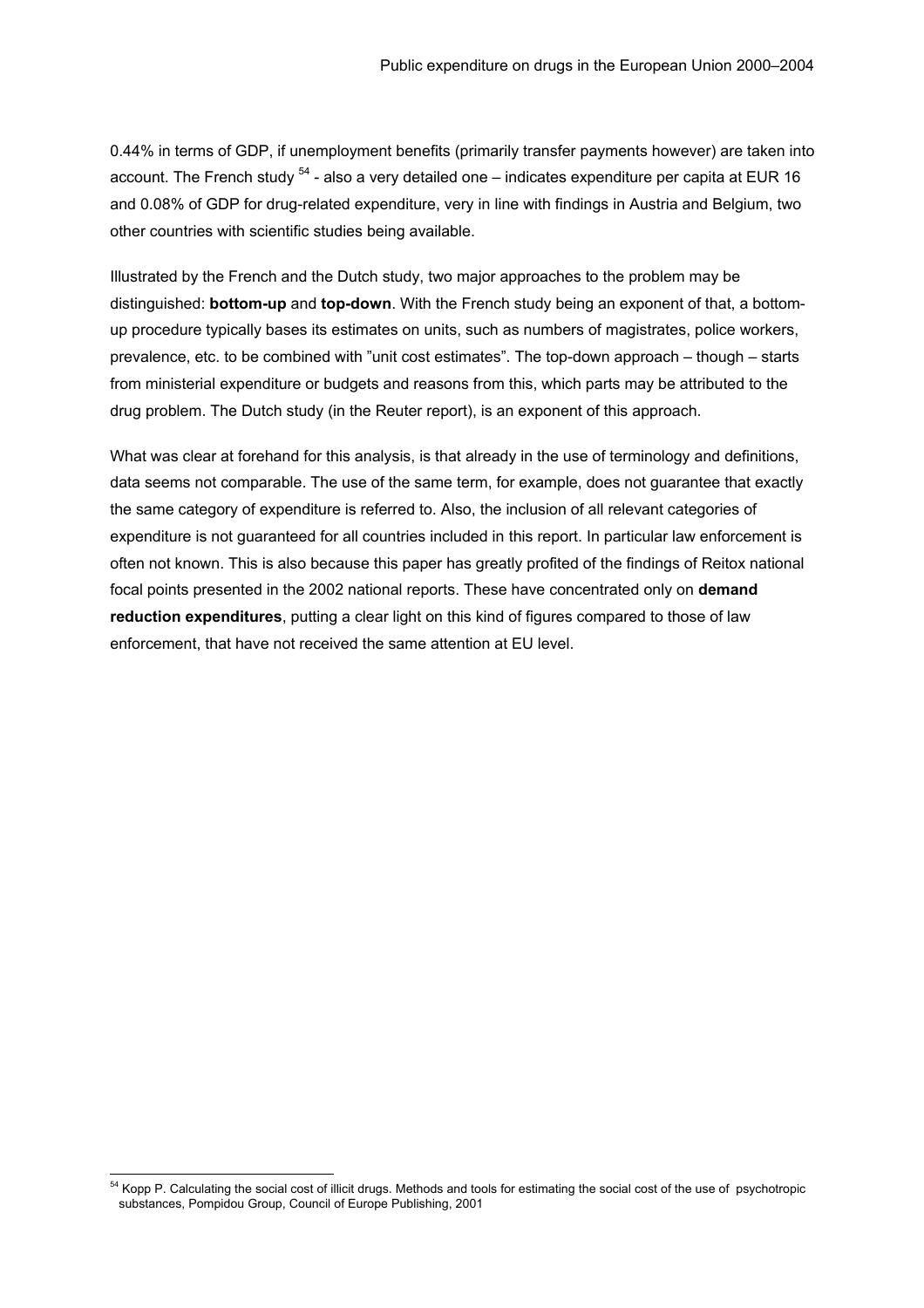#### <span id="page-40-0"></span>**3.3 Detailed**

Additionally, more detailed comparison was performed for those countries with transparent and fully (preferable internationally) published scientific research methodologies being available. These countries are: Austria, Belgium, **Finland, France, Netherlands, Spain, Sweden and UK**. As mentioned previously, however, the Finnish data are difficult to compare with the other countries and are left out of the comparison here. Also for those studies with detailed information available, cost-ofillness estimates are often missing (Belgium, Netherlands and Sweden). However all remaining countries (Austria, France, Spain and UK) have in common that law enforcement and cost-of-illness taken together account for 60-86% of all estimated expenditure. Inclusive treatment this percentage range rises to 88-98%. Ergo, studies should minimally be directed to this limited number of categories (treatment and law enforcement) to be relevant.

Estimated expenditure on illicit drug use in France were EUR 1000 million exactly, based on the Koppreport (1999) and added expenditure on health-care for HCV and HBV infections through drug use (0.08% of GDP).<sup>55</sup> A similar estimate for Spain amounts to EUR 354 million in 1997 (0.07% of GDP), whereas it would be EUR 4040 million in 2000 (0.35% of GDP) for the UK. The latter estimate explicitly excludes unemployment benefits at 20% that would be considered merely transfer payments from a social economic point of view.

Previously, a study has been conducted in charge of the EMCDDA, considering specifically the expenditure on health and law enforcement<sup>56</sup> So, this study exactly comprises those categories where the percentage share ranges in the previous paragraphs from 87-98%, includive treatment expenditure in the health expenditure definition. Data were gathered using questionnaires and interviews with key persons in the field of drug expenditure. The major categories that are lacking in this approach refer to prevention, research and treatment.

<span id="page-40-1"></span><sup>&</sup>lt;sup>55</sup> Postma MJ, Wiessing LG, Jager JC. Pharmaco-economics of Drug Addiction: estimating the costs of hepatitis C virus, hepatitis B virus and human immunodeficiency virus infection among drug users in member states of the European Union. Bull

<span id="page-40-2"></span>on Narcotics 2001;53:79-89 56 EMCDDA, Kopp P, Fenoglio P. Public spending on drugs in the European Union during the 1990s - A Retrospective research, EMCDDA 2003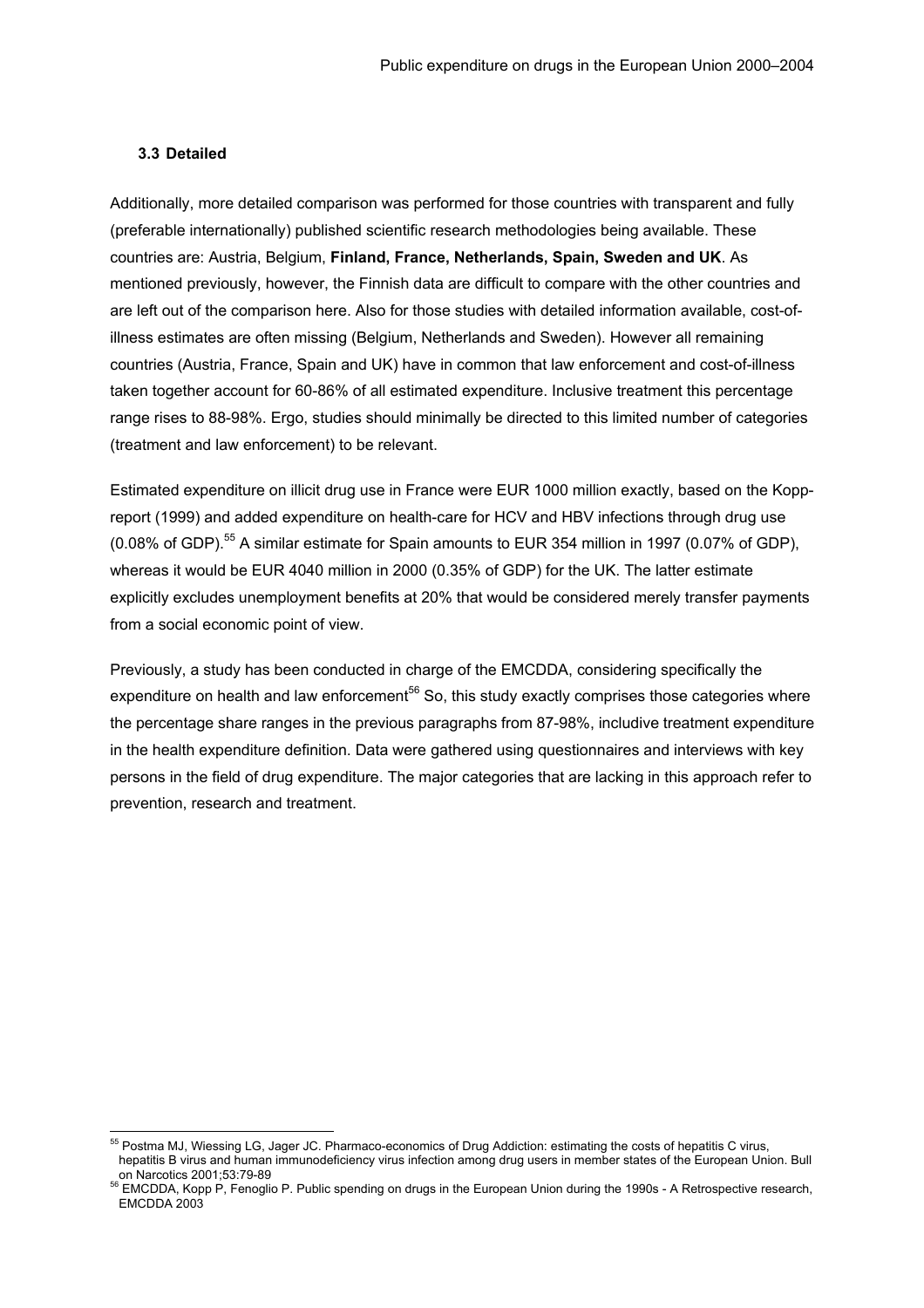#### **3.4 Gaps and Limitations**

The crude comparison of data from two similar studies reveals all the constraints and limitations existent in economic research. In general, methodologies for the available studies for the EU-countries and Norway are difficult to compare. Only some crude comparison is possible given different sources, definitions and inclusion criteria. Almost all countries have some information available, either in the form of scientific studies (preferred, obviously), scattered data from ad-hoc studies or gathered ministerial data.

However, no information at all is available for Norway. For those countries with available data, lowest level of detail with respect to our categorisation was available for Ireland, Italy and Luxemburg. Denmark, Germany, Greece and Portugal have more extensive information, allowing careful comparison. For those countries expenditure per capita and percentage of Gross Domestic Product estimates are relatively low, suggesting that relevant expenditure categories may be missing. In particular, often law enforcement and cost-of-illness is indeed missing. Indeed for those countries with estimates for law enforcement expenditures missing (Denmark, Finland, Greece, Ireland, Italy, Luxemburg and Norway) usefulness is limited, as these costs often present the major share of expenditure. Additionally, a low share estimated for law enforcement in Portugal may reflect an underestimate. It is noteworthy that scientifically detailed studies are missing for major EU-countries Germany and Italy.

Despite availability of a peer-reviewed study for Finland, the methodology applied is unclear and the results cannot be compared to other countries as many transfer-costs-like expenditure were included in the analysis.

For those studies with scientifically detailed information available (Austria, Belgium, France, Netherlands, Spain, Sweden and UK) cost-of-illness estimates are sometimes missing (Belgium, Netherlands and Sweden). However most of these countries have in common that law enforcement accounts for more than 50% of expenditures (except Spain). If treatment and cost-of-illness is additionally included this percentage range rises to 87-98%.

In terms of quality, the previous paragraph would translate into the following: low quality data on drug expenditure are available for Ireland, Italy and Luxemburg, yet unsatisfactory quality data are available for Finland, Denmark, Germany, Greece and Portugal, almost satisfactory quality data are available for Belgium, the Netherlands and Sweden and good quality data exist for Austria, France, Spain and the UK. We note that, availability of adequate/good quality data on expenditure is crucial to elicit costbenefit of decisions in drug prevention and treatment from the public (expenditure) perspective. For example, for those instances where adequate data were available and cost-benefit could be estimated in scarce cases, findings always indicated benefits exceeding the costs of treatment. Such findings,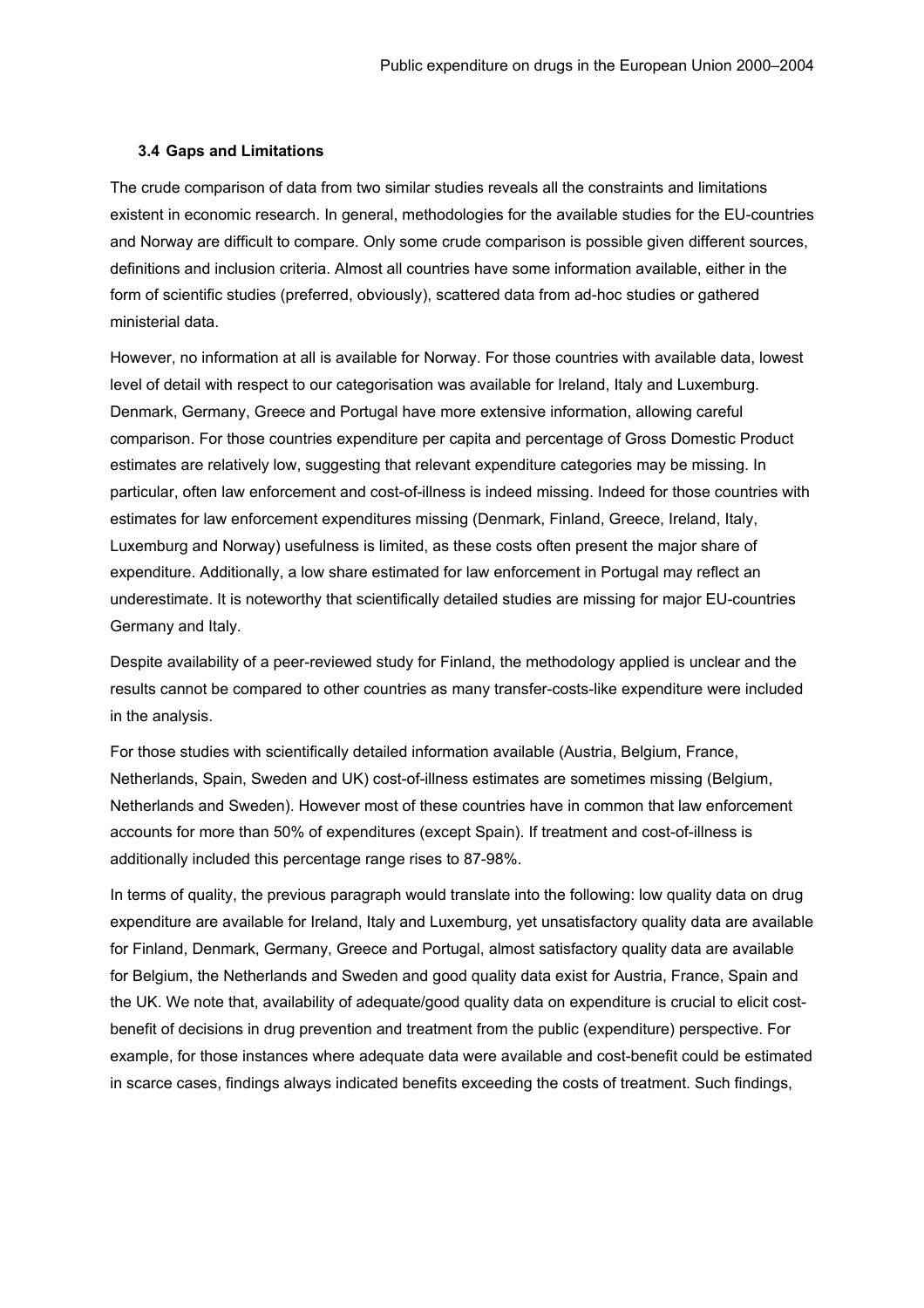<span id="page-42-0"></span>based on sound data gathering, are highly important to motivate such treatment programmes and in the achievement of societal cost savings with implementation $57$ .

#### **Conclusions & Recommendations**

High quality information on drug expenditure is urgently needed, and yet lacking for many countries including major EU-countries such as Germany and Italy. Currently, the French bottom-up approach could be "gold standard" in doing such studies. Other studies – such as, those for Austria, Spain and the UK, also used this bottom-up approach and are considered of high quality.

The mentioned Reuter report presents an interesting alternative to estimate drug related expenditure having used a top-down approach. Best illustrated by the relatively high estimate that is provided for the Netherlands (per capita, as well as percentage of GDP, compared to France), the approach needs validation before its value may definitely be assessed, in particular in relation with the bottom-up approach. Currently, comparability between both approaches seems limited.

In summary, EU research in the field of costs analysis related to drugs should be further promoted and supported. A new framework European Plan represents a very important occasion to stimulate such research into expenditure starting for example in a few countries with yet missing data (Germany and Italy, would be the most representative as these countries represent major population/drug user shares within the EU). Having high quality information on all the major EU-countries would enable the preliminary assessment of expenditure for the EU as a whole using extrapolation methods for the smaller countries<sup>58</sup>. Such analysis could be along the lines of the bottom-up approach as applied in the currently only reliable studies available in Austria, France, Spain and the UK. Furthermore, investigation of the potential of the top-down procedure should be carefully considered in validating the approach in the Reuter-report for – for example – the Netherlands. One possibility would be to do a bottom-up analysis for the Netherlands and compare the results with those available from the topdown study.

Future Reitox reports on the expenditure should work towards generic presentation of the data, using similar classifications and clear definitions for all countries involved. Furthermore, such inventories should preferably be done according to a sound scientific approach with appropriate (peer-reviewed) designs and results instead of non-optimally structured interviews. Obviously, this requires financial means. However, in the current situation comparability between country data is very limited. Only data for Austria, France, Spain and the UK could be satisfactorily compared.

Development of such a generic classification and set of definitions should adhere to those choices already made in the three comparable studies that are now available and the guidelines as developed

<span id="page-42-1"></span> <sup>57</sup> Cartwright WS: Cost-benefit Analysis of Drug Treatment Services: Review of the Literature. *The Journal of Mental Health Policy and Economics* 2000;3:11-26<br><sup>58</sup> Postma MJ, Wiessing LG, Jager JC. Pharmaco-economics of Drug Addiction: estimating the costs of hepatitis C virus,

<span id="page-42-2"></span>hepatitis B virus and human immunodeficiency virus infection among drug users in member states of the European Union. Bull on Narcotics 2001;53:79-89